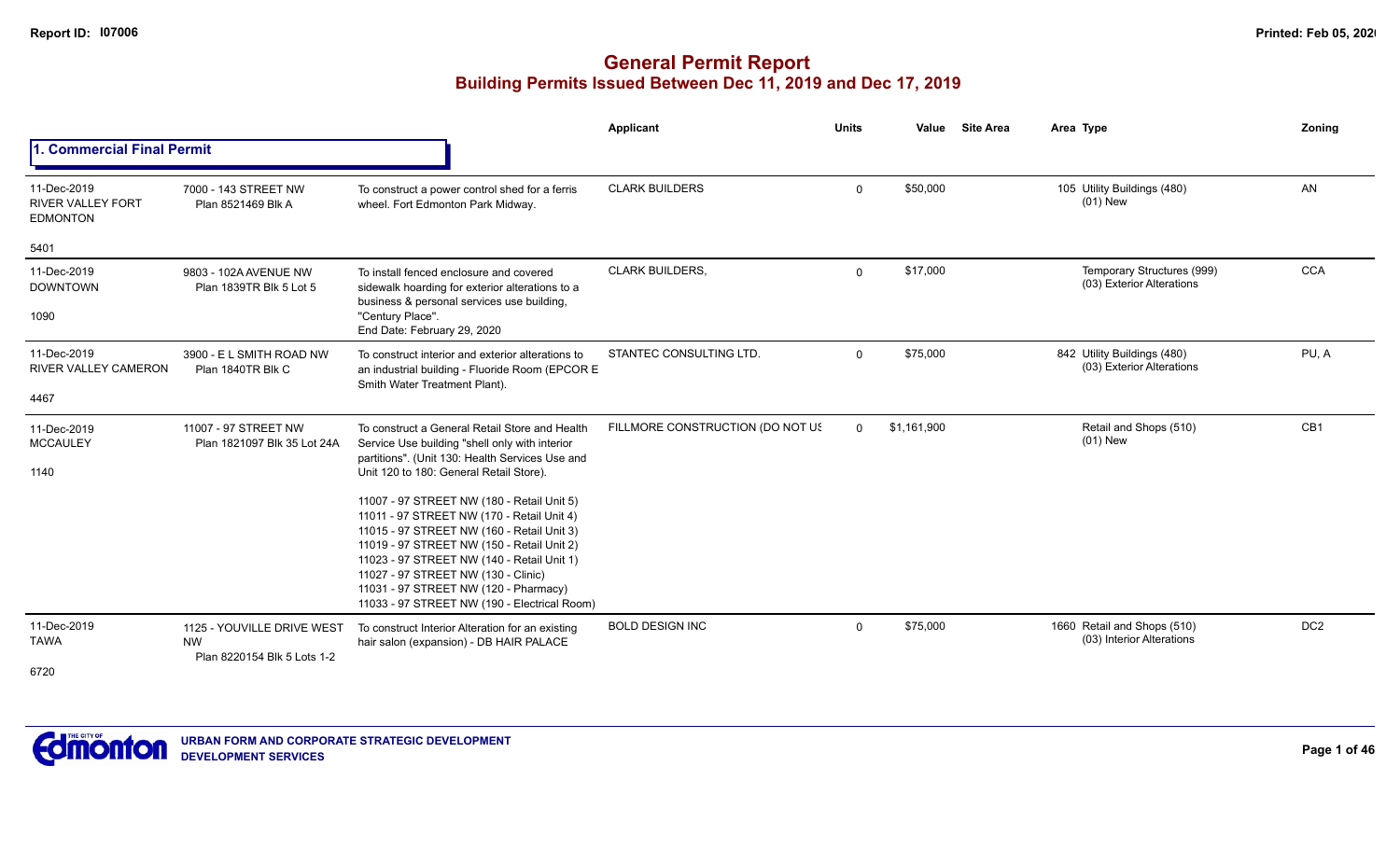|                                        |                                                                        |                                                                                                                                                                                                                                                                                                              | Applicant                                               | <b>Units</b> | Value     | <b>Site Area</b> | Area Type                                                     | Zoning          |
|----------------------------------------|------------------------------------------------------------------------|--------------------------------------------------------------------------------------------------------------------------------------------------------------------------------------------------------------------------------------------------------------------------------------------------------------|---------------------------------------------------------|--------------|-----------|------------------|---------------------------------------------------------------|-----------------|
| 1. Commercial Final Permit             |                                                                        |                                                                                                                                                                                                                                                                                                              |                                                         |              |           |                  |                                                               |                 |
| 11-Dec-2019<br><b>MCCAULEY</b><br>1140 | 11007 - 97 STREET NW<br>Plan 1821097 Blk 35 Lot 24A                    | To construct interior alterations: a demising wall<br>at grid F, doctor offices, w/r, vestibule, a<br>reception area, staff room, storage for the<br>medical office area AND consultation room, w/r,<br>medical office & staff room, w/r, storage room<br>, staff room for the pharmacy area (one<br>owner). | N/A                                                     | $\Omega$     | \$325,000 |                  | 3287 Mixed Use (522)<br>(03) Interior Alterations             | CB <sub>1</sub> |
|                                        |                                                                        | REZONING APPROVED TO CB1 (LDA<br>279104281-003) ON OCT 26, 2018.                                                                                                                                                                                                                                             |                                                         |              |           |                  |                                                               |                 |
| 12-Dec-2019<br><b>RAPPERSWILL</b>      | 12410 - 167 AVENUE NW<br>Plan 1494NY Blk B                             | To construct First-Tenant fit up for a Donair<br>Shop; Specialty food (Shawarma Shack)                                                                                                                                                                                                                       | ELIAS ENTERPRISES INC. O/A WOLFE<br><b>CONSTRUCTION</b> | $\Omega$     | \$100,000 |                  | 1615 Restaurants and Bars (540)<br>(03) Interior Alterations  | <b>CSC</b>      |
| 3370                                   |                                                                        |                                                                                                                                                                                                                                                                                                              |                                                         |              |           |                  |                                                               |                 |
| 12-Dec-2019<br><b>TAWA</b>             | 1125 - YOUVILLE DRIVE WEST<br><b>NW</b><br>Plan 8220154 Blk 5 Lots 1-2 | To construct Interior Alteration for an addition to<br>a health clinic - Dynalife Tawa Expansion                                                                                                                                                                                                             | <b>HIBCO CONSTRUCTION</b>                               | $\Omega$     | \$134,000 |                  | 1000 Clinics, Health Units (642)<br>(03) Interior Alterations | DC <sub>2</sub> |
| 6720                                   |                                                                        |                                                                                                                                                                                                                                                                                                              |                                                         |              |           |                  |                                                               |                 |
| 12-Dec-2019<br><b>RHATIGAN RIDGE</b>   | 250 - RHATIGAN ROAD EAST<br><b>NW</b><br>Plan 9220453 Blk 95 Lot 1MR   | To construct a 10 x 14 accessory building (Low<br>Hazard) on west side of Earl Buxton School                                                                                                                                                                                                                 | EDMONTON PUBLIC SCHOOL BOARD<br>(EPSB)                  | $\Omega$     | \$12,000  |                  | Maintenance Buildings incl Hangars (450) US<br>(01) New       |                 |
| 5350                                   |                                                                        |                                                                                                                                                                                                                                                                                                              |                                                         |              |           |                  |                                                               |                 |
| 12-Dec-2019<br><b>TAMARACK</b>         | 845 - TAMARACK WAY NW<br>Plan 5886RS Lot A                             | To Construct a FOOTING AND FOUNDATION<br>ONLY for a new 6 storey wood framed<br>Apartment Housing - Grove on 17th Residential                                                                                                                                                                                | NUMBER TEN ARCHITECTURAL GROUP                          | $\Omega$     | \$1,000   |                  | 14359 Engineering (490)<br>(04) Footing & Foundation          | DC <sub>1</sub> |
| 6443                                   |                                                                        | Development Building #1                                                                                                                                                                                                                                                                                      |                                                         |              |           |                  |                                                               |                 |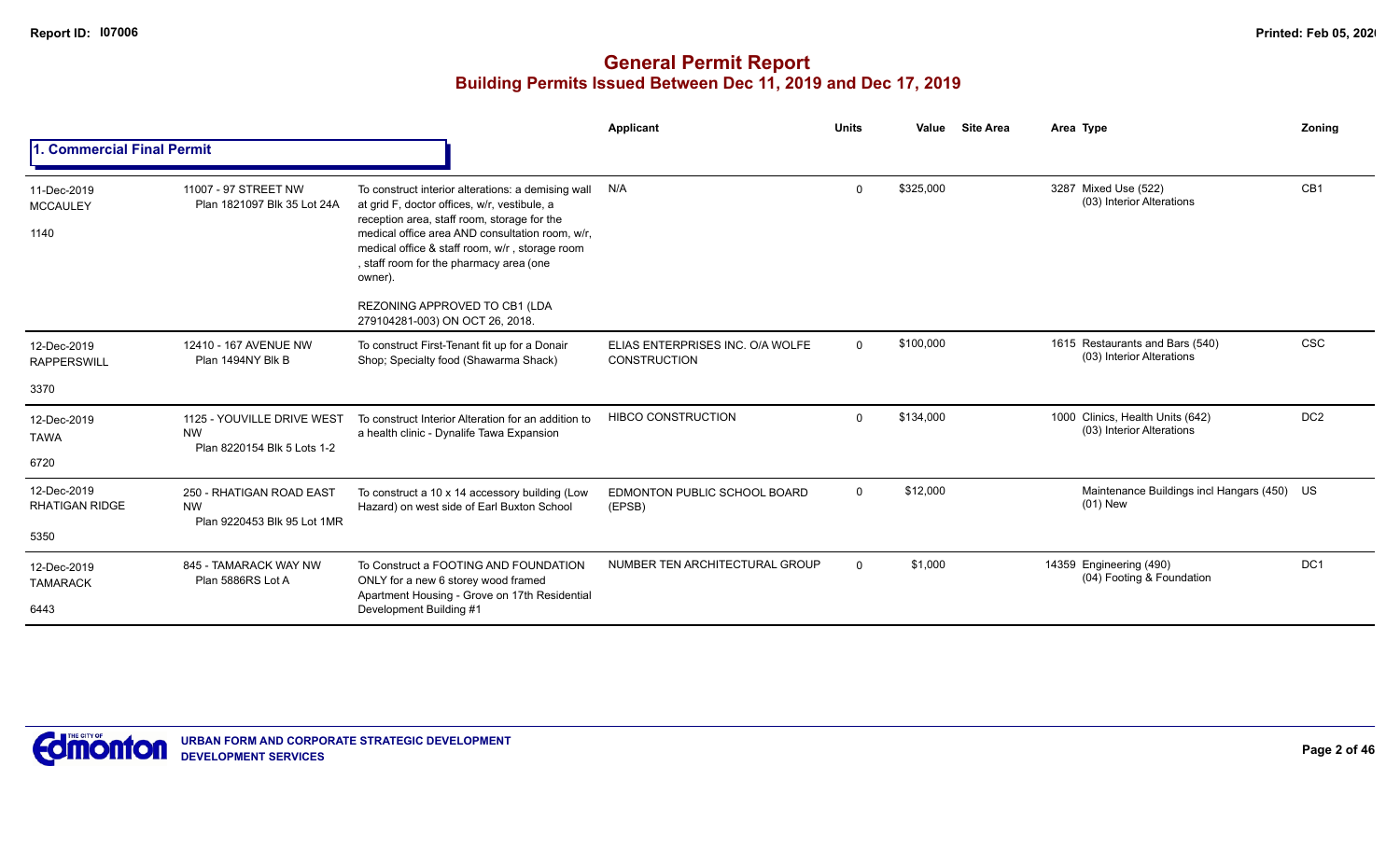|                                          |                                                                                                                                                                                                                           |                                                                                                                                                        | Applicant                              | <b>Units</b> | Value       | <b>Site Area</b> | Area Type                                                             | Zoning          |
|------------------------------------------|---------------------------------------------------------------------------------------------------------------------------------------------------------------------------------------------------------------------------|--------------------------------------------------------------------------------------------------------------------------------------------------------|----------------------------------------|--------------|-------------|------------------|-----------------------------------------------------------------------|-----------------|
| 1. Commercial Final Permit               |                                                                                                                                                                                                                           |                                                                                                                                                        |                                        |              |             |                  |                                                                       |                 |
| 12-Dec-2019<br>WESTMOUNT<br>3440         | 10150 - CLIFTON PLACE NW<br>Plan 577MC Blk 39 Lot 7<br>10150 - CLIFTON PLACE NW<br>Plan 577MC Blk 39 Lot 8<br>10150 - CLIFTON PLACE NW<br>Plan 577MC Blk 39 Lot 9<br>10150 - CLIFTON PLACE NW<br>Plan 577MC Blk 39 Lot 10 | To construct a PARKADE/FOUNDATION ONLY<br>for future seniors care facility - Clifton Place.                                                            | <b>CLARK BUILDERS</b>                  | $\Omega$     | \$3,619,200 |                  | Engineering (490)<br>$(01)$ New                                       | DC <sub>2</sub> |
| 12-Dec-2019<br>WESTMOUNT<br>3440         | 10150 - CLIFTON PLACE NW<br>Plan 577MC Blk 39 Lot 7<br>10150 - CLIFTON PLACE NW<br>Plan 577MC Blk 39 Lot 8<br>10150 - CLIFTON PLACE NW<br>Plan 577MC Blk 39 Lot 9<br>10150 - CLIFTON PLACE NW<br>Plan 577MC Blk 39 Lot 10 | To construct "Hoarding Only" for the<br>construction of a 22 Story Hi-Rise Building<br>(Clifton Place DP#275661066-002). (expires<br>March 1 2020)     | <b>CLARK BUILDERS</b>                  | $\mathbf 0$  | \$15,000    |                  | Hoarding (910)<br>$(01)$ New                                          | DC <sub>2</sub> |
| 12-Dec-2019<br><b>TAMARACK</b><br>6443   | 845 - TAMARACK WAY NW<br>Plan 5886RS Lot A                                                                                                                                                                                | To Construct FOOTING AND FOUNDATION<br>ONLY for a new 6 storey wood framed<br>Apartment Housing - Grove on 17th Residential<br>Development Building #2 | NUMBER TEN ARCHITECTURAL GROUP         | $\Omega$     | \$1,000     |                  | 14359 Engineering (490)<br>(04) Footing & Foundation                  | DC <sub>1</sub> |
| 13-Dec-2019<br><b>DOWNTOWN</b>           | 10707 - 100 AVENUE NW<br>Plan NB Blk 7 Lots 57-58                                                                                                                                                                         | To construct Interior Alteration for a new office<br>- Visio Media, Petwin Tower 12th Floor                                                            | ALL PRO CONSTRUCTION LTD.              | $\Omega$     | \$140,000   |                  | 5548 Office Buildings (520)<br>(03) Interior Alterations              | <b>CMU</b>      |
| 1090                                     |                                                                                                                                                                                                                           |                                                                                                                                                        |                                        |              |             |                  |                                                                       |                 |
| 13-Dec-2019<br><b>PYLYPOW INDUSTRIAL</b> | 4412 - ROPER ROAD NW<br>Plan 1124085 Blk 31 Lot 3                                                                                                                                                                         | To construct Interior Alteration with one 1 HR<br>demising wall to a medium hazard industrial<br>building - MFE Manufacturing                          | SOUND CONSTRUCTION & DESIGN,<br>CONRAD | $\Omega$     | \$175,000   |                  | 3840 Storage Buildings, Warehouses (460)<br>(03) Interior Alterations | IL.             |
| 6590                                     |                                                                                                                                                                                                                           |                                                                                                                                                        |                                        |              |             |                  |                                                                       |                 |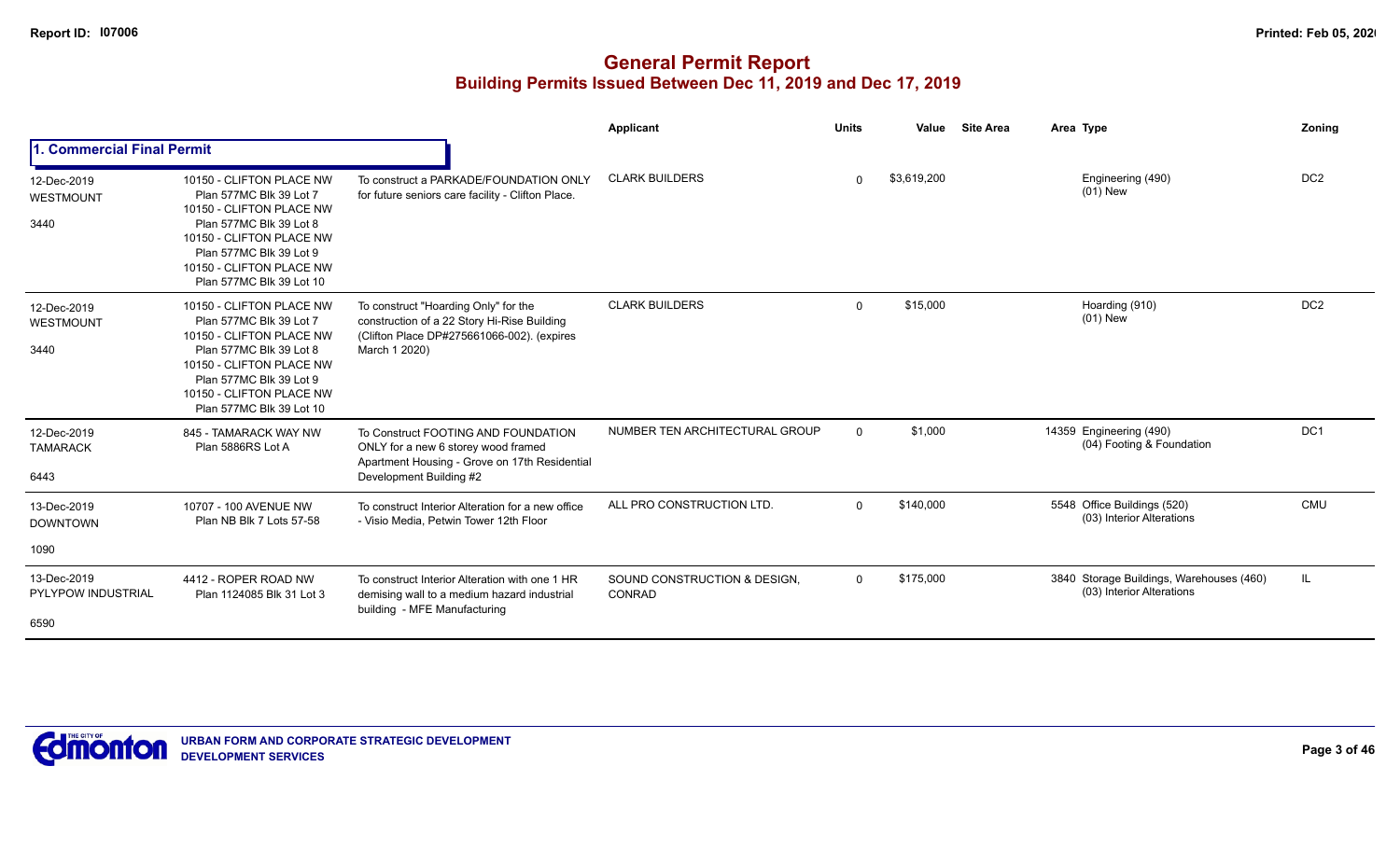|                                                |                                                                                                                                                 |                                                                                                                                            | Applicant                                         | <b>Units</b> | Value       | <b>Site Area</b> | Area Type                                                   | Zoning                   |
|------------------------------------------------|-------------------------------------------------------------------------------------------------------------------------------------------------|--------------------------------------------------------------------------------------------------------------------------------------------|---------------------------------------------------|--------------|-------------|------------------|-------------------------------------------------------------|--------------------------|
| 1. Commercial Final Permit                     |                                                                                                                                                 |                                                                                                                                            |                                                   |              |             |                  |                                                             |                          |
| 13-Dec-2019<br><b>QUEEN ALEXANDRA</b><br>5330  | 7816 - 104 STREET NW<br>Plan I Blk 31 Lot 4<br>10416 - 78 AVENUE NW<br>Plan I Blk 31 Lots 1-3<br>10416 - 78 AVENUE NW<br>Plan I Blk 31 Lots 1-3 | To demolish a automotive repair shop and<br>remove underground buried oil storage tank                                                     | QM LP C/O GREG SANDMOEN                           | $\Omega$     | \$36,000    |                  | 1615 Storage Buildings, Warehouses (460)<br>(99) Demolition | DC1, CB2                 |
| 13-Dec-2019<br><b>DOWNTOWN</b><br>1090         | 10107 - JASPER AVENUE NW<br>Plan NB Blk 1 Lots 81-83<br>10147 - JASPER AVENUE NW<br>Plan NB Blk 1 Lots 78-81                                    | To construct a temporary art installation -<br>advent display within Abbey Glenn Park - Nov<br>20-Jan 8                                    | MAKE-A-WISH FOUNDATION NORTHERN<br><b>ALBERTA</b> | $\mathbf 0$  | \$5,000     |                  | Mixed Use (522)<br>(03) Exterior Alterations                | <b>CCA</b>               |
| 13-Dec-2019<br><b>KESWICK AREA</b>             | 7230 - KESWICK LINK SW<br>Plan 1621556 Blk 8 Lot 1                                                                                              | To construct a new religious assembly building<br>12 RTUs - Church of God                                                                  | DELNOR CONSTRUCTION LTD                           | $\Omega$     | \$7,500,000 |                  | 45596 Religious Buildings (660)<br>$(01)$ New               | <b>US</b>                |
| 5576                                           |                                                                                                                                                 |                                                                                                                                            |                                                   |              |             |                  |                                                             |                          |
| 13-Dec-2019<br><b>ROPER INDUSTRIAL</b><br>6640 | 5003 - 55 AVENUE NW<br>Plan 1025566 Blk 3 Lot 9                                                                                                 | To construct interior alterations within existing<br>commercial building - new layout of existing<br>convenience stair, central lobby area | AMNOR PROFESSIONAL CENTRE INC                     | $\Omega$     | \$14,000    |                  | Retail and Shops (510)<br>(03) Interior Alterations         | <b>CSC</b>               |
|                                                |                                                                                                                                                 |                                                                                                                                            | <b>GSKSC GROUP INC</b>                            |              |             |                  |                                                             | DC <sub>2</sub>          |
| 13-Dec-2019<br><b>CAMERON HEIGHTS</b>          | 2003 - CAMERON RAVINE WAY<br><b>NW</b><br>Plan 0024559 Lot A                                                                                    | To construct Interior Alteration for a new retail<br>business. - Proposed Frontline Pharmacy                                               |                                                   | $\Omega$     | \$75,000    |                  | 1140 Retail and Shops (510)<br>(03) Interior Alterations    |                          |
| 4466                                           |                                                                                                                                                 |                                                                                                                                            |                                                   |              |             |                  |                                                             |                          |
| 13-Dec-2019<br><b>DOWNTOWN</b>                 | 10107 - JASPER AVENUE NW<br>Plan NB Blk 1 Lots 81-83                                                                                            | To construct tenant improvement - 14th floor<br>Royal Bank Building<br>- new fitup for D group occupancy "SHOWBIE"                         | WOLSKI DESIGN GROUP LTD.                          | $\Omega$     | \$278,000   |                  | 8159 Office Buildings (520)<br>(03) Interior Alterations    | <b>CCA</b>               |
| 1090                                           |                                                                                                                                                 |                                                                                                                                            |                                                   |              |             |                  |                                                             |                          |
| 13-Dec-2019<br><b>ROPER INDUSTRIAL</b>         | 6312 - 50 STREET NW<br>SE-23-52-24-4                                                                                                            | To construct Interior Alterations - to create a<br>showroom/ show offices located in building 9                                            | WOLSKI DESIGN GROUP LTD.                          | $\Omega$     | \$125,000   |                  | 2500 Office Buildings (520)<br>(03) Interior Alterations    | DC2, DC2, DC<br>DC2, DC2 |
| 6640                                           |                                                                                                                                                 | and adding a new rooftop unit.                                                                                                             |                                                   |              |             |                  |                                                             |                          |

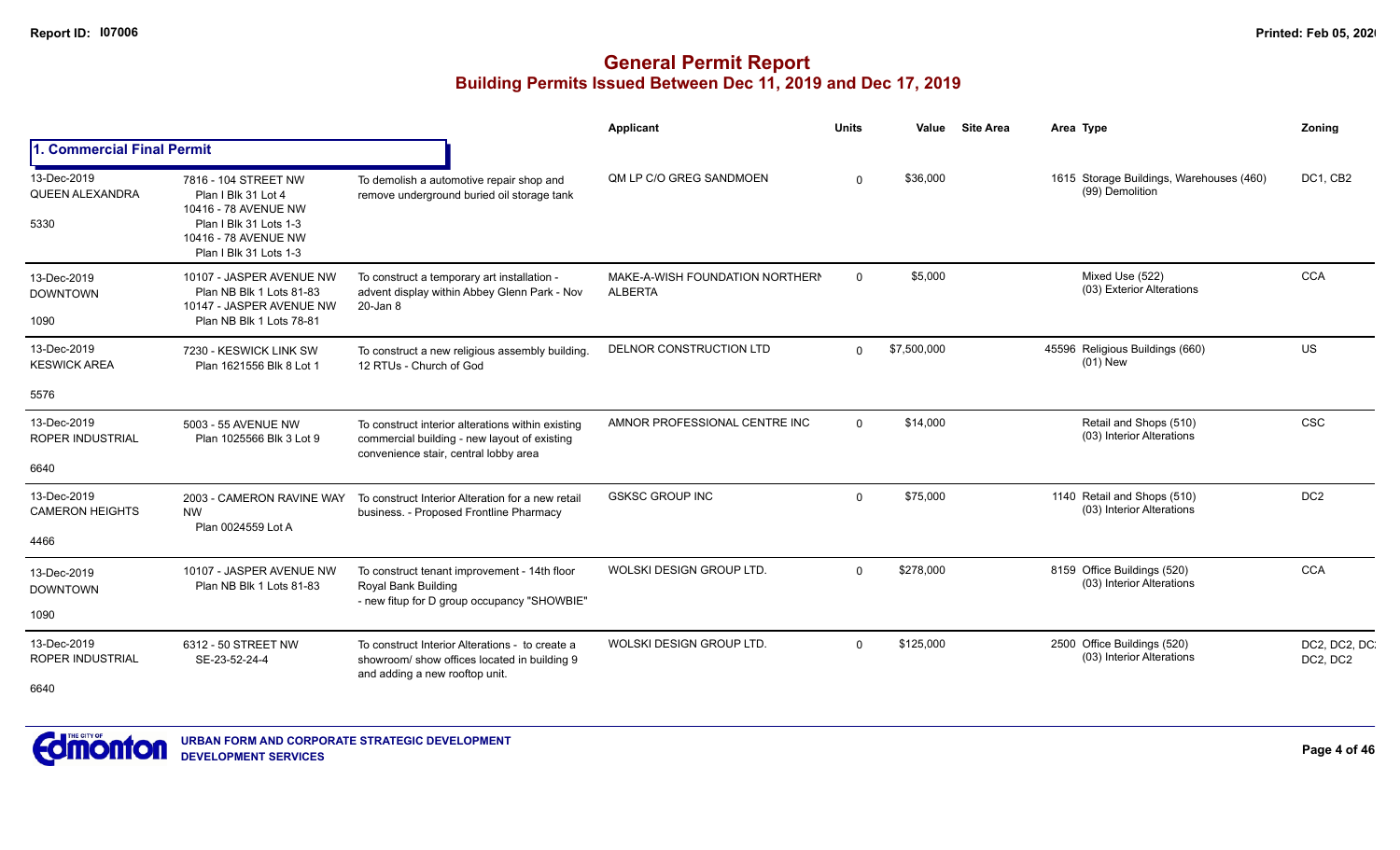|                                                                 |                                                      |                                                                                                                                                                                | <b>Applicant</b>             | <b>Units</b> | Value     | <b>Site Area</b> | Area Type                                                              | Zonina     |
|-----------------------------------------------------------------|------------------------------------------------------|--------------------------------------------------------------------------------------------------------------------------------------------------------------------------------|------------------------------|--------------|-----------|------------------|------------------------------------------------------------------------|------------|
| 1. Commercial Final Permit                                      |                                                      |                                                                                                                                                                                |                              |              |           |                  |                                                                        |            |
| 13-Dec-2019<br><b>MCNAMARA INDUSTRIAL</b>                       | 17204 - 107 AVENUE NW<br>Plan 0422416 Blk 7 Lot 16   | To construct interior alterations to General<br>industrial building - fire restoration repairs                                                                                 | <b>ONSIDE RESTORATION</b>    | $\mathbf 0$  | \$200,000 |                  | 15360 Storage Buildings, Warehouses (460)<br>(03) Interior Alterations | IM         |
| 4300                                                            |                                                      |                                                                                                                                                                                |                              |              |           |                  |                                                                        |            |
| 13-Dec-2019<br><b>MCCAULEY</b>                                  | 10014 - 105A AVENUE NW<br>Plan 1922805 Blk 1 Lot 151 | To demolish the existing Herb Jamieson Centre -<br>Hope Mission building.                                                                                                      | BRIAN ALLSOPP ARCHITECT LTD. | $\Omega$     | \$225,000 |                  | Indoor Recreational Buildings (560)<br>(99) Demolition                 | US         |
| 1140                                                            |                                                      |                                                                                                                                                                                |                              |              |           |                  |                                                                        |            |
| 13-Dec-2019<br><b>GLENGARRY</b>                                 | 9499 - 137 AVENUE NW<br>Plan 6594MC Blk 27           | To construct Interior Alteration to an existing<br>CRU - Northgate Mall Tenant Improvement -<br>"Dollarama" DEMO permit only                                                   | S2 ARCHITECTURE.             | $\Omega$     | \$185,000 |                  | 8073 Malls, Office/Retail (512)<br>(03) Interior Alterations           | <b>CSC</b> |
| 2290                                                            |                                                      |                                                                                                                                                                                |                              |              |           |                  |                                                                        |            |
| 16-Dec-2019<br>EASTGATE BUSINESS PARK  Plan 7820294 Blk 9 Lot 2 | 4715 - 93 AVENUE NW                                  | To construct exterior and interior alterations to<br>an existing General Industrial Use building -<br>(new door, removal of another door and                                   | PEMCO CONSTRUCTION LTD.      | $\mathbf 0$  | \$18,000  |                  | 300 Storage Buildings, Warehouses (460)<br>(03) Exterior Alterations   | IB         |
| 6180                                                            |                                                      | raising of man doors); construct electrical room<br>without new electrical distribution which is by<br>Others (Owner). Refer to approved<br>Development Permit #344584600-002. |                              |              |           |                  |                                                                        |            |
| 16-Dec-2019<br>PAPASCHASE INDUSTRIAL                            | 9603 - 45 AVENUE NW<br>Plan 0623454 Blk 5 Lot 20B    | To construct an interior addition to a General<br>Industrial Use (7.31 m x 6.25 m storage<br>mezzanine)                                                                        | <b>WESTOWER</b>              | $\mathbf 0$  | \$8,000   |                  | Storage Buildings, Warehouses (460)<br>(03) Interior Alterations       | IB         |
| 6560                                                            |                                                      |                                                                                                                                                                                |                              |              |           |                  |                                                                        |            |
| 16-Dec-2019<br><b>SILVER BERRY</b><br>6442                      | 3341 - 34 STREET NW<br>Plan 0322269 Blk 16 Lot 110   | To construct interior alterations for a new<br>office space (initial fitup) - 2nd floor Unit 204B -<br>"MLA Edmonton Meadows"                                                  | N/A                          | $\mathbf 0$  | \$18,000  |                  | 1076 Malls, Office/Retail (512)<br>(03) Interior Alterations           | CB1        |

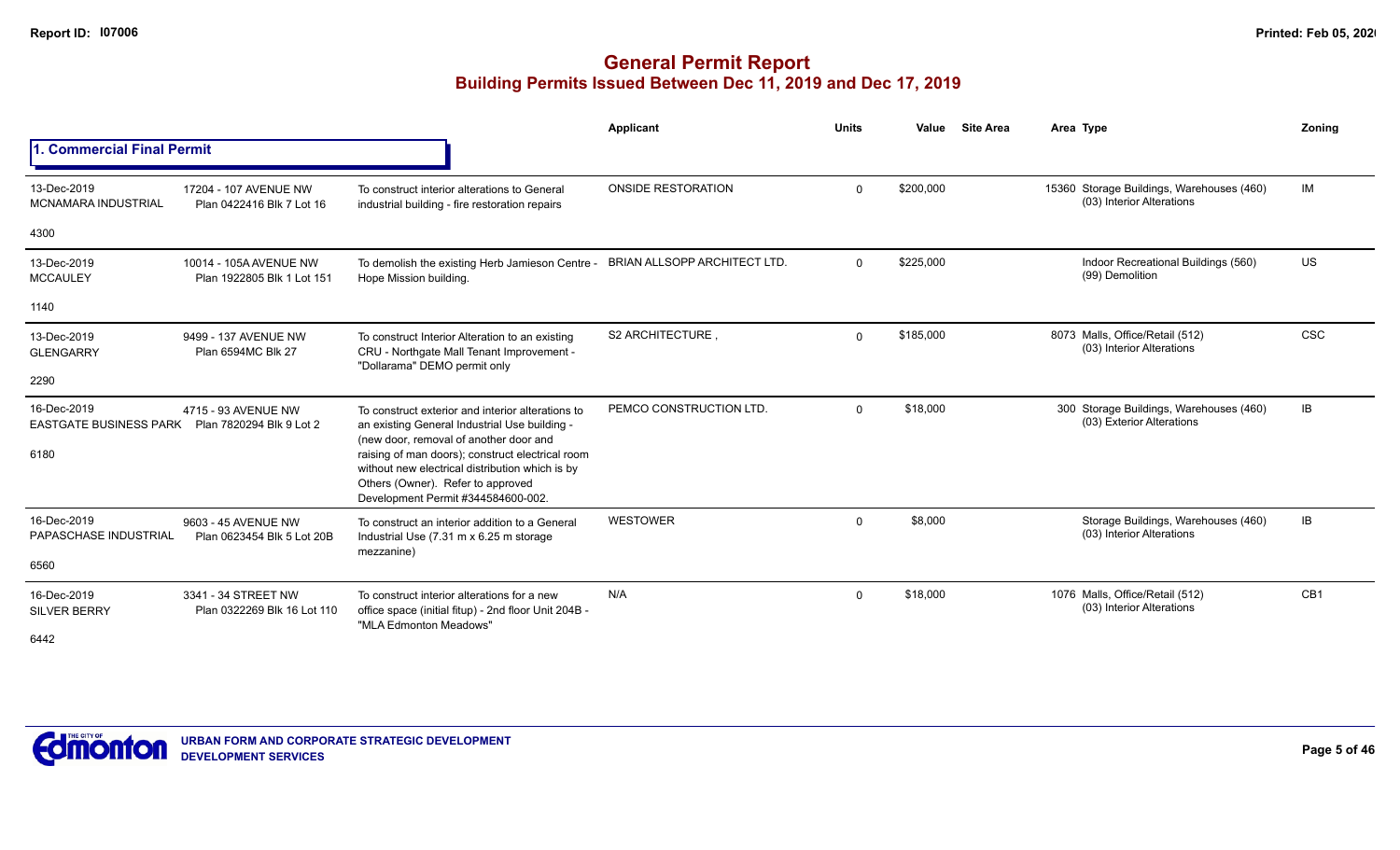|                                        |                                                      |                                                                                                                                                                                                                                        | Applicant                                      | <b>Units</b> | Value     | <b>Site Area</b> | Area Type                                                        | Zoning          |
|----------------------------------------|------------------------------------------------------|----------------------------------------------------------------------------------------------------------------------------------------------------------------------------------------------------------------------------------------|------------------------------------------------|--------------|-----------|------------------|------------------------------------------------------------------|-----------------|
| . Commercial Final Permit              |                                                      |                                                                                                                                                                                                                                        |                                                |              |           |                  |                                                                  |                 |
| 16-Dec-2019<br>ALBERTA AVENUE          | 11724 - 95 STREET NW<br>Plan RN43 Blk 20 Lots 24-25  | To construct Interior Alterations to an existing<br>office - METIS REGIONAL COUNCIL ZONE 4<br><b>OFFICES</b>                                                                                                                           | ASSALY LICENSED INTERIOR DESIGN IN             | $\Omega$     | \$116,000 |                  | 2200 Office Buildings (520)<br>(03) Interior Alterations         | CB <sub>2</sub> |
| 1010                                   |                                                      |                                                                                                                                                                                                                                        |                                                |              |           |                  |                                                                  |                 |
| 16-Dec-2019<br><b>DOWNTOWN</b>         | 10065 - JASPER AVENUE NW<br>Plan F Lots 1-5          | To construct Interior Alteration for a new office<br>on the third floor                                                                                                                                                                | RIDDELL KURCZABA ARCHITECTURE                  | $\Omega$     | \$750,000 |                  | 4790 Office Buildings (520)<br>(03) Interior Alterations         | <b>CCA</b>      |
| 1090                                   |                                                      |                                                                                                                                                                                                                                        |                                                |              |           |                  |                                                                  |                 |
| 16-Dec-2019<br><b>DOWNTOWN</b><br>1090 | 10363 - 104 STREET NW<br>Plan NB1 Blk 3 Lots 187-188 | To construct interior and exterior alterations to<br>an existing building (MECHANICAL WORK<br>ONLY). Addition of two new rooftop units<br>serving the third floor, Interior HVAC alterations                                           | THE GATHER CO                                  | $\mathbf 0$  | \$70,000  |                  | 14000 Mixed Use (522)<br>(03) Exterior Alterations               | HA              |
|                                        |                                                      | for the third floor only " MERCER BUILDING";<br>NEW BUILDING PERMIT IS REQUIRED FOR<br>OTHER INTERIOR ALTERATIONS                                                                                                                      |                                                |              |           |                  |                                                                  |                 |
| 16-Dec-2019<br>ORWESTER INDUSTRIAL     | 11703 - 170 STREET NW<br>Plan 7621851 Blk 8 Lot 2    | To construct interior alterations to an existing<br>warehouse for a new Flooring supplier - Nilta<br>Flooring                                                                                                                          | MATT & ASH CONSTRUCTION & DESIGN<br><b>INC</b> | $\mathbf 0$  | \$15,000  |                  | Storage Buildings, Warehouses (460)<br>(03) Interior Alterations | IB              |
| 4350                                   |                                                      |                                                                                                                                                                                                                                        |                                                |              |           |                  |                                                                  |                 |
| 16-Dec-2019<br>RIVER VALLEY LAURIER    | Plan 1223199 Blk 1 Lot 1                             | 13221 - BUENA VISTA ROAD NW To construct a new A2 building - 76.5 sq. m,<br>four (4) season gender neutral public<br>washroom facility at Sir Wilfrid Laurier Park.                                                                    | CROY D. YEE ARCHITECT LTD                      | $\Omega$     | \$780,000 |                  | 818 Outdoor Recreational Buildings (562)<br>$(01)$ New           | AN, A           |
| 3382                                   |                                                      |                                                                                                                                                                                                                                        |                                                |              |           |                  |                                                                  |                 |
| 17-Dec-2019<br><b>MACTAGGART</b>       | 5103 - MULLEN ROAD NW<br>Plan 1823035 Blk 20 Lot 18  | - To complete interior revisions to create a 3<br>CRU unit Bldg. from a 2 CRU unit Bldg (adding<br>demising wall between unit 5005 & 5011 and                                                                                          | PLANWORKS ARCHITECTURE INC                     | $\Omega$     | \$18,000  |                  | 4952 Retail and Shops (510)<br>(03) Exterior Alterations         | CSC, CSC, CS    |
| 5477                                   |                                                      | relocate demising wall between unit 5011 &<br>5015) (original BP 240180221-018)<br>- To complete exterior alterations (new exterior<br>door 5011) and fill in side door (5015), in newly<br>created 3 unit commercial retail building. |                                                |              |           |                  |                                                                  |                 |

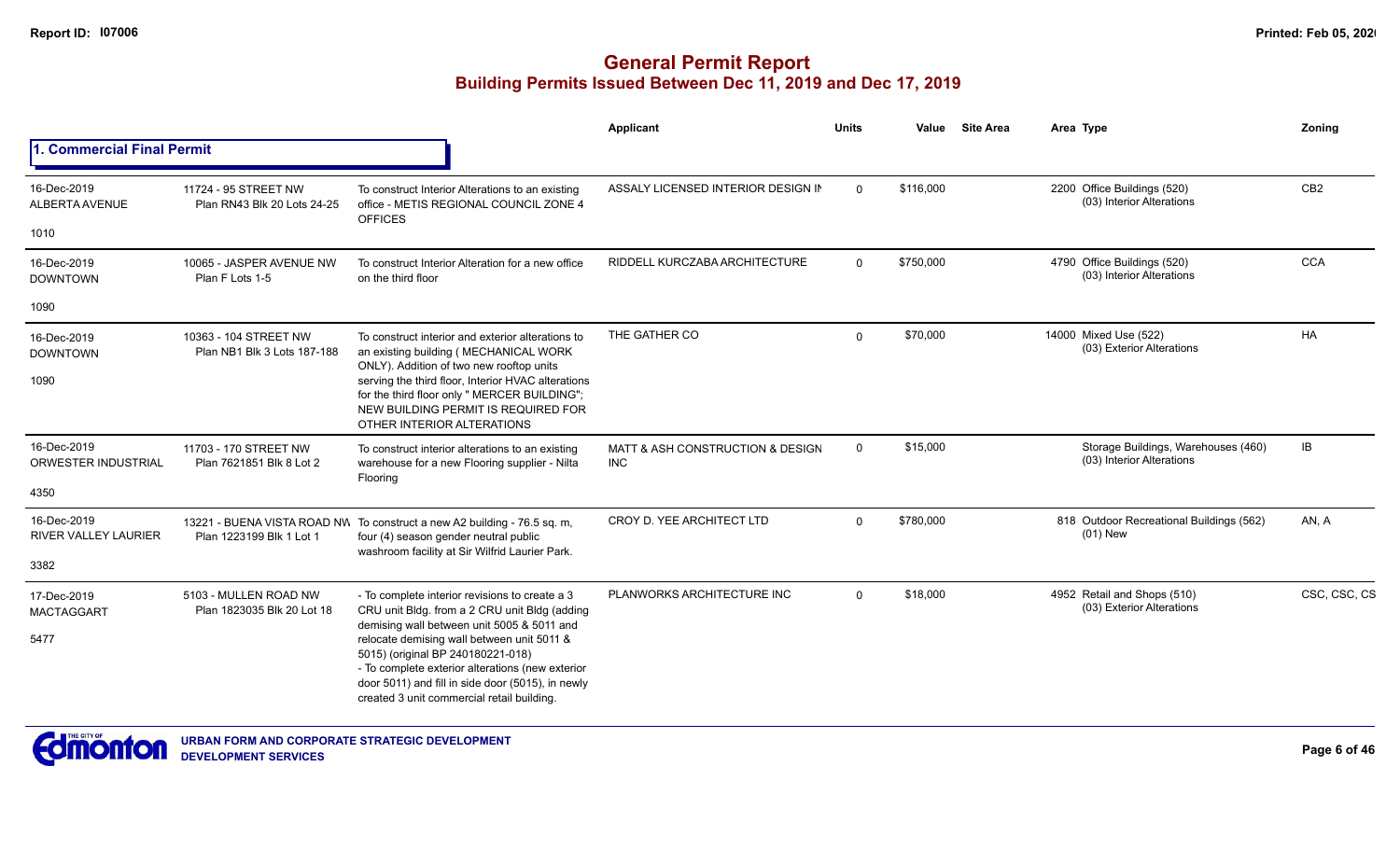|                                                                                                  |                                                                                                                                          | Applicant                                                                                                   | <b>Units</b> | Value        | <b>Site Area</b> | Area Type                                                        | Zoning          |
|--------------------------------------------------------------------------------------------------|------------------------------------------------------------------------------------------------------------------------------------------|-------------------------------------------------------------------------------------------------------------|--------------|--------------|------------------|------------------------------------------------------------------|-----------------|
| <b>Commercial Final Permit</b>                                                                   |                                                                                                                                          |                                                                                                             |              |              |                  |                                                                  |                 |
| 10504 - 82 AVENUE NW<br>Plan I Blk 66 Lots 1-4                                                   | To construct interior alterations within retail<br>occupancy - return to shell                                                           | DIALOG, CAROLYN KEELEY                                                                                      | $\Omega$     | \$100,000    |                  | 20443 Mixed Use (522)<br>(03) Interior Alterations               | CB <sub>2</sub> |
|                                                                                                  |                                                                                                                                          |                                                                                                             |              |              |                  |                                                                  |                 |
| 2804C - CALGARY TRAIL NW<br>Condo Common Area (Plan                                              | To construct interior alterations with mixed use<br>commercial building - tenant improvement -                                           | <b>TAPS GAMES INC</b>                                                                                       | $\mathbf 0$  | \$30,000     |                  | 1500 Retail and Shops (510)<br>(03) Interior Alterations         | DC2, CB2        |
|                                                                                                  |                                                                                                                                          |                                                                                                             |              |              |                  |                                                                  |                 |
| 4010 - 84 AVENUE NW<br>NE-25-52-24-4                                                             | To construct Footing and Foundation only for<br>future Shredder building (general industrial)                                            | <b>GENERAL RECYCLING INDUSTRIES LTD</b>                                                                     | $\Omega$     | \$500        |                  | Storage Buildings, Warehouses (460)<br>(03) Interior Alterations | IH, AGI         |
|                                                                                                  |                                                                                                                                          |                                                                                                             |              |              |                  |                                                                  |                 |
| 11312C - 119 STREET NW<br>Condo Common Area (Plan                                                | To change the use from creation/production(F2)<br>to health clinic (D) and construct tenant                                              | M. LABELLE HANDYMAN, MARC                                                                                   | $\Omega$     | \$56,900     |                  | 1387 Clinics, Health Units (642)<br>(03) Interior Alterations    | IB              |
| 11356 - 119 STREET NW<br>Plan 1621000 Unit 20                                                    | West Edmonton Naturopathic Wellness Centre<br>Inc."                                                                                      |                                                                                                             |              |              |                  |                                                                  |                 |
| 8515 - 99 STREET NW<br>Plan 0820330 Blk 93 Lot 37A                                               | To construct exterior alterations to residential<br>apartment bldg - new waterproofing at                                                | RBKS CONSTRUCTION LTD., SHADI                                                                               | $\Omega$     | \$65,000     |                  | Apartments (310)<br>(03) Exterior Alterations                    | RA <sub>8</sub> |
|                                                                                                  | parkade (gridline 6-8 & G-F) and reinstall<br>landscaping. - "Millcreek Park"                                                            |                                                                                                             |              |              |                  |                                                                  |                 |
| 10410 - 111 AVENUE NW<br>Plan 9720909 Blk 2<br>10508 - 111 AVENUE NW<br>Plan 1921467 Blk 1 Lot 1 | To construct a STRUCTURAL FRAME for an<br>addition to an extended medical treatment<br>building - Capital Care Norwood<br>Redevelopment. | <b>CLARK BUILDERS</b>                                                                                       | $\Omega$     | \$27,275,000 |                  | Hospitals (640)<br>$(01)$ New                                    | DC2, DC2        |
|                                                                                                  | 1025554,1822197)<br>1621000)                                                                                                             | "Taps Games Inc"<br>improvement for Naturopathic Wellness Center "<br>concrete patio deck above underground |              |              |                  |                                                                  |                 |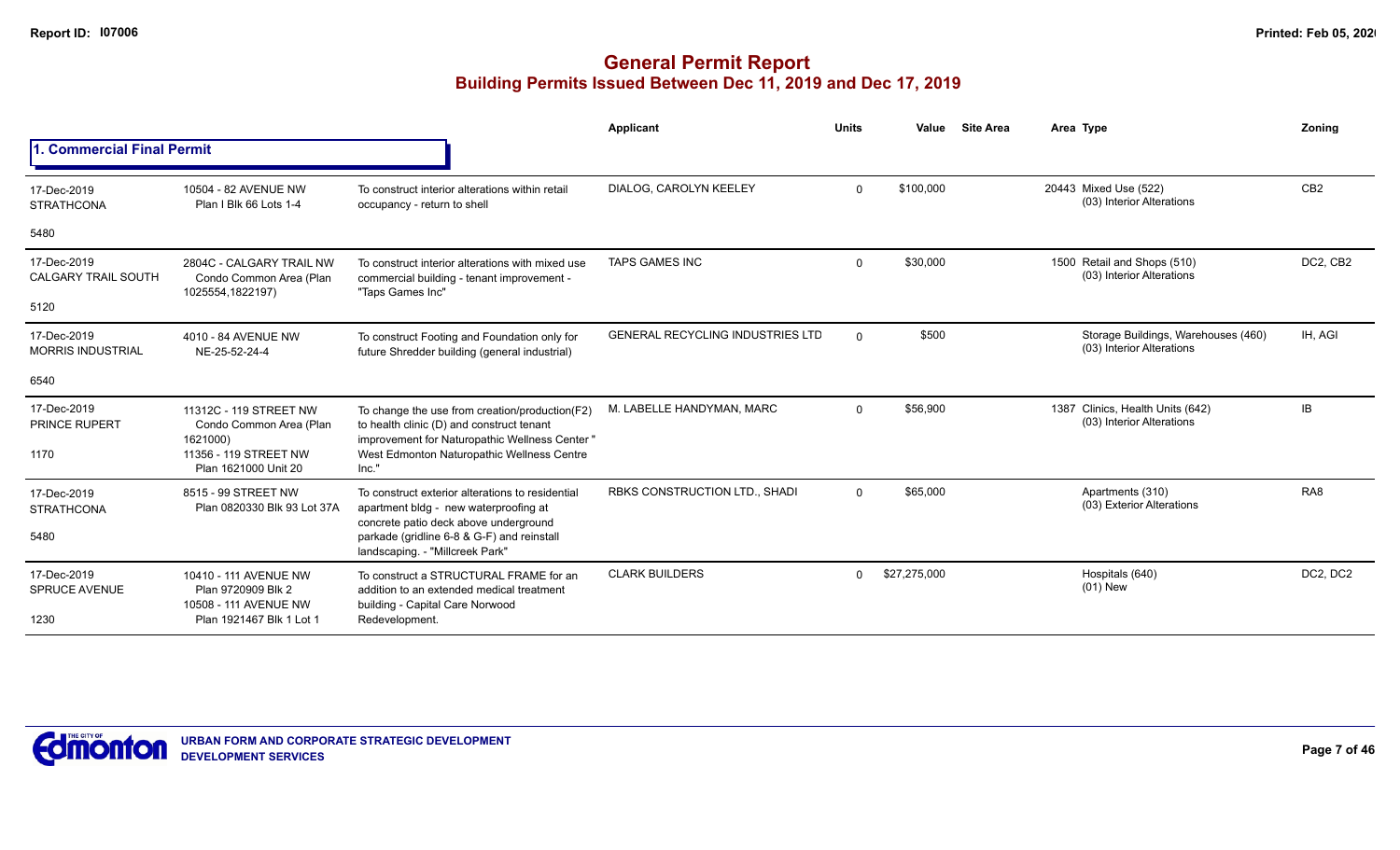|                                                                         |                                                          |                                                                                                                                                                                                                                                                                                                                                                                                                                                                                     | Applicant                                    | <b>Units</b> | Value     | <b>Site Area</b> | Area Type                                                            | Zoning          |
|-------------------------------------------------------------------------|----------------------------------------------------------|-------------------------------------------------------------------------------------------------------------------------------------------------------------------------------------------------------------------------------------------------------------------------------------------------------------------------------------------------------------------------------------------------------------------------------------------------------------------------------------|----------------------------------------------|--------------|-----------|------------------|----------------------------------------------------------------------|-----------------|
| 1. Commercial Final Permit                                              |                                                          |                                                                                                                                                                                                                                                                                                                                                                                                                                                                                     |                                              |              |           |                  |                                                                      |                 |
| 17-Dec-2019<br><b>EMPIRE PARK</b><br>5170                               | 4420 - CALGARY TRAIL NW<br>Plan 1820228 Blk 30 Lot 16    | To construct two (2) demising walls within<br>mixed use commercial building (2 HR rated wall<br>between Unit B102&B103 and 1 HR rated wall<br>between B105&B106) and distribute HVAC to<br>newly demised suites -"BLDG B, Southtrail<br>Plaza"                                                                                                                                                                                                                                      | <b>KRAHN GROUP OF COMPANIES</b>              | $\Omega$     | \$22,000  |                  | Mixed Use (522)<br>(03) Interior Alterations                         | DC <sub>2</sub> |
| 17-Dec-2019<br><b>PARSONS INDUSTRIAL</b><br>6570                        | 10141 - 34 AVENUE NW<br>Plan 9322951 Blk 2 Lot 20        | To change the use from retail store (E<br>occupancy) to an assembly occupancy (A2<br>restaurant) for tenant space 10149-34 ave.<br>NOTE: Kitchen is located in adjacent cru (Al<br>Salam Bakery / Deli - suite 10141-34 ave).<br>To construct interior alterations (opening in<br>demising wall) and washrooms for proposed<br>restaurant occupancy use in suite 10149-34<br>ave.<br>NOTE: no interior alterations have been<br>approved for suite 10141-34 ave with this<br>permit | KADEELA CONTRACTING LTD.<br>(PLUMBING & GAS) | $\Omega$     | \$75,000  |                  | 3856 Restaurants and Bars (540)<br>(03) Interior Alterations         | IB              |
| 17-Dec-2019<br>EASTGATE BUSINESS PARK  Plan 7521631 Blk 1 Lot 1<br>6180 | 9510 - 34 STREET NW                                      | To construct exterior alterations (4 new<br>window openings on East building face) and<br>interior alterations (relocate classroom and<br>lunchroom) and install new RTU on roof, on a<br>general industrial building (Procor)                                                                                                                                                                                                                                                      | MOLECULAR CONSTRUCTION LTD                   | $\Omega$     | \$150,000 |                  | 150 Storage Buildings, Warehouses (460)<br>(03) Interior Alterations | IH.             |
| 17-Dec-2019<br><b>SILVER BERRY</b><br>6442                              | 3341 - 34 STREET NW<br>Plan 0322269 Blk 16 Lot 110       | To CHANGE THE USE from an office D to an<br>assembly A2 construct Interior Alteration to Unit<br>202 for a preschool. - Silverberry Preschool                                                                                                                                                                                                                                                                                                                                       | NOVESTA CONSTRUCTION LTD                     | $\Omega$     | \$50,000  |                  | 1450 Day Cares, Nursing Homes (650)<br>(03) Interior Alterations     | CB <sub>1</sub> |
| 17-Dec-2019<br><b>BANNERMAN</b><br>2030                                 | 14003 - VICTORIA TRAIL NW<br>Plan 7820116 Blk 63 Lot 121 | To construct interior alterations - to add MAIL<br>ROOM, STORAGE ROOM, AND MIXING LAB to<br>existing retail occupancy "Clareview Drug Mart"                                                                                                                                                                                                                                                                                                                                         | OGGI INC O/A OGGI HOMES, MARIO               | $\Omega$     | \$150,000 |                  | 1804 Retail and Shops (510)<br>(03) Interior Alterations             | <b>CSC</b>      |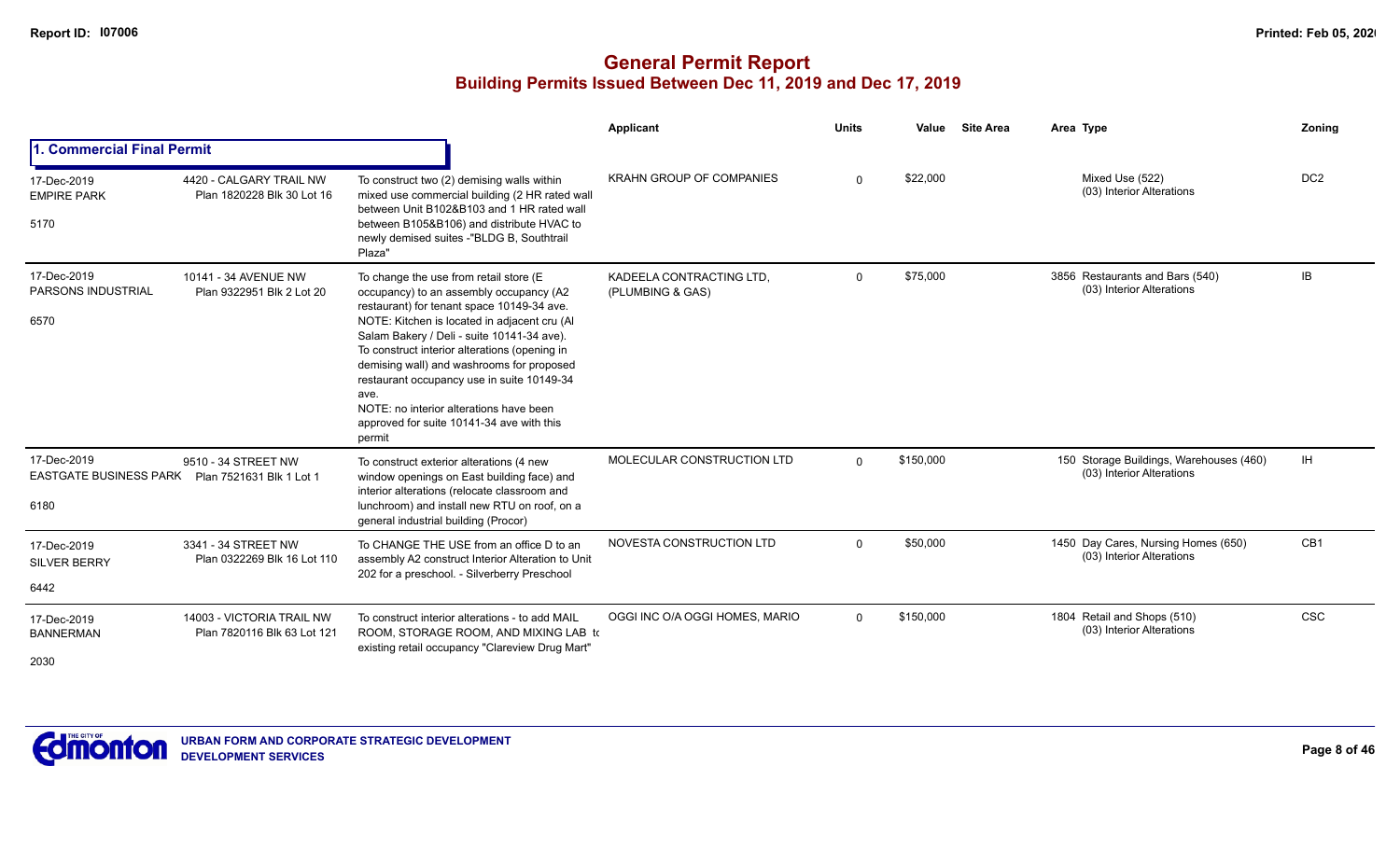|                                               |                                                                                                                                                                                                                      |                                                                                                                                                                                                                                 | <b>Applicant</b>              | <b>Units</b>   | Value     | <b>Site Area</b> | Area Type                                                           | Zoning          |
|-----------------------------------------------|----------------------------------------------------------------------------------------------------------------------------------------------------------------------------------------------------------------------|---------------------------------------------------------------------------------------------------------------------------------------------------------------------------------------------------------------------------------|-------------------------------|----------------|-----------|------------------|---------------------------------------------------------------------|-----------------|
| 6. House Building Permit                      |                                                                                                                                                                                                                      |                                                                                                                                                                                                                                 |                               |                |           |                  |                                                                     |                 |
| 11-Dec-2019<br>THE UPLANDS<br>4464            | 2619 - 201 STREET NW<br>Plan 1920033 Blk 11 Lot 59<br>2621 - 201 STREET NW<br>Plan 1920033 Blk 11 Lot 60<br>2623 - 201 STREET NW<br>Plan 1920033 Blk 11 Lot 61<br>2625 - 201 STREET NW<br>Plan 1920033 Blk 11 Lot 62 | To construct a 4 Row Housing Development<br>with Unenclosed Front Porches and rear<br>uncovered decks (Lots 59-62 - 2.74 m x 3.05<br>m).                                                                                        | <b>HOMES BY AVI</b>           |                | \$589,400 |                  | 5125 Row House (330)<br>(01) Building - New<br>2-storey             | RF <sub>5</sub> |
| 11-Dec-2019<br>THE UPLANDS<br>4464            | 20111 - 29 AVENUE NW<br>Plan 1721594 Blk 2 Lot 15                                                                                                                                                                    | To construct a Single Detached House with<br>front attached Garage, Unenclosed Front Porch<br>and solar photovoltaic system.                                                                                                    | JAYMAN MASTERBUILT INC        |                | \$291,600 |                  | 2536 Single Detached House (110)<br>(01) Building - New<br>2-storey | <b>RSL</b>      |
| 11-Dec-2019<br><b>DESROCHERS AREA</b><br>5463 | 1319 - DARBY WAY SW<br>Plan 1823252 Blk 8 Lot 21                                                                                                                                                                     | To construct a Single Detached House with<br>Unenclosed Front Porch, rear landing and to<br>install a Renewable Energy Device to a Single<br>Detached House (6 Solar-electric (PV) panels<br>on the roof).                      | JAYMAN MASTERBUILT INC        |                | \$186,000 |                  | 1617 Single Detached House (110)<br>(01) Building - New<br>2-storey | <b>RMD</b>      |
| 11-Dec-2019<br><b>MCCONACHIE AREA</b><br>2521 | 6531 - 168 AVENUE NW<br>Plan 1922266 Blk 11 Lot 72<br>6533 - 168 AVENUE NW<br>Plan 1922266 Blk 11 Lot 73                                                                                                             | To construct a Semi-Detached House with front<br>attached Garages and Unenclosed Front<br>Porches.                                                                                                                              | CITY HOMES MASTER BUILDER INC | $\overline{2}$ | \$377,200 |                  | 3280 Semi-Detached House (210)<br>(01) Building - New<br>2-storey   | RF <sub>5</sub> |
| 11-Dec-2019<br><b>KESWICK AREA</b><br>5576    | 6445 - KING WYND SW<br>Plan 1920145 Blk 6 Lot 42<br>6443 - KING WYND SW<br>Plan 1920145 Blk 6 Lot 43                                                                                                                 | To construct a Semi-Detached House with front<br>attached Garage (Lot 43), Unenclosed Front<br>porches, and rear uncovered decks (Lot 43 -<br>3.66m x 2.44m, Lot 42 - 3.05m x 3.04).                                            | <b>ROHIT COMMUNITIES INC</b>  | 2              | \$373,300 |                  | 3246 Semi-Detached House (210)<br>(01) Building - New<br>2-storey   | RF4, RF4        |
| 11-Dec-2019<br><b>CHAPPELLE AREA</b><br>5462  | 3904 - CLAXTON LOOP SW<br>Plan 1027091 Blk 6 Lot 27                                                                                                                                                                  | To construct a Single Detached House with<br>front attached Garage, fireplace, Unenclosed<br>Front Porch and a Secondary Suite in the<br>Basement. 3 Bedrooms, 2 Bathrooms, 1 Rec<br>room. 1 wet bar. 1 Mech Room. 1 Kitchen. v | N/A                           | $\overline{2}$ | \$389,600 |                  | 3388 Single Detached House (110)<br>(01) Building - New<br>2-storey | <b>RSL</b>      |

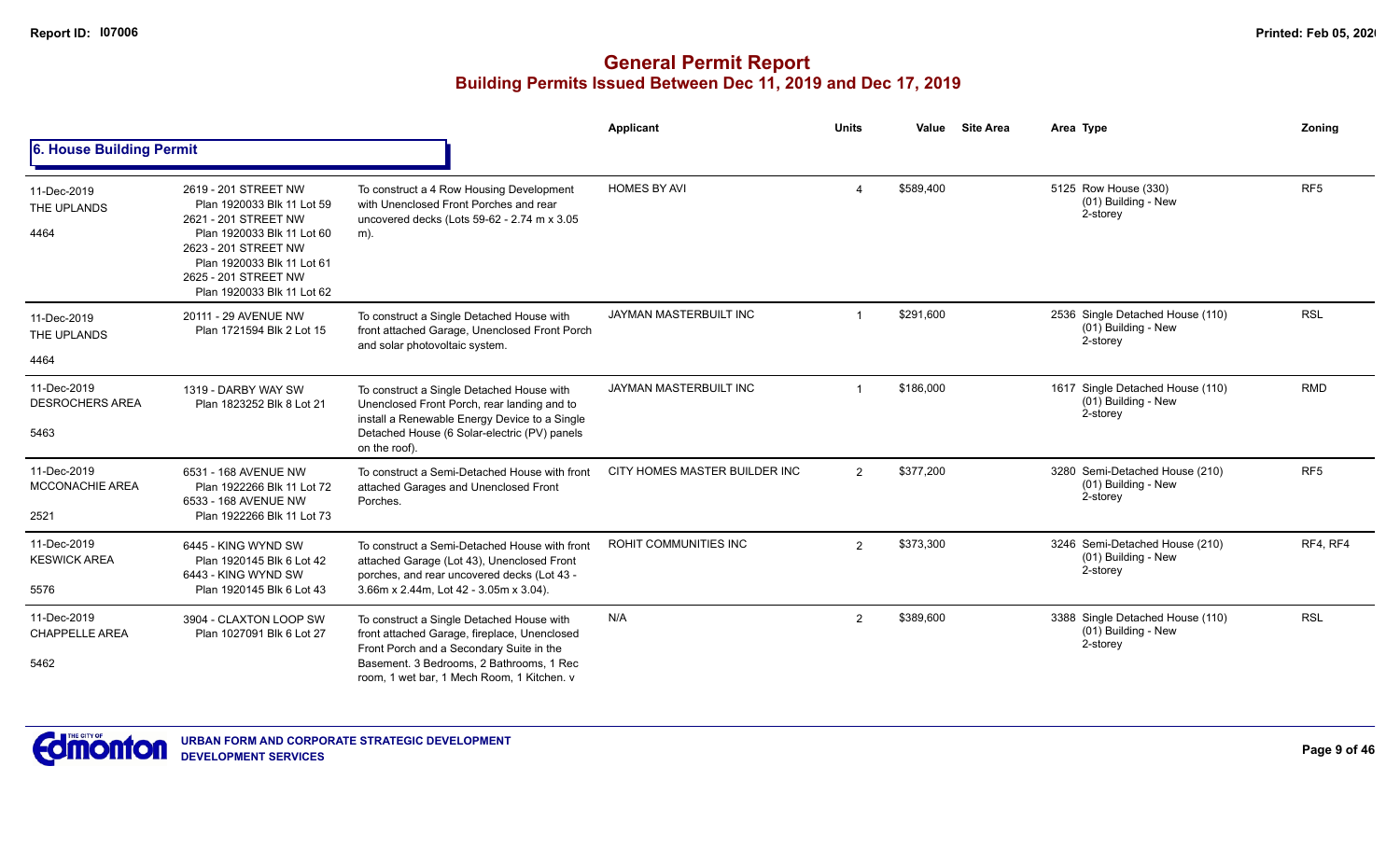|                                                    |                                                              |                                                                                                                                                                                                                                                | Applicant                                       | <b>Units</b> | Value     | <b>Site Area</b> | Area Type                                                              | Zoning          |
|----------------------------------------------------|--------------------------------------------------------------|------------------------------------------------------------------------------------------------------------------------------------------------------------------------------------------------------------------------------------------------|-------------------------------------------------|--------------|-----------|------------------|------------------------------------------------------------------------|-----------------|
| 6. House Building Permit                           |                                                              |                                                                                                                                                                                                                                                |                                                 |              |           |                  |                                                                        |                 |
| 11-Dec-2019<br><b>EDGEMONT</b><br>4462             | <b>NW</b><br>Plan 1920259 Blk 6 Lot 8                        | 5207 - EDGEMONT BOULEVARE To construct a Single Detached House with<br>Unenclosed Front Porch and rear uncovered<br>deck (3.06m x 3.05m).                                                                                                      | <b>BROOKFIELD RESIDENTIAL</b>                   |              | \$177,100 |                  | 1540 Single Detached House (110)<br>(01) Building - New<br>2-storey    | <b>RMD</b>      |
| 11-Dec-2019<br><b>SECORD</b><br>4487               | 9804 - 223 STREET NW<br>Plan 1425542 Blk 23 Lot 73           | To construct a Single Detached House with<br>front attached Garage and Unenclosed Front<br>Porch                                                                                                                                               | NEW ERA LUXURY HOMES                            |              | \$254,600 |                  | 2214 Single Detached House (110)<br>(01) Building - New<br>2-storey    | <b>RSL</b>      |
| 11-Dec-2019<br>THE ORCHARDS AT<br><b>ELLERSLIE</b> | 3015 - CHOKECHERRY COMMO<br>SW<br>Plan 1822450 Blk 16 Lot 73 | To construct a Single Detached House with<br>front attached Garage and Unenclosed Front<br>Porch.                                                                                                                                              | <b>EXCEL HOMES</b>                              |              | \$216,300 |                  | Single Detached House (110)<br>1881<br>(01) Building - New<br>2-storey | <b>RMD</b>      |
| 6216                                               |                                                              |                                                                                                                                                                                                                                                |                                                 |              |           |                  |                                                                        |                 |
| 11-Dec-2019<br><b>KESWICK AREA</b>                 | 3011 - KOSTASH COURT SW<br>Plan 1823264 Blk 11 Lot 74        | To construct a Single Detached House with<br>front attached Garage, uncovered deck (shape,<br>5.61m x 3.05m), Unenclosed Front Porch,                                                                                                          | <b>KANVI HOMES</b>                              |              | \$295,300 |                  | 2568 Single Detached House (110)<br>(01) Building - New<br>2-storey    | <b>RSL</b>      |
| 5576                                               |                                                              | walkout Basement and fireplace.                                                                                                                                                                                                                |                                                 |              |           |                  |                                                                        |                 |
| 11-Dec-2019<br><b>MAPLE</b>                        | 3627 - 6 STREET NW<br>Plan 1922185 Blk 2 Lot 7               | To construct a Single Detached House with<br>front attached Garage, fireplace, Unenclosed<br>Front Porch and Basement development (NOT                                                                                                         | <b>COVENTRY HOMES INC</b>                       |              | \$150,500 |                  | 1309 Single Detached House (110)<br>(01) Building - New<br>bungalow    | <b>RMD</b>      |
| 6441                                               |                                                              | to be used as an additional Dwelling).                                                                                                                                                                                                         |                                                 |              |           |                  |                                                                        |                 |
| 11-Dec-2019<br><b>GRANDVIEW HEIGHTS</b><br>5210    | 6220 - 127 STREET NW<br>Plan 1921967 Blk 7 Lot 14A           | To construct a Single Detached House with<br>front attached Garage, Unenclosed Front<br>Porch, fireplace and Basement development<br>with wet bar (NOT to be used as an additional<br>Dwelling, 1 Bedroom, 1 Rec Room, 1 Flex Room,<br>1 Gym). | KIMBERLEY CONSTRUCTION<br><b>MANAGEMENT LTD</b> |              | \$380,400 |                  | 3308 Single Detached House (110)<br>(01) Building - New<br>2-storey    | RF <sub>1</sub> |

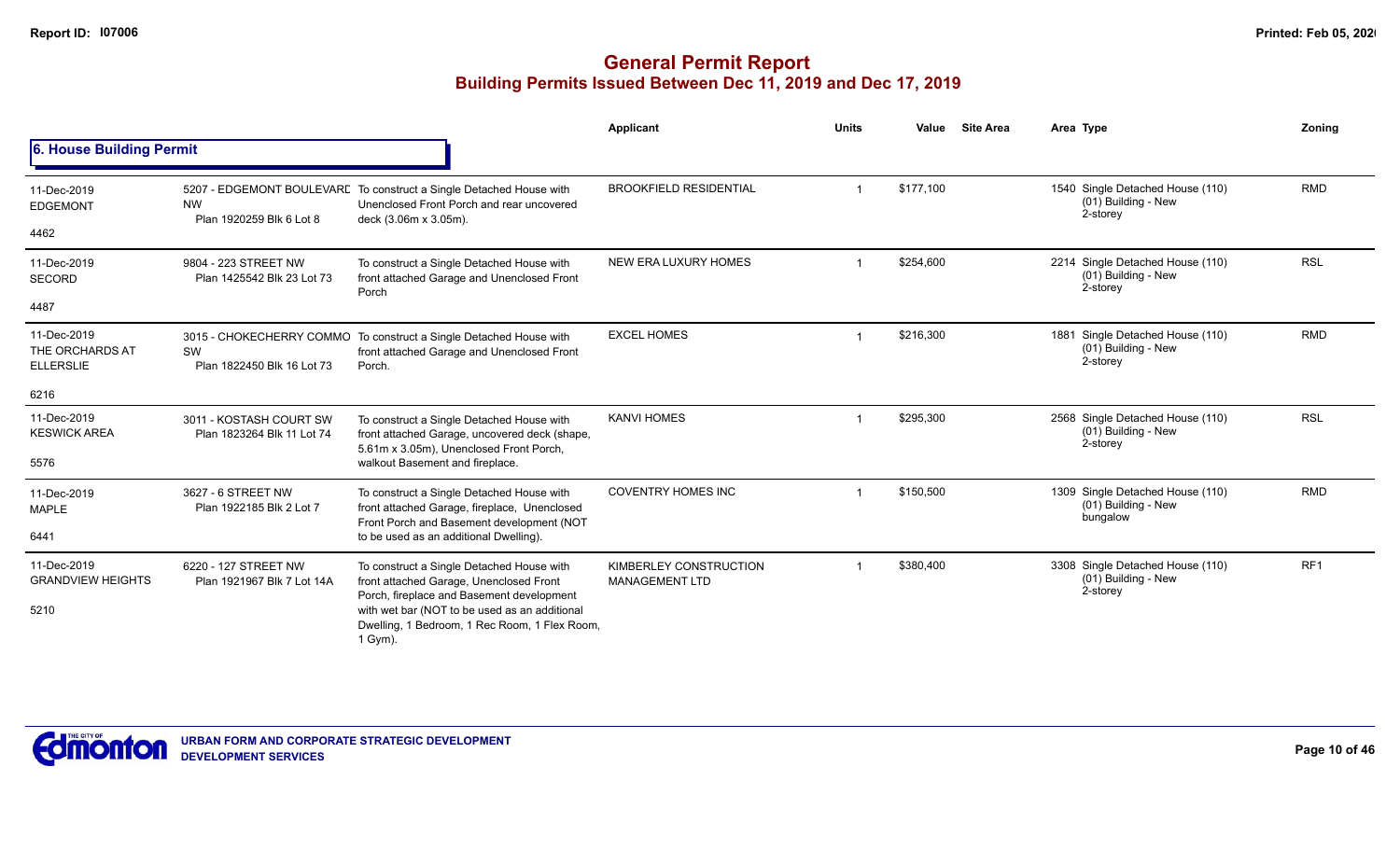|                                                    |                                                                                                            |                                                                                                                                                                                                                                                            | <b>Applicant</b>             | <b>Units</b> | Value     | <b>Site Area</b> | Area Type                                                             | Zoning          |
|----------------------------------------------------|------------------------------------------------------------------------------------------------------------|------------------------------------------------------------------------------------------------------------------------------------------------------------------------------------------------------------------------------------------------------------|------------------------------|--------------|-----------|------------------|-----------------------------------------------------------------------|-----------------|
| 6. House Building Permit                           |                                                                                                            |                                                                                                                                                                                                                                                            |                              |              |           |                  |                                                                       |                 |
| 11-Dec-2019<br>THE ORCHARDS AT<br><b>ELLERSLIE</b> | SW<br>Plan 1822450 Blk 34 Lot 8                                                                            | 2984 - CHOKECHERRY COMMO To construct a Single Detached House with<br>front attached Garage and an Unenclosed Front<br>Porch.                                                                                                                              | <b>EXCEL HOMES</b>           |              | \$214,000 |                  | 1861 Single Detached House (110)<br>(01) Building - New<br>2-storey   | <b>RMD</b>      |
| 6216                                               |                                                                                                            |                                                                                                                                                                                                                                                            |                              |              |           |                  |                                                                       |                 |
| 11-Dec-2019<br><b>LAUREL</b>                       | 1217 - 26A STREET NW<br>Plan 1723189 Blk 8 Lot 50                                                          | To construct a Single Detached House with<br>front attached Garage, Unenclosed Front Porch<br>and side door.                                                                                                                                               | STERLING HOMES EDMONTON LTD. |              | \$292,800 |                  | 2546 Single Detached House (110)<br>$(01)$ Building - New<br>2-storey | <b>RSL</b>      |
| 6444                                               |                                                                                                            |                                                                                                                                                                                                                                                            |                              |              |           |                  |                                                                       |                 |
| 11-Dec-2019<br><b>GARNEAU</b>                      | 10927 - 80 AVENUE NW<br>Plan I23 Blk 140 Lot 28                                                            | To construct a Semi-detached House with<br>balconies (2nd and 3rd Floors)                                                                                                                                                                                  | 1382271 ALBERTA LTD          | 2            | \$300,000 |                  | 3006 Duplex (210)<br>(01) Building - New<br>3-storey                  | RF <sub>3</sub> |
| 5200                                               |                                                                                                            |                                                                                                                                                                                                                                                            |                              |              |           |                  |                                                                       |                 |
| 11-Dec-2019<br><b>WEBBER GREENS</b><br>4740        | 20679 - 94 AVENUE NW<br>Plan 1823471 Blk 36 Lot 127<br>20683 - 94 AVENUE NW<br>Plan 1823471 Blk 36 Lot 128 | To construct a Semi-Detached House with front<br>attached Garages, Unenclosed Front Porches,<br>rear uncovered deck (Lot 127 - 3.05m x 3.05m)<br>and Basement development (Lot 127) (NOT to<br>be used as an additional Dwelling).                         | <b>LINCOLNBERG HOMES LTD</b> | 2            | \$308,900 |                  | 2686 Semi-Detached House (210)<br>(01) Building - New<br>2-storey     | RF <sub>5</sub> |
| 11-Dec-2019<br><b>LAUREL</b><br>6444               | 2815 - 11 AVENUE NW<br>Plan 1722070 Blk 22 Lot 50<br>2817 - 11 AVENUE NW<br>Plan 1722070 Blk 22 Lot 51     | To construct a Semi-Detached House with front<br>attached Garages, rear uncovered deck (Lot 50<br>- 3.05m x 3.05m) and to develop a Secondary<br>Suite in the Basement (Unit 2817, Lot 51) 2<br>bedroom, 1 bathroom, kitchen/living area,<br>furnace room. | <b>ACTIVE HOMES LTD</b>      | 3            | \$391,600 |                  | 3405 Semi-Detached House (210)<br>(01) Building - New<br>2-storey     | RF4             |
| 11-Dec-2019<br><b>LAUREL</b><br>6444               | 1939 - 19 AVENUE NW<br>Plan 1920713 Blk 13 Lot 39                                                          | To construct a Single Detached House with<br>front attached Garage, balcony (above<br>garage), Unenclosed Front Porch, rear<br>uncovered deck (9.14m x 3.05m), Side door,<br>and to develop a Secondary Suite in the<br>Basement.                          | <b>GILL BUILT HOMES LTD</b>  | 2            | \$324,100 |                  | 2818 Single Detached House (110)<br>(01) Building - New<br>2-storey   | <b>RSL</b>      |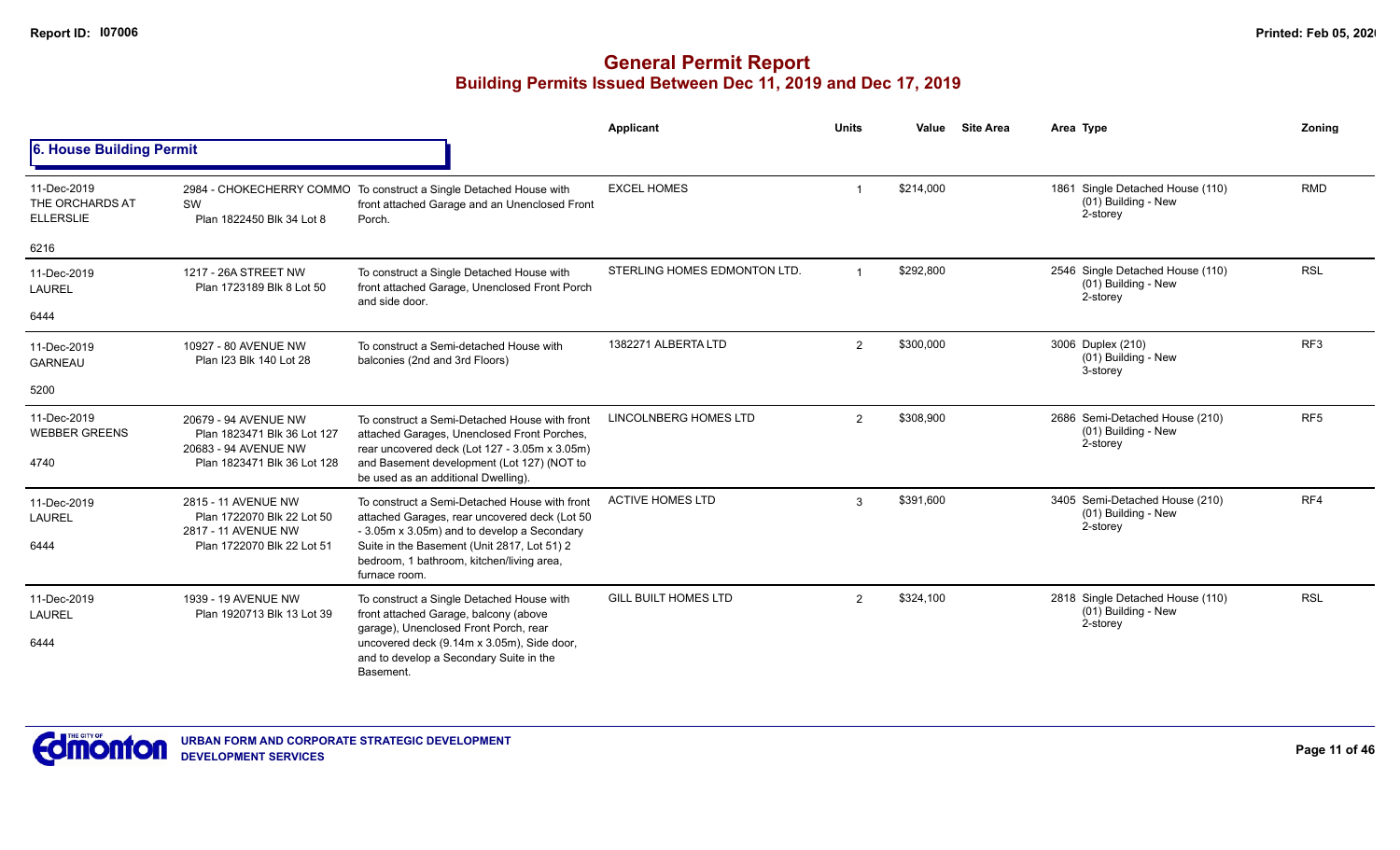|                                            |                                                                                                      |                                                                                                                                                                                       | Applicant                | <b>Units</b> | Value     | <b>Site Area</b> | Area Type                                                           | Zoning     |
|--------------------------------------------|------------------------------------------------------------------------------------------------------|---------------------------------------------------------------------------------------------------------------------------------------------------------------------------------------|--------------------------|--------------|-----------|------------------|---------------------------------------------------------------------|------------|
| 6. House Building Permit                   |                                                                                                      |                                                                                                                                                                                       |                          |              |           |                  |                                                                     |            |
| 12-Dec-2019<br><b>LAUREL</b><br>6444       | 1420 - 25 STREET NW<br>Plan 1822989 Blk 13 Lot 7                                                     | To construct a Single Detached House with<br>front attached Garage, fireplace, Unenclosed<br>Front Porch, rear uncovered deck 4.27m x<br>3.05m), Side door and and to develop a       | <b>VICTORY HOMES LTD</b> | 2            | \$311,700 |                  | 2710 Single Detached House (110)<br>(01) Building - New<br>2-storey | <b>RSL</b> |
|                                            |                                                                                                      | Secondary Suite in the Basement (2 bedrooms,<br>1 bathroom, mechanical room).                                                                                                         |                          |              |           |                  |                                                                     |            |
| 12-Dec-2019<br>CAVANAGH                    | Plan 1822233 Blk 6 Lot 35                                                                            | 2739 - COLLINS CRESCENT SW To construct a Single Detached House with<br>front attached Garage and an Unenclosed Front                                                                 | <b>EXCEL HOMES</b>       |              | \$214,000 |                  | 1861 Single Detached House (110)<br>(01) Building - New<br>2-storey | <b>RMD</b> |
| 5467                                       |                                                                                                      | Porch.                                                                                                                                                                                |                          |              |           |                  |                                                                     |            |
| 12-Dec-2019<br>CAVANAGH                    | Plan 1822233 Blk 6 Lot 46                                                                            | 2761 - COLLINS CRESCENT SW To construct a Single Detached House with<br>front attached Garage and Unenclosed Front                                                                    | <b>EXCEL HOMES</b>       | $\mathbf 1$  | \$205,500 |                  | 1787 Single Detached House (110)<br>(01) Building - New<br>2-storey | <b>RMD</b> |
| 5467                                       |                                                                                                      | Porch.                                                                                                                                                                                |                          |              |           |                  |                                                                     |            |
| 12-Dec-2019<br><b>KESWICK AREA</b><br>5576 | 6441 - KING WYND SW<br>Plan 1920145 Blk 6 Lot 44<br>6439 - KING WYND SW<br>Plan 1920145 Blk 6 Lot 45 | To construct a Semi-Detached House with front<br>attached Garage (Lot 44), Unenclosed Front<br>Porches, and rear uncovered decks (Lot 44 -<br>3.71m x 2.44m, Lot 45 - 3.00m x 3.04m). | ROHIT COMMUNITIES INC    | 2            | \$374,900 |                  | 3260 Semi-Detached House (210)<br>(01) Building - New<br>2-storey   | RF4, RF4   |
| 12-Dec-2019<br><b>SECORD</b>               | 22433 - 99A AVENUE NW<br>Plan 1521541 Blk 19 Lot 6                                                   | To construct a Single Detached House with<br>front attached Garage, fireplace and veranda.                                                                                            | <b>HOMES BY AVI</b>      |              | \$283,600 |                  | 2466 Single Detached House (110)<br>(01) Building - New<br>2-storey | <b>RSL</b> |
| 4487                                       |                                                                                                      |                                                                                                                                                                                       |                          |              |           |                  |                                                                     |            |
| 12-Dec-2019<br><b>WALKER</b>               | 2536 - WONNACOTT LOOP SW<br>Plan 1723100 Blk 17 Lot 133                                              | To construct a Single Detached House with<br>front attached Garage, Unenclosed Front                                                                                                  | <b>COMPANY NAME</b>      | $\mathbf 1$  | \$279.700 |                  | 2432 Single Detached House (110)<br>(01) Building - New<br>2-storey | <b>RSL</b> |
| 6662                                       |                                                                                                      | Porch, rear uncovered deck (4.17m x 3.05m),<br>fireplace, and walkout Basement.                                                                                                       |                          |              |           |                  |                                                                     |            |
| 12-Dec-2019<br><b>GRAYDON HILL</b>         | 2120 - GRAYDON HILL<br><b>CRESCENT SW</b><br>Plan 1822866 Blk 4 Lot 109                              | To construct a Single Detached House with<br>front attached Garage and Unenclosed Front<br>Porch.                                                                                     | PACESETTER HOMES LTD     |              | \$173,900 |                  | 1512 Single Detached House (110)<br>(01) Building - New<br>2-storey | GHLD       |
| 5468                                       |                                                                                                      |                                                                                                                                                                                       |                          |              |           |                  |                                                                     |            |

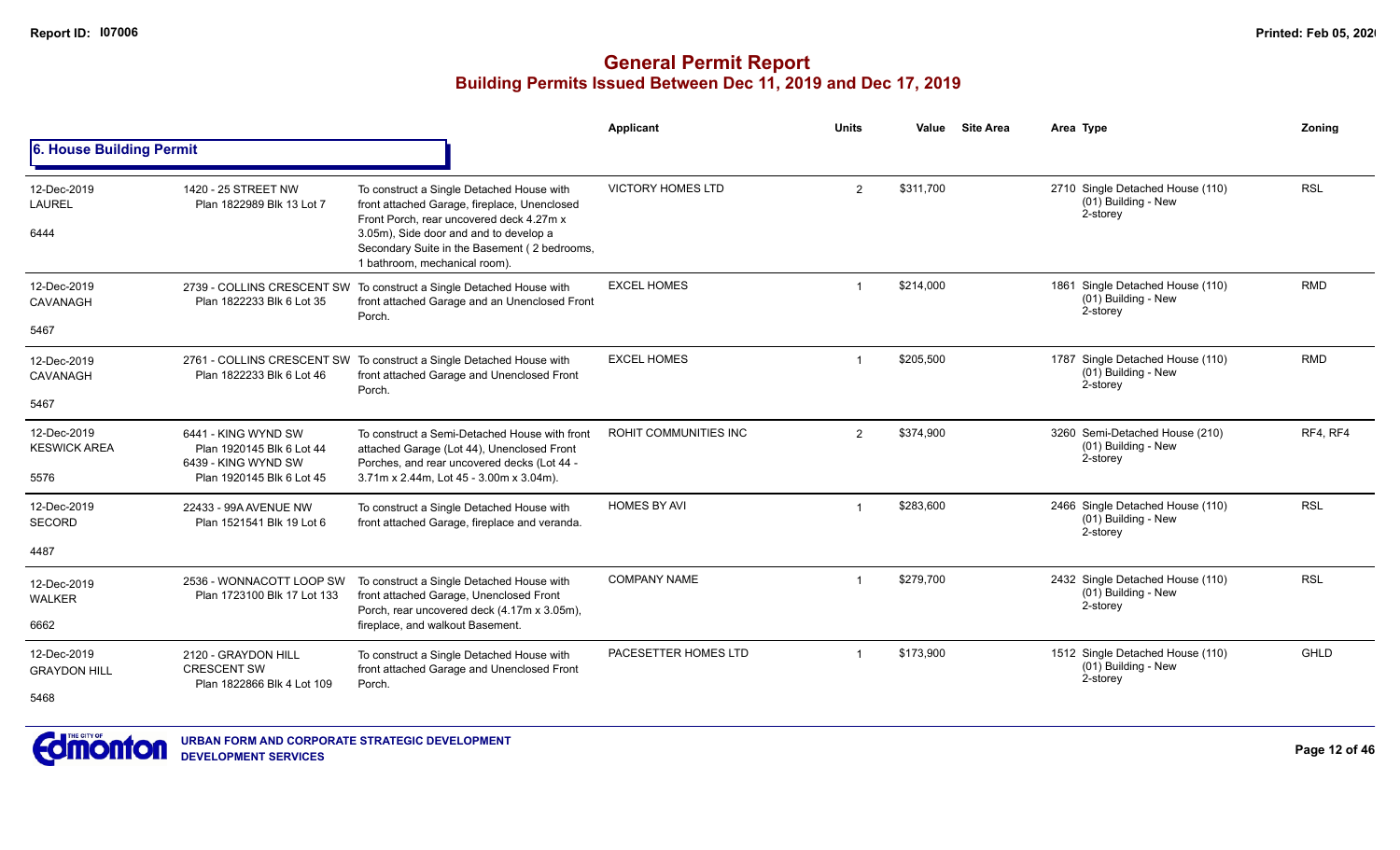|                                          |                                                            |                                                                                                                                                               | <b>Applicant</b>           | <b>Units</b>   | Value     | <b>Site Area</b> | Area Type                                                           | Zoning      |
|------------------------------------------|------------------------------------------------------------|---------------------------------------------------------------------------------------------------------------------------------------------------------------|----------------------------|----------------|-----------|------------------|---------------------------------------------------------------------|-------------|
| 6. House Building Permit                 |                                                            |                                                                                                                                                               |                            |                |           |                  |                                                                     |             |
| 12-Dec-2019<br>CAVANAGH                  | Plan 1822496 Blk 17 Lot 4                                  | 192 - CAVANAGH COMMON SW To construct a Single Detached House with<br>front attached Garage, Unenclosed Front<br>Porch, rear uncovered deck (3.35 m x 3.66 m) | ROHIT COMMUNITIES INC      | $\mathbf 1$    | \$269.800 |                  | 2346 Single Detached House (110)<br>(01) Building - New<br>2-storey | <b>RMD</b>  |
| 5467                                     |                                                            | and Side door.                                                                                                                                                |                            |                |           |                  |                                                                     |             |
| 13-Dec-2019<br><b>KESWICK AREA</b>       | 4029 - KINSELLA WAY SW<br>Plan 1920220 Blk 3 Lot 8         | To construct a Single Detached House with<br>front attached Garage and an Unenclosed Front<br>Porch.                                                          | <b>COVENTRY HOMES INC</b>  |                | \$205,900 |                  | 1790 Single Detached House (110)<br>(01) Building - New<br>2-storey | <b>RMD</b>  |
| 5576                                     |                                                            |                                                                                                                                                               |                            |                |           |                  |                                                                     |             |
| 13-Dec-2019<br><b>ALLARD</b>             | 5635 - ALLBRIGHT BAY SW<br>Plan 1624294 Blk 24 Lot 11      | To construct a Single Detached House with<br>front attached Garage, Unenclosed Front Porch<br>and rear uncovered deck (4.27m x 4.27m).                        | <b>RELIABLE HOMES LTD</b>  | $\mathbf 1$    | \$255,800 |                  | 2224 Single Detached House (110)<br>(01) Building - New<br>2-storey | RMD, RMD    |
| 5458                                     |                                                            |                                                                                                                                                               |                            |                |           |                  |                                                                     |             |
| 13-Dec-2019<br><b>RIVERVIEW AREA</b>     | 112 - GRANDISLE WAY NW<br>Plan 4520RS Blk 4 Lot 7          | To construct a Garden Suite with uncovered<br>deck (3.00m x 6.70m @ 0.2m in Height) and<br>Basement development (not to be used as an                         | J & P CONSTRUCTION         | -1             | \$133,400 |                  | 1160 Garden Suite (110)<br>(01) Building - New<br>bungalow          | <b>RR</b>   |
| 4463                                     |                                                            | additional dwelling) (1 bedroom, 1 bathroom,<br>mechanical room).                                                                                             |                            |                |           |                  |                                                                     |             |
| 13-Dec-2019<br><b>GLENRIDDING RAVINE</b> | 15616 - 16 AVENUE SW<br>Plan 1922609 Blk 24 Lot 47         | To construct a Single Detached House with<br>front attached Garage, Unenclosed Front<br>Porch, fireplace and side entrance.                                   | PARKWOOD MASTER BUILDER    |                | \$235,600 |                  | 2049 Single Detached House (110)<br>(01) Building - New<br>2-storey | <b>RSL</b>  |
| 5579                                     |                                                            |                                                                                                                                                               |                            |                |           |                  |                                                                     |             |
| 12-Dec-2019<br><b>STEWART GREENS</b>     | 20746 - 99B AVENUE NW<br>Plan 1920902 Blk 5 Lot 86         | To construct a Semi-Detached House with<br>Unenclosed Front Porches and side door (Lot                                                                        | DAYTONA HOMES INC          | $\overline{2}$ | \$316.700 |                  | 2754 Semi-Detached House (210)<br>(01) Building - New<br>2-storey   | <b>UCRH</b> |
| 4486                                     | 20744 - 99B AVENUE NW<br>86).<br>Plan 1920902 Blk 5 Lot 87 |                                                                                                                                                               |                            |                |           |                  |                                                                     |             |
| 12-Dec-2019<br><b>MAPLE</b>              | 252 - 41 AVENUE NW<br>Plan 1623032 Blk 12 Lot 50           | To construct a Single Detached House with<br>Unenclosed Front Porch.                                                                                          | <b>CRYSTAL CREEK HOMES</b> | $\mathbf 1$    | \$170,700 |                  | 1484 Single Detached House (110)<br>(01) Building - New<br>2-storey | <b>RMD</b>  |
| 6441                                     |                                                            |                                                                                                                                                               |                            |                |           |                  |                                                                     |             |

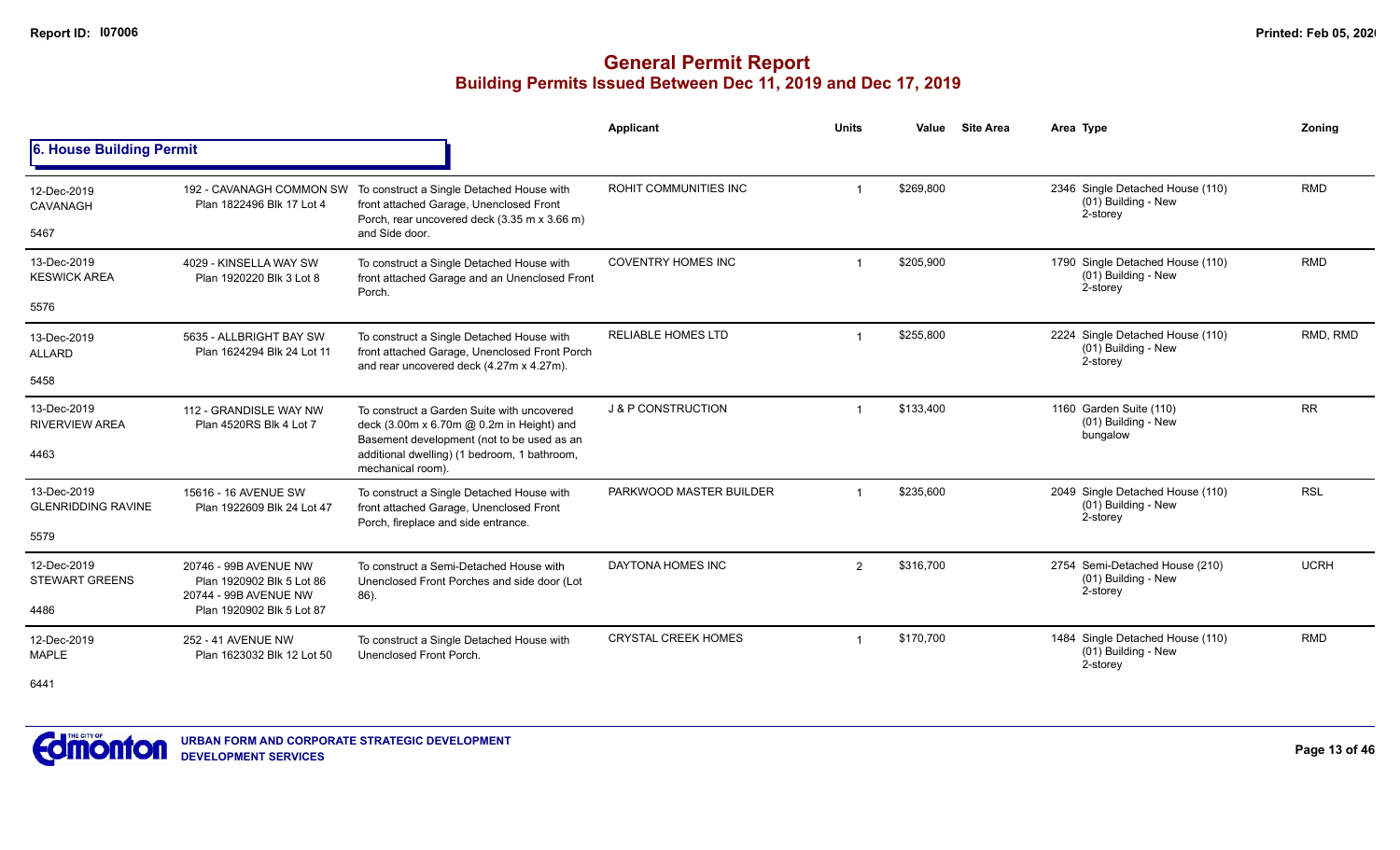|                                         |                                                                                   |                                                                                                                                          | <b>Applicant</b>              | <b>Units</b> | Value                 | <b>Site Area</b>                                      | Area Type                                                           | Zoning     |
|-----------------------------------------|-----------------------------------------------------------------------------------|------------------------------------------------------------------------------------------------------------------------------------------|-------------------------------|--------------|-----------------------|-------------------------------------------------------|---------------------------------------------------------------------|------------|
| 6. House Building Permit                |                                                                                   |                                                                                                                                          |                               |              |                       |                                                       |                                                                     |            |
| 12-Dec-2019<br><b>ROSENTHAL</b>         | 8018 - 222A STREET NW<br>Plan 1723550 Blk 1 Lot 62                                | To construct a Single Detached House with<br>front attached Garage, Unenclosed Front Porch<br>and fireplace.                             | PARKWOOD MASTER BUILDER INC   |              | \$235,600             |                                                       | 2049 Single Detached House (110)<br>(01) Building - New<br>2-storey | <b>RSL</b> |
| 4750                                    |                                                                                   |                                                                                                                                          |                               |              |                       |                                                       |                                                                     |            |
| 12-Dec-2019<br><b>EDGEMONT</b>          | 1356 - ERKER CRESCENT NW<br>Plan 1920642 Blk 2 Lot 13<br>1354 - ERKER CRESCENT NW | To construct a Semi-detached House with front<br>attached Garages, rear uncovered decks<br>(3.05m x 3.05m) and Unenclosed Front          | <b>ROHIT COMMUNITIES INC</b>  | 2            | \$361,800<br>2-storey | 3146 Semi-Detached House (210)<br>(01) Building - New | RF4                                                                 |            |
| 4462                                    | Plan 1920642 Blk 2 Lot 14                                                         | Porches.                                                                                                                                 |                               |              |                       |                                                       |                                                                     |            |
| 12-Dec-2019<br><b>EDGEMONT</b>          | <b>NW</b><br>Plan 1920259 Blk 6 Lot 2                                             | 5219 - EDGEMONT BOULEVARE To construct a Single Detached House with<br>Unenclosed Front Porch and rear landing.                          | <b>BROOKFIELD RESIDENTIAL</b> |              | \$163,300             |                                                       | 1420 Single Detached House (110)<br>(01) Building - New<br>2-storey | <b>RMD</b> |
| 4462                                    |                                                                                   |                                                                                                                                          |                               |              |                       |                                                       |                                                                     |            |
| 2-Dec-2019<br><b>GLENRIDDING RAVINE</b> | 15659 - 16 AVENUE SW<br>Plan 1922609 Blk 25 Lot 3                                 | To construct a Single Detached House with<br>front attached Garage, fireplace and<br>Unenclosed Front Porch.                             | PARKWOOD MASTER BUILDER INC   |              | \$246,000             |                                                       | 2139 Single Detached House (110)<br>(01) Building - New<br>2-storey | <b>RSL</b> |
| 5579                                    |                                                                                   |                                                                                                                                          |                               |              |                       |                                                       |                                                                     |            |
| 12-Dec-2019<br>LAUREL                   | 1414 - 24A STREET NW<br>Plan 1922780 Blk 14 Lot 3                                 | To construct a Single Detached House with<br>front attached Garage, Unenclosed Front Porch<br>fireplace, and side door.                  | PARKWOOD MASTER BUILDER       |              | \$270,400             |                                                       | 2351 Single Detached House (110)<br>(01) Building - New<br>2-storey | <b>RSL</b> |
| 6444                                    |                                                                                   |                                                                                                                                          |                               |              |                       |                                                       |                                                                     |            |
| 13-Dec-2019<br><b>LAUREL</b>            | 1450 - 24A STREET NW<br>Plan 1922780 Blk 14 Lot 12                                | To construct a Single Detached House with<br>front attached Garage, Unenclosed Front Porch<br>and rear uncovered deck (3.66 m x 3.05 m). | <b>VICTORY HOMES LTD</b>      |              | \$253,000             |                                                       | 2200 Single Detached House (110)<br>(01) Building - New<br>2-storey | <b>RSL</b> |
| 6444                                    |                                                                                   |                                                                                                                                          |                               |              |                       |                                                       |                                                                     |            |
| 16-Dec-2019<br><b>LAUREL</b>            | 1922 - 20 STREET NW<br>Plan 1920713 Blk 10 Lot 34                                 | To construct a Single Detached House with<br>front attached Garage, Unenclosed Front<br>Porch, rear uncovered deck (3.65m x 3.05m)       | N/A                           |              | \$249,100             |                                                       | 2166 Single Detached House (110)<br>(01) Building - New<br>2-storey | <b>RSL</b> |
| 6444                                    |                                                                                   | and fireplace.                                                                                                                           |                               |              |                       |                                                       |                                                                     |            |

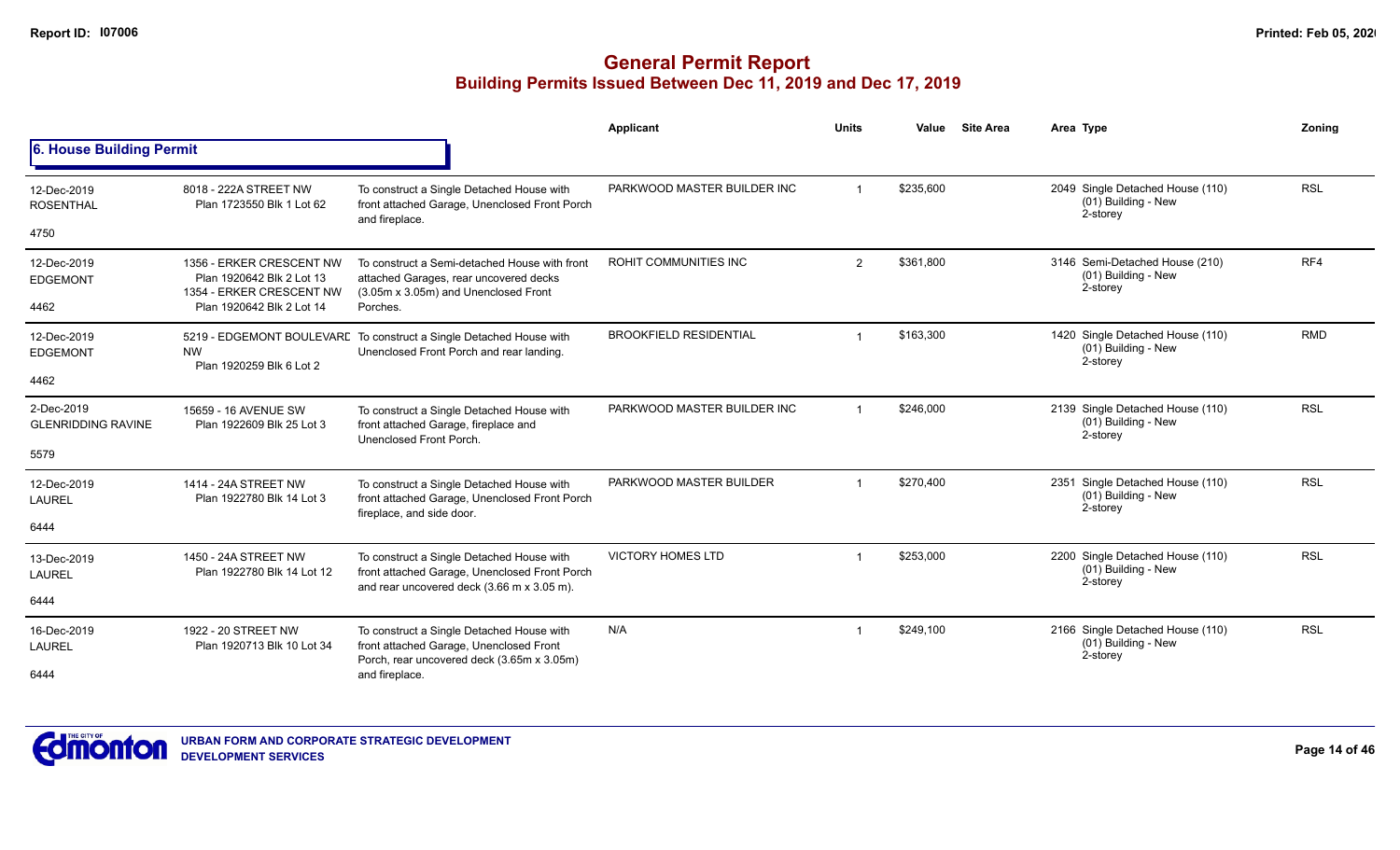|                                                  |                                                                                                                  |                                                                                                                                                                                                                                                                                | Applicant                        | <b>Units</b>   | Value     | <b>Site Area</b> | Area Type                                                           | Zonina          |
|--------------------------------------------------|------------------------------------------------------------------------------------------------------------------|--------------------------------------------------------------------------------------------------------------------------------------------------------------------------------------------------------------------------------------------------------------------------------|----------------------------------|----------------|-----------|------------------|---------------------------------------------------------------------|-----------------|
| 6. House Building Permit                         |                                                                                                                  |                                                                                                                                                                                                                                                                                |                                  |                |           |                  |                                                                     |                 |
| 16-Dec-2019<br><b>ROSENTHAL</b><br>4750          | 8515 - 219 STREET NW<br>Plan 1521325 Blk 3 Lot 49                                                                | To construct a Single Detached House with<br>front attached Garage, Unenclosed Front<br>Porch, rear uncovered deck (8.53m x 3.66m),<br>Secondary Suite in the basement (2 bedrooms,<br>1 bathroom, mechanical room, kitchen),<br>fireplace, and walkout Basement.              | <b>SAN RUFO HOMES LTD</b>        | $\overline{2}$ | \$288,300 |                  | 2507 Single Detached House (110)<br>(01) Building - New<br>2-storey | <b>RSL</b>      |
| 16-Dec-2019<br><b>GLENRIDDING RAVINE</b><br>5579 | 16204 - 32 AVENUE SW<br>Plan 1921203 Blk 2 Lot 20                                                                | To construct a Single Detached House with<br>front attached Garage, Unenclosed Front<br>Porch, rear partial covered deck (3.55m x<br>3.51m) and Basement development with wet<br>bar (NOT to be used as an additional Dwelling) (<br>2 bedrooms, 1 bathroom, mechanical room). | FEKETE CONSTRUCTION CO. LTD.     |                | \$172,500 |                  | 1500 Single Detached House (110)<br>(01) Building - New<br>bungalow | DC <sub>1</sub> |
| 16-Dec-2019<br><b>CHAPPELLE AREA</b><br>5462     | 7234 - CHIVERS PLACE SW<br>Plan 1922588 Blk 30 Lot 20A<br>7236 - CHIVERS PLACE SW<br>Plan 1922588 Blk 30 Lot 21A | To construct a Semi-Detached House with front<br>attached Garages, Unenclosed Front Porches,<br>and side doors.                                                                                                                                                                | KLAIR CUSTOM HOMES (EDMONTON) L' | 2              | \$404.300 |                  | 3516 Semi-Detached House (210)<br>(01) Building - New<br>2-storey   | RF4, RF4        |
| 16-Dec-2019<br><b>CAVANAGH</b><br>5467           | Plan 1822233 Blk 6 Lot 49                                                                                        | 2767 - COLLINS CRESCENT SW To construct a Single Detached House with<br>front attached Garage and an Unenclosed Front<br>Porch.                                                                                                                                                | <b>EXCEL HOMES</b>               |                | \$214,000 |                  | 1861 Single Detached House (110)<br>(01) Building - New<br>2-storey | <b>RMD</b>      |
| 16-Dec-2019<br><b>CHAPPELLE AREA</b><br>5462     | 9313 - COOPER BEND SW<br>Plan 1823130 Blk 15 Lot 37                                                              | To construct a Single Detached House with<br>front attached Garage and Unenclosed Front<br>Porch.                                                                                                                                                                              | STERLING HOMES EDMONTON LTD.     |                | \$267,300 |                  | 2324 Single Detached House (110)<br>(01) Building - New<br>2-storey | <b>RMD</b>      |
| 16-Dec-2019<br><b>SECORD</b><br>4487             | 9332 - 223 STREET NW<br>Plan 1920570 Blk 27 Lot 67                                                               | To construct a Single Detached House with<br>Unenclosed Front Porch, side door and to install<br>a Renewable Energy Device (6 Solar-electric<br>(PV) panels on the roof).                                                                                                      | JAYMAN MASTERBUILT INC           | -1             | \$153,600 |                  | 1336 Single Detached House (110)<br>(01) Building - New<br>2-storey | <b>RMD</b>      |

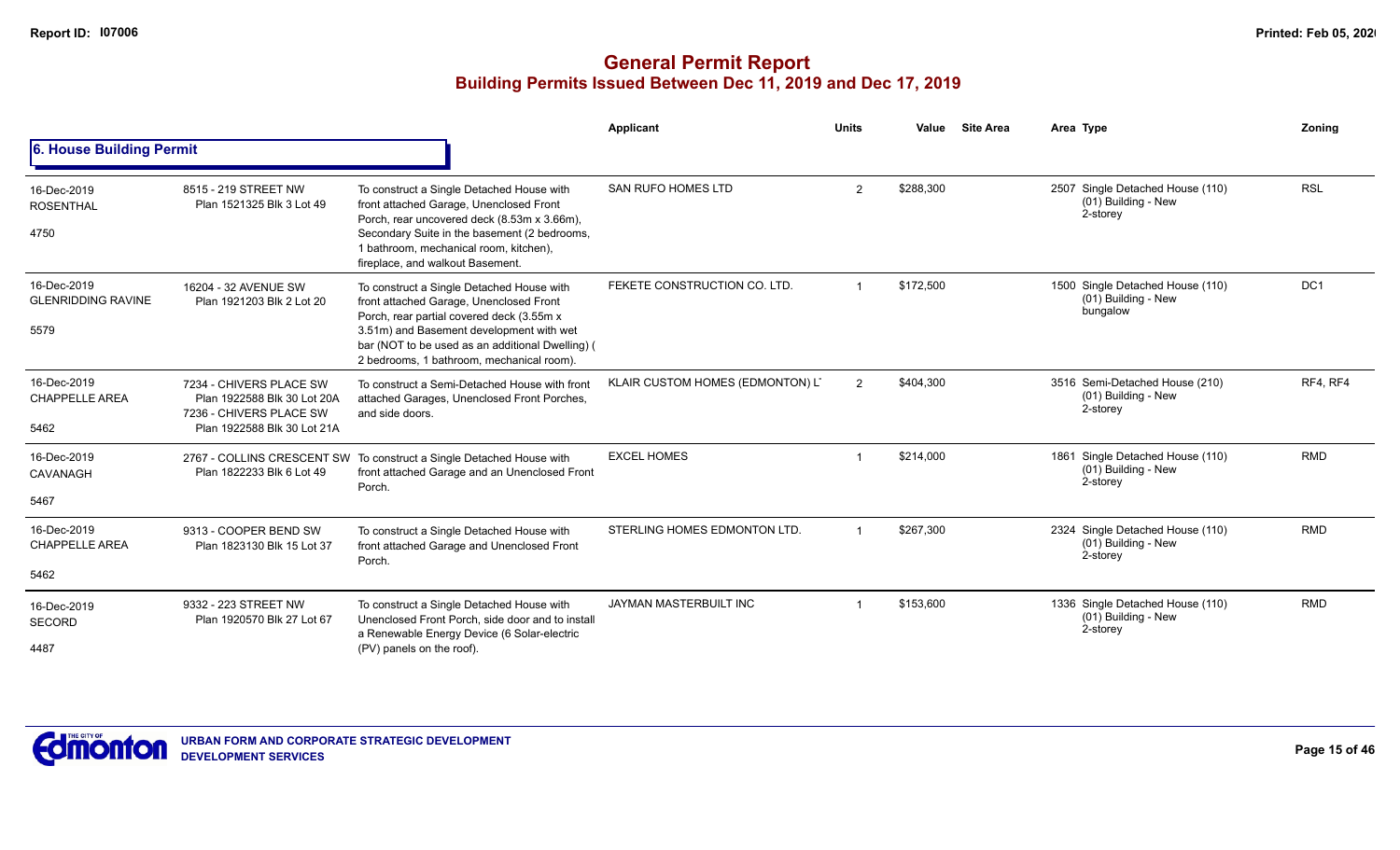# **General Permit Report Building Permits Issued Between Dec 11, 2019 and Dec 17, 2019**

|                                              |                                                         |                                                                                                                                                                                                                                                                                                                                                                                     | Applicant                        | <b>Units</b>          | Value     | <b>Site Area</b> | Area Type                                                           | Zoning          |
|----------------------------------------------|---------------------------------------------------------|-------------------------------------------------------------------------------------------------------------------------------------------------------------------------------------------------------------------------------------------------------------------------------------------------------------------------------------------------------------------------------------|----------------------------------|-----------------------|-----------|------------------|---------------------------------------------------------------------|-----------------|
| 6. House Building Permit                     |                                                         |                                                                                                                                                                                                                                                                                                                                                                                     |                                  |                       |           |                  |                                                                     |                 |
| 16-Dec-2019<br><b>GRAYDON HILL</b>           | Plan 1822866 Blk 9 Lot 47                               | 1718 - GRAYDON HILL LINK SW To construct a Single Detached House with<br>Unenclosed Front Porch.                                                                                                                                                                                                                                                                                    | <b>LANDMARK LEGACY HOMES INC</b> |                       | \$202,900 |                  | 1764 Single Detached House (110)<br>(01) Building - New<br>2-storey | GHLD            |
| 5468                                         |                                                         |                                                                                                                                                                                                                                                                                                                                                                                     |                                  |                       |           |                  |                                                                     |                 |
| 16-Dec-2019<br><b>KESWICK AREA</b><br>5576   | 6845 - KNOX LOOP SW<br>Plan 1920135 Blk 9 Lot 21        | To construct a Single Detached House with<br>front attached Garage, Basement development<br>(NOT to be used as an additional Dwelling) 1<br>bedroom, bathroom, gym area, open recreation<br>area, display hall, storage, & utility room, rear<br>covered deck (4.27m x 5.03m) fireplace,<br>Unenclosed Front Porch, rear uncovered deck<br>(4.88m x 2.59m), and Electric Fireplace. | <b>KANVI HOMES</b>               |                       | \$320,700 |                  | 2789 Single Detached House (110)<br>(01) Building - New<br>2-storey | RSL, RSL        |
| 17-Dec-2019<br><b>CHAPPELLE AREA</b><br>5462 | 7601 - CREIGHTON PLACE SW<br>Plan 1723183 Blk 14 Lot 26 | To construct a Single Detached House with<br>front attached Garage, fireplace, rear<br>uncovered deck (3.05m x 1.83m) and Side<br>door.                                                                                                                                                                                                                                             | <b>SIYONA HOMES LTD</b>          |                       | \$197,200 |                  | 1715 Single Detached House (110)<br>(01) Building - New<br>2-storey | <b>RMD</b>      |
| 17-Dec-2019<br><b>GLENWOOD</b><br>4180       | 9711 - 159 STREET NW<br>Plan 1921062 Blk 13 Lot 3B      | To construct a Single Detached House with<br>Unenclosed Front Porch, rear uncovered deck<br>(3.05m x3.05m), fireplace and side door.                                                                                                                                                                                                                                                | <b>HANDOUS HOMES LTD</b>         |                       | \$208,600 |                  | 1814 Single Detached House (110)<br>(01) Building - New<br>2-storey | RF <sub>1</sub> |
| 17-Dec-2019<br><b>ALBERTA AVENUE</b><br>1010 | 11639 - 94 STREET NW<br>Plan RN43 Blk 35 Lot 13         | To construct a Semi-detached House with<br>Unenclosed Front Porch(s), to develop a<br>Secondary suite in the Basement and side<br>$door(s)$ ).                                                                                                                                                                                                                                      | THC HOMES                        | $\boldsymbol{\Delta}$ | \$418,200 |                  | 2201 Semi-Detached House (210)<br>(01) Building - New<br>2-storey   | RF <sub>3</sub> |
| 17-Dec-2019<br><b>KESWICK AREA</b><br>F F 70 | 4107 - KINSELLA WAY SW<br>Plan 1920220 Blk 3 Lot 26     | To construct a Single Detached House with<br>front attached Garage, Unenclosed Front<br>Porch, and solar photovoltaic system.                                                                                                                                                                                                                                                       | <b>JAYMAN MASTERBUILT INC</b>    |                       | \$188.100 |                  | 1636 Single Detached House (110)<br>(01) Building - New<br>2-storey | <b>RMD</b>      |

5576

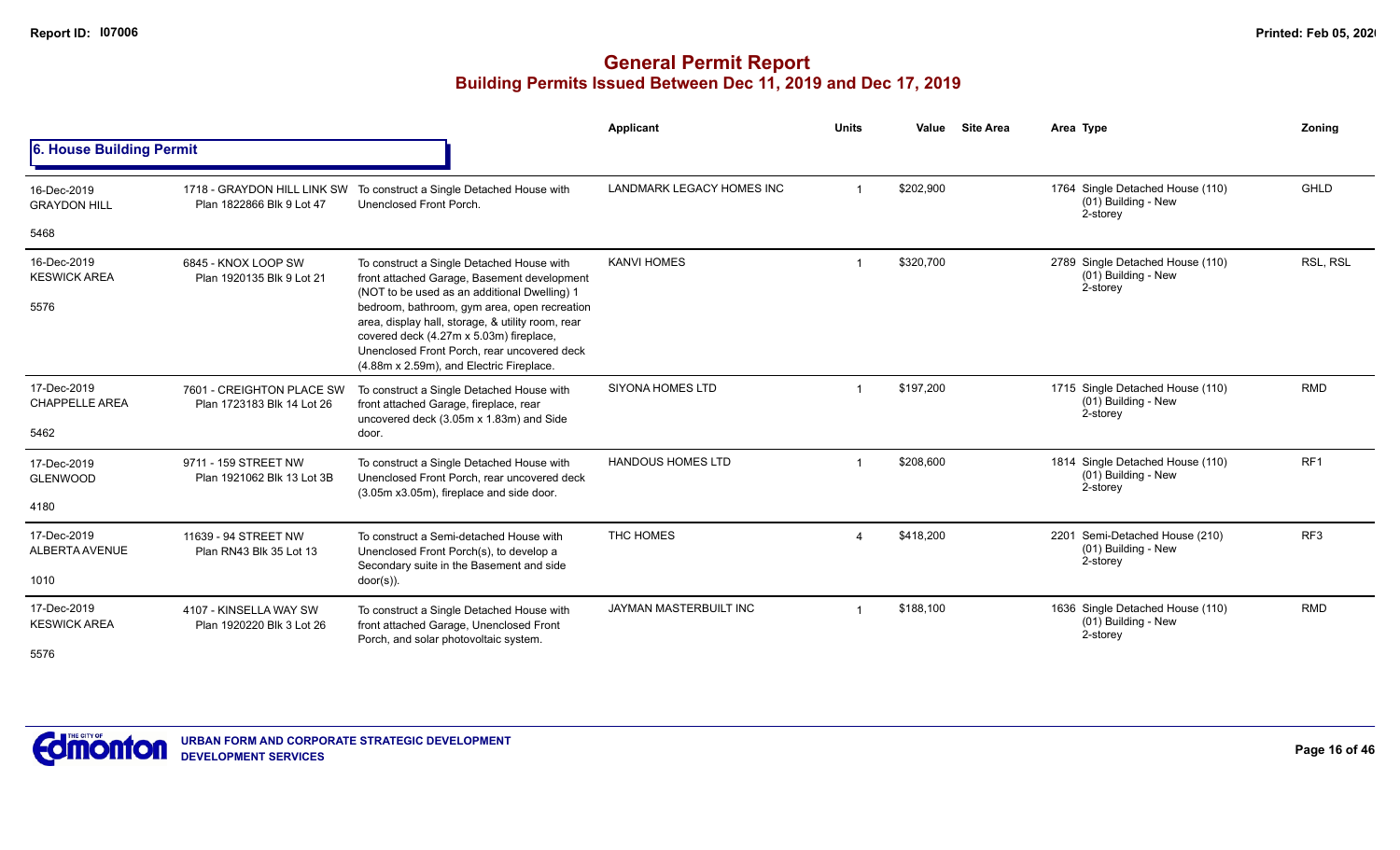|                                          |                                                                               |                                                                                                                                               | <b>Applicant</b>              | <b>Units</b>   | Value     | <b>Site Area</b> | Area Type                                                           | Zonina     |
|------------------------------------------|-------------------------------------------------------------------------------|-----------------------------------------------------------------------------------------------------------------------------------------------|-------------------------------|----------------|-----------|------------------|---------------------------------------------------------------------|------------|
| 6. House Building Permit                 |                                                                               |                                                                                                                                               |                               |                |           |                  |                                                                     |            |
| 17-Dec-2019<br><b>ROSENTHAL</b>          | 8154 - 222A STREET NW<br>Plan 1723550 Blk 25 Lot 12                           | To construct a Single Detached House with<br>front attached Garage, Unenclosed Front Porch<br>and fireplace.                                  | PACESETTER HOMES LTD          | $\overline{ }$ | \$263,700 |                  | 2293 Single Detached House (110)<br>(01) Building - New<br>2-storey | <b>RSL</b> |
| 4750                                     |                                                                               |                                                                                                                                               |                               |                |           |                  |                                                                     |            |
| 13-Dec-2019<br><b>CY BECKER</b>          | 17360 - 49 STREET NW<br>Plan 1524958 Blk 20 Lot 48<br>17364 - 49 STREET NW    | To construct a Semi-Detached House with front<br>attached Garages, and Unenclosed Front<br>Porches.                                           | STERLING HOMES EDMONTON LTD.  | $\overline{2}$ | \$353,900 |                  | 3077 Semi-Detached House (210)<br>(01) Building - New<br>2-storey   | RF4        |
| 2611                                     | Plan 1524958 Blk 20 Lot 49                                                    |                                                                                                                                               |                               |                |           |                  |                                                                     |            |
| 13-Dec-2019<br><b>EDGEMONT</b>           | 670 - EAGLESON CRESCENT N\<br>Plan 1822455 Blk 28 Lot 28                      | To construct a Single Detached House with<br>front attached Garage and Unenclosed Front<br>Porch.                                             | <b>BROOKFIELD RESIDENTIAL</b> | $\overline{1}$ | \$245,000 |                  | 2130 Single Detached House (110)<br>(01) Building - New<br>2-storey | <b>RMD</b> |
| 4462                                     |                                                                               |                                                                                                                                               |                               |                |           |                  |                                                                     |            |
| 13-Dec-2019<br><b>ROSENTHAL</b>          | 8735 - 223 STREET NW<br>Plan 1723490 Blk 23 Lot 21                            | To construct a Single Detached House with<br>Unenclosed Front Porch and to develop a                                                          | ENCORE MASTER BUILDER INC     | 2              | \$170,200 |                  | 1480 Single Detached House (110)<br>(01) Building - New<br>2-storey | <b>RPL</b> |
| 4750                                     |                                                                               | Secondary Suite in the Basement.                                                                                                              |                               |                |           |                  |                                                                     |            |
| 13-Dec-2019<br><b>KESWICK AREA</b>       | 4052 - KINSELLA WAY SW<br>Plan 1920220 Blk 2 Lot 25<br>4054 - KINSELLA WAY SW | To construct a Semi-Detached House with front<br>attached Garages, Unenclosed Front Porches,<br>rear uncovered decks (Lot 25 - 2.74m x 2.59m, | AKASH HOMES LTD               | 2              | \$351,400 |                  | 3056 Semi-Detached House (210)<br>(01) Building - New<br>2-storey   | RMD, RMD   |
| 5576                                     | Plan 1920220 Blk 2 Lot 26                                                     | Lot 26 - 2.74m x 2.59m)                                                                                                                       |                               |                |           |                  |                                                                     |            |
| 13-Dec-2019<br><b>LAUREL</b>             | 1903 - 19 AVENUE NW<br>Plan 1920713 Blk 13 Lot 48                             | To construct a Single Detached House with<br>front attached Garage, balcony, fireplace, rear<br>covered deck (3.05m x 1.83m), rear uncovered  | N/A                           | 2              | \$387,000 |                  | 3365 Single Detached House (110)<br>(01) Building - New<br>2-storey | <b>RSL</b> |
| 6444                                     |                                                                               | deck (3.05m x 1.22m, Unenclosed Front Porch,<br>side door and to develop a Secondary Suite in<br>the Basement.                                |                               |                |           |                  |                                                                     |            |
| 13-Dec-2019<br><b>GLENRIDDING RAVINE</b> | 2023 - 159 STREET SW<br>Plan 1823043 Blk 16 Lot 10                            | To construct a Single Detached House with<br>front attached Garage, Unenclosed Front Porch<br>and rear uncovered deck (3.66m x 8.53m) over    | MORRISON HOMES (EDMONTON) LTD |                | \$291,300 |                  | 2533 Single Detached House (110)<br>(01) Building - New<br>2-storey | <b>RSL</b> |
| 5579                                     |                                                                               | walkout Basement.                                                                                                                             |                               |                |           |                  |                                                                     |            |

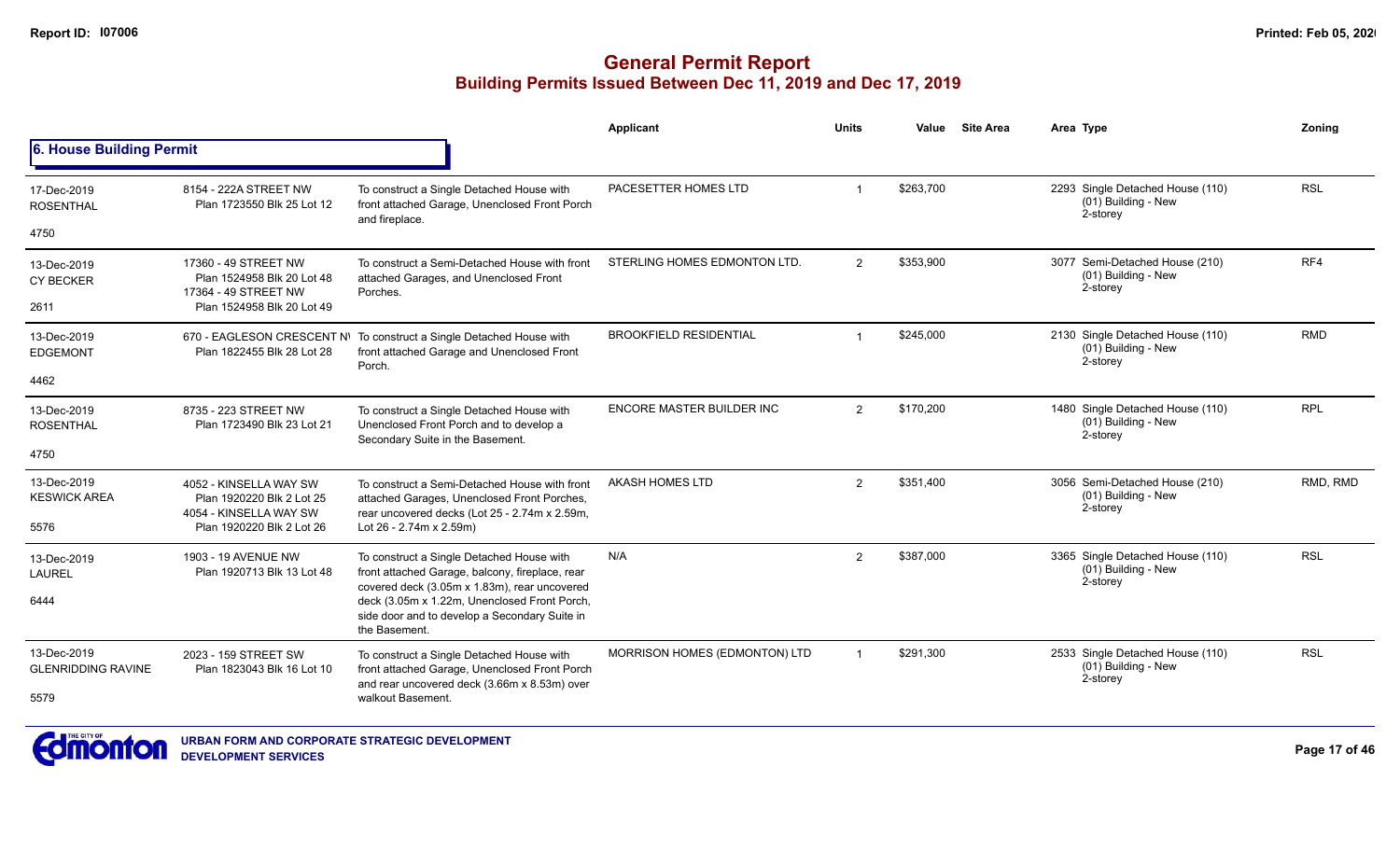|                                              |                                                                                                                                                                                                                                                                                                                  |                                                                                                                                                                                                                                                                          | Applicant                   | <b>Units</b>   | Value     | <b>Site Area</b> | Area Type                                                           | <b>Zoning</b>    |
|----------------------------------------------|------------------------------------------------------------------------------------------------------------------------------------------------------------------------------------------------------------------------------------------------------------------------------------------------------------------|--------------------------------------------------------------------------------------------------------------------------------------------------------------------------------------------------------------------------------------------------------------------------|-----------------------------|----------------|-----------|------------------|---------------------------------------------------------------------|------------------|
| 6. House Building Permit                     |                                                                                                                                                                                                                                                                                                                  |                                                                                                                                                                                                                                                                          |                             |                |           |                  |                                                                     |                  |
| 13-Dec-2019<br><b>GRIESBACH</b><br>3111      | 5361 - ADMIRAL GIROUARD<br><b>STREET NW</b><br>Plan 1822492 Blk 25 Lot 65<br>5359 - ADMIRAL GIROUARD<br><b>STREET NW</b><br>Plan 1822492 Blk 25 Lot 66<br>5357 - ADMIRAL GIROUARD<br><b>STREET NW</b><br>Plan 1822492 Blk 25 Lot 67<br>5355 - ADMIRAL GIROUARD<br><b>STREET NW</b><br>Plan 1822492 Blk 25 Lot 68 | To construct a 4 unit Row Housing Development<br>with Basement developments (NOT to be used<br>as additional Dwellings), Unenclosed Front<br>Porches and rear uncovered decks (Lot 65 &<br>68 - 3.05 m x 3.05 m, Lot 66 - 2.44 m x 3.86 m,<br>Lot 67 - 2.59 m X 3.51 m). | <b>COVENTRY HOMES INC</b>   | Δ              | \$673,700 |                  | 5858 Row House (330)<br>(01) Building - New<br>2-storey             | RF <sub>5g</sub> |
| 16-Dec-2019<br><b>CHAPPELLE AREA</b><br>5462 | 7597 - CREIGHTON PLACE SW<br>Plan 1723183 Blk 14 Lot 28                                                                                                                                                                                                                                                          | To construct a Single Detached House with<br>front attached Garage, Unenclosed Front<br>Porch, rear uncovered deck (3.05m x 1.83m)<br>and fireplace.                                                                                                                     | <b>SIYONA HOMES LTD</b>     | $\overline{1}$ | \$197,200 |                  | 1715 Single Detached House (110)<br>(01) Building - New<br>2-storey | <b>RMD</b>       |
| 16-Dec-2019<br><b>STILLWATER</b><br>4468     | 1631 - 203 STREET NW<br>Plan 1923073 Blk 11 Lot 26                                                                                                                                                                                                                                                               | To construct a Single Detached House with<br>front attached Garage and Unenclosed Front<br>Porch.                                                                                                                                                                        | <b>MATTAMY CORP</b>         | $\overline{1}$ | \$166,100 |                  | 1444 Single Detached House (110)<br>(01) Building - New<br>2-storey | <b>SLD</b>       |
| 16-Dec-2019<br><b>CY BECKER</b><br>2611      | 17319 - 49 STREET NW<br>Plan 1524958 Blk 21 Lot 21                                                                                                                                                                                                                                                               | To construct a Single Detached House with<br>Unenclosed Front Porch.                                                                                                                                                                                                     | STERLING HOMES EDMONTON LTD |                | \$178,100 |                  | 1549 Single Detached House (110)<br>(01) Building - New<br>2-storey | <b>RPL</b>       |
|                                              |                                                                                                                                                                                                                                                                                                                  |                                                                                                                                                                                                                                                                          |                             |                |           |                  |                                                                     |                  |
| 16-Dec-2019<br><b>EDGEMONT</b><br>4462       | 1801 - ERKER WAY NW<br>Plan 1920341 Blk 1 Lot 7                                                                                                                                                                                                                                                                  | To construct a Single Detached House with<br>front attached Garage, rear uncovered deck<br>(2.44m x 3.96m) and Unenclosed Front Porch.                                                                                                                                   | <b>AKASH HOMES LTD</b>      |                | \$224,800 |                  | 1955 Single Detached House (110)<br>(01) Building - New<br>2-storey | DC <sub>1</sub>  |

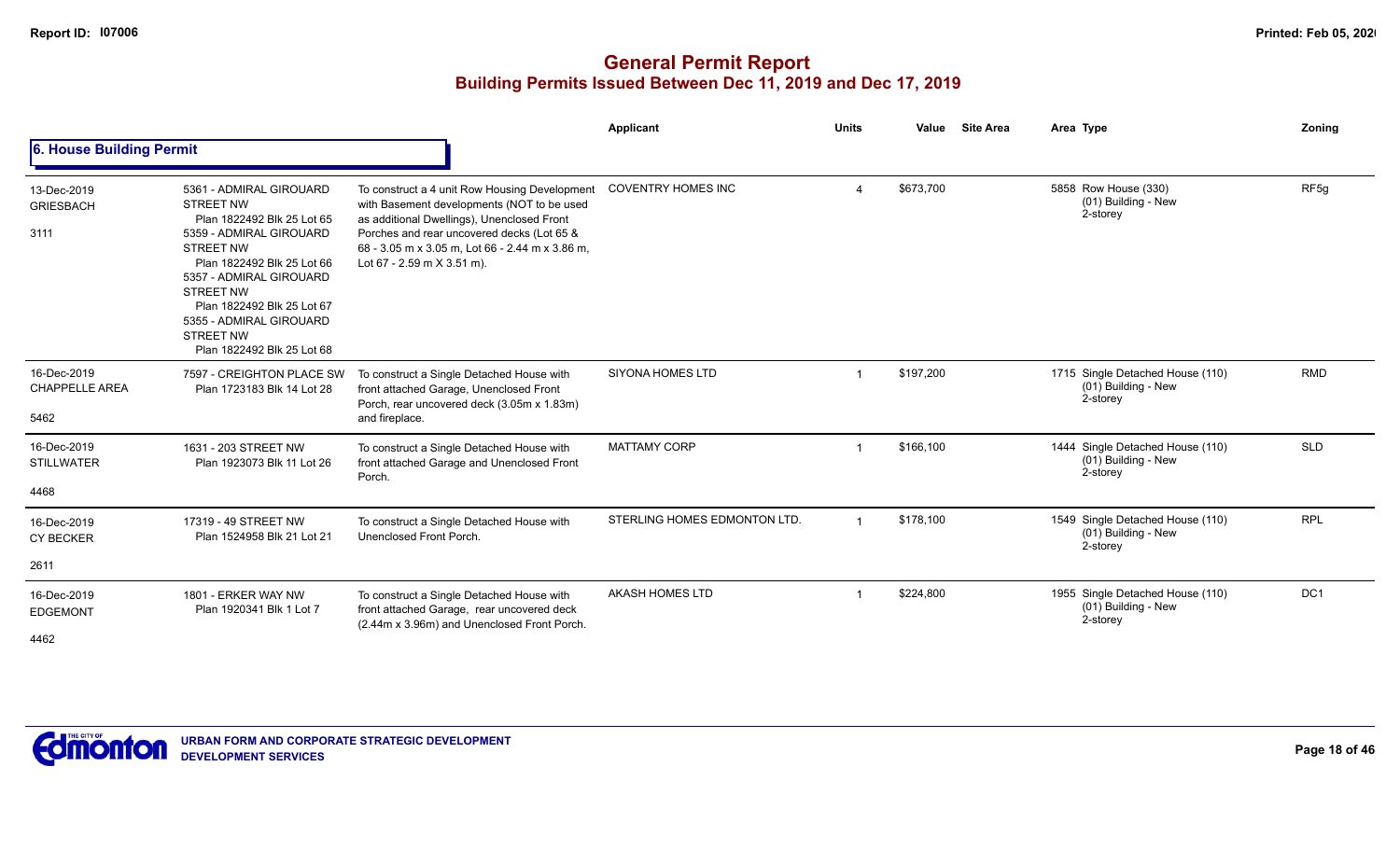|                                       |                                                                                   |                                                                                                                                               | Applicant                     | <b>Units</b>   | Value     | <b>Site Area</b>                                      | Area Type                                                           | Zoning      |
|---------------------------------------|-----------------------------------------------------------------------------------|-----------------------------------------------------------------------------------------------------------------------------------------------|-------------------------------|----------------|-----------|-------------------------------------------------------|---------------------------------------------------------------------|-------------|
| 6. House Building Permit              |                                                                                   |                                                                                                                                               |                               |                |           |                                                       |                                                                     |             |
| 16-Dec-2019<br><b>STILLWATER</b>      | 1635 - 203 STREET NW<br>Plan 1923073 Blk 11 Lot 25                                | To construct a Single Detached House with<br>front attached Garage and Unenclosed Front<br>Porch.                                             | <b>MATTAMY CORP</b>           |                | \$166,100 |                                                       | 1444 Single Detached House (110)<br>(01) Building - New<br>2-storey | <b>SLD</b>  |
| 4468                                  |                                                                                   |                                                                                                                                               |                               |                |           |                                                       |                                                                     |             |
| 16-Dec-2019<br><b>PAISLEY</b>         | 3359 - PARKER LOOP SW<br>Plan 1723283 Blk 7 Lot 22                                | To construct a Single Detached House with<br>front attached Garage and Unenclosed Front<br>Porch.                                             | <b>BROOKFIELD RESIDENTIAL</b> |                | \$246,300 |                                                       | 2142 Single Detached House (110)<br>(01) Building - New<br>2-storey | <b>HVLD</b> |
| 5469                                  |                                                                                   |                                                                                                                                               |                               |                |           |                                                       |                                                                     |             |
| 16-Dec-2019<br><b>MCCONACHIE AREA</b> | 16909 - 60 STREET NW<br>Plan 1523101 Blk 7 Lot 23<br>16907 - 60 STREET NW         | To construct a Semi-Detached House with front<br>attached Garages, Unenclosed Front Porches<br>and Basement developments with wet bar         | <b>BELVISTA HOMES LTD</b>     | $\overline{2}$ | \$333,400 |                                                       | 2899 Semi-Detached House (210)<br>(01) Building - New<br>2-storey   | RF4         |
| 2521                                  | Plan 1523101 Blk 7 Lot 22                                                         | (NOT to be used as an additional Dwelling).                                                                                                   |                               |                |           |                                                       |                                                                     |             |
| 16-Dec-2019<br><b>SECORD</b>          | 22595 - 98 AVENUE NW<br>Plan 1920151 Blk 17 Lot 103                               | To construct a Single Detached House with<br>Unenclosed Front Porch.                                                                          | <b>CRIMSON COVE HOMES INC</b> |                | \$186,500 |                                                       | 1622 Single Detached House (110)<br>(01) Building - New<br>2-storey | <b>RPL</b>  |
| 4487                                  |                                                                                   |                                                                                                                                               |                               |                |           |                                                       |                                                                     |             |
| 17-Dec-2019<br><b>EDGEMONT</b>        | 1351 - ERKER CRESCENT NW<br>Plan 1920642 Blk 1 Lot 32<br>1349 - ERKER CRESCENT NW | To construct a Semi-Detached House with front<br>attached Garages, Unenclosed Front Porches,<br>rear uncovered decks (both Lots - 3.05m x     | ROHIT COMMUNITIES INC         | $\overline{2}$ | \$361.800 |                                                       | 3146 Semi-Detached House (210)<br>(01) Building - New<br>2-storey   | RF4         |
| 4462                                  | Plan 1920642 Blk 1 Lot 33                                                         | 3.05m), and Side doors.                                                                                                                       |                               |                |           |                                                       |                                                                     |             |
| 17-Dec-2019<br><b>KESWICK AREA</b>    | 4044 - KINSELLA WAY SW<br>Plan 1920220 Blk 2 Lot 21<br>4046 - KINSELLA WAY SW     | To construct a Semi-detached House with front<br>attached Garages, Unenclosed Front Porches,<br>rear uncovered decks (Lot 21 - 2.44m x 3.35m, | <b>AKASH HOMES LTD</b>        |                | \$366.200 |                                                       | 3184 Semi-Detached House (210)<br>(01) Building - New<br>2-storey   | RMD, RMD    |
| 5576                                  | Plan 1920220 Blk 2 Lot 22                                                         | Lot $22 - 2.59m \times 3.35m$ , and to develop<br>Secondary Suites in the Basements.                                                          |                               |                |           |                                                       |                                                                     |             |
| 17-Dec-2019<br><b>MAPLE</b>           | 2154 - MAPLE ROAD NW<br>Plan 1922185 Blk 2 Lot 27                                 | To construct a Semi-Detached House with<br>Unenclosed Front Porches and rear uncovered                                                        | <b>AKASH HOMES LTD</b>        | \$330,300<br>2 |           | 2872 Semi-Detached House (210)<br>(01) Building - New | <b>RMD</b>                                                          |             |
| 6441                                  | 2152 - MAPLE ROAD NW<br>Plan 1922185 Blk 2 Lot 28                                 | decks (Lot 27 - 2.59m x 2.74m, Lot 28 - 2.90m x<br>$2.74m$ ).                                                                                 |                               |                |           | 2-storey                                              |                                                                     |             |

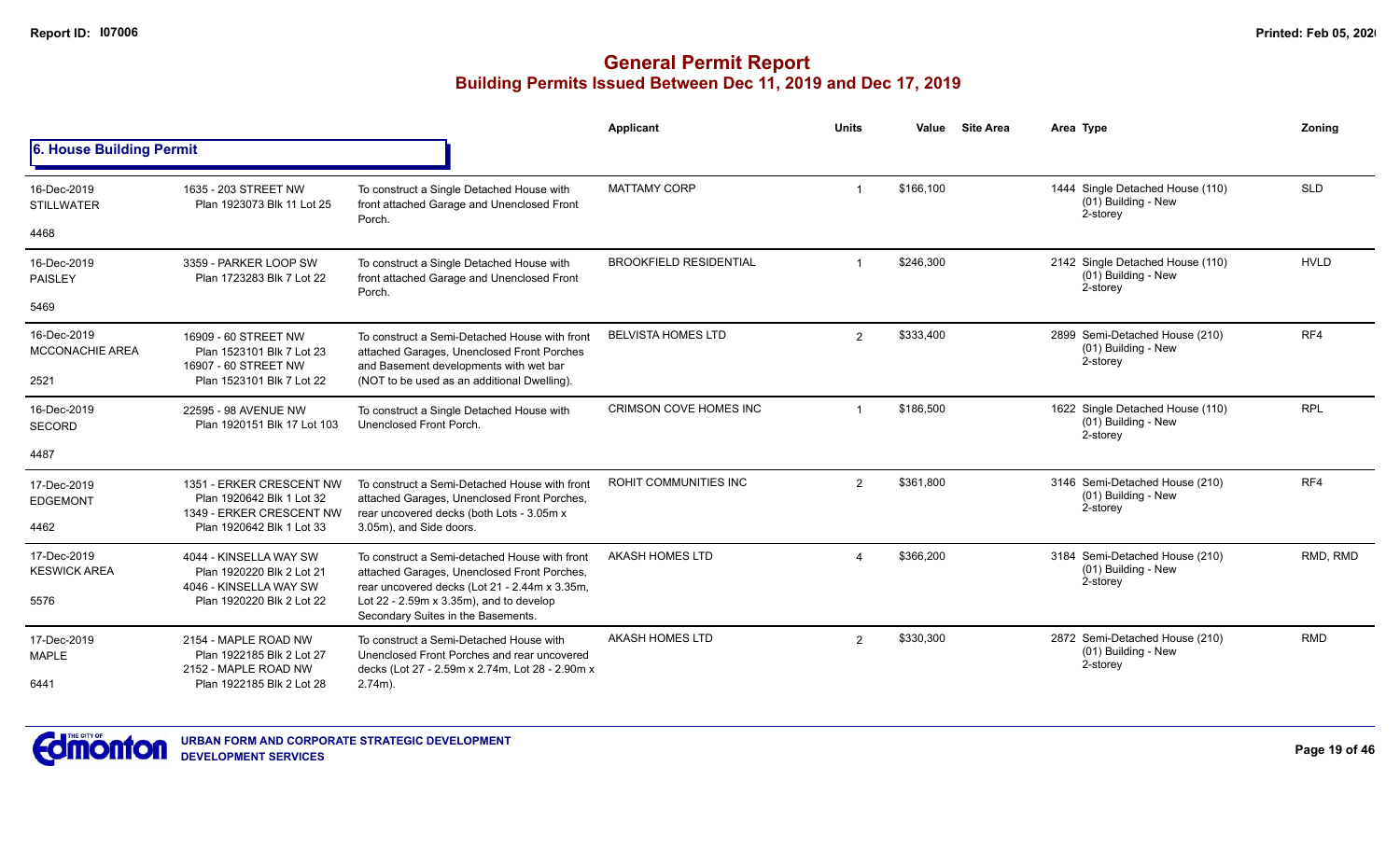|                                                                         |                                                                                                                            |                                                                                                                                                                                                                                                                      | Applicant                     | <b>Units</b>         | Value     | <b>Site Area</b> | Area Type                                                           | Zonina          |
|-------------------------------------------------------------------------|----------------------------------------------------------------------------------------------------------------------------|----------------------------------------------------------------------------------------------------------------------------------------------------------------------------------------------------------------------------------------------------------------------|-------------------------------|----------------------|-----------|------------------|---------------------------------------------------------------------|-----------------|
| 6. House Building Permit                                                |                                                                                                                            |                                                                                                                                                                                                                                                                      |                               |                      |           |                  |                                                                     |                 |
| 17-Dec-2019<br>ALBERTA AVENUE<br>1010                                   | 11148 - 95A STREET NW<br>Plan 1645AC Blk B Lot 19                                                                          | To construct a Semi-Detached House with<br>Unenclosed Front Porches, uncovered deck,<br>and Secondary Suites in the Basement.                                                                                                                                        | EURO DESIGN MASTERBUILDER LTD | $\overline{2}$       | \$289,800 |                  | 2520 Semi-Detached House (210)<br>(01) Building - New<br>2-storey   | RF <sub>3</sub> |
| 17-Dec-2019<br><b>SPRUCE AVENUE</b><br>1230                             | 11425 - 101 STREET NW<br>Plan RN43 Blk 4 Lot 8                                                                             | To construct a Semi-detached House with<br>Unenclosed Front Porch(s), side door(s) and to<br>develop a Secondary Suite in the Basement(s).                                                                                                                           | THC HOMES                     | $\Delta$             | \$483,900 |                  | 2547 Semi-Detached House (210)<br>(01) Building - New<br>2-storey   | RF <sub>3</sub> |
| 17-Dec-2019<br><b>KESWICK AREA</b><br>5576                              | 1960 - KROETSCH CRESCENT<br>SW<br>Plan 1920225 Blk 7 Lot 29<br>1962 - KROETSCH CRESCENT<br>SW<br>Plan 1920225 Blk 7 Lot 30 | To construct a Semi-detached House with front<br>attached Garages, rear uncovered decks<br>(3.05m x 3.05m) and Unenclosed Front<br>Porches.                                                                                                                          | <b>JAYA HOMES INC</b>         | $\mathbf{2}^{\circ}$ | \$344,000 |                  | 2991 Semi-Detached House (210)<br>(01) Building - New               | RMD, RMD        |
| 17-Dec-2019<br><b>RURAL NORTH EAST</b><br><b>SOUTH STURGEON</b><br>2690 | 963 - 167 AVENUE NE<br>Plan 1122674 Blk 1 Lot 4                                                                            | To construct a Single Detached House with<br>front attached Garage, Basement development<br>(NOT to be used as an additional Dwelling),<br>fireplace and uncovered deck.                                                                                             | SHIGNANSKI CONSTRUCTION INC   |                      | \$599,400 |                  | 5212 Single Detached House (110)<br>(01) Building - New<br>2-storey | RF <sub>1</sub> |
| 17-Dec-2019<br><b>DESROCHERS AREA</b><br>5463                           | 1311 - DARBY WAY SW<br>Plan 1823252 Blk 8 Lot 17                                                                           | To construct a Single Detached House with<br>Basement development (NOT to be used as an<br>additional Dwelling) (family room, mechanical<br>room), Unenclosed Front Porch and to install a<br>Renewable Energy Device (6 Solar-electric<br>(PV) panels on the roof). | JAYMAN MASTERBUILT INC        |                      | \$166,400 |                  | 1447 Single Detached House (110)<br>(01) Building - New<br>2-storey | <b>RMD</b>      |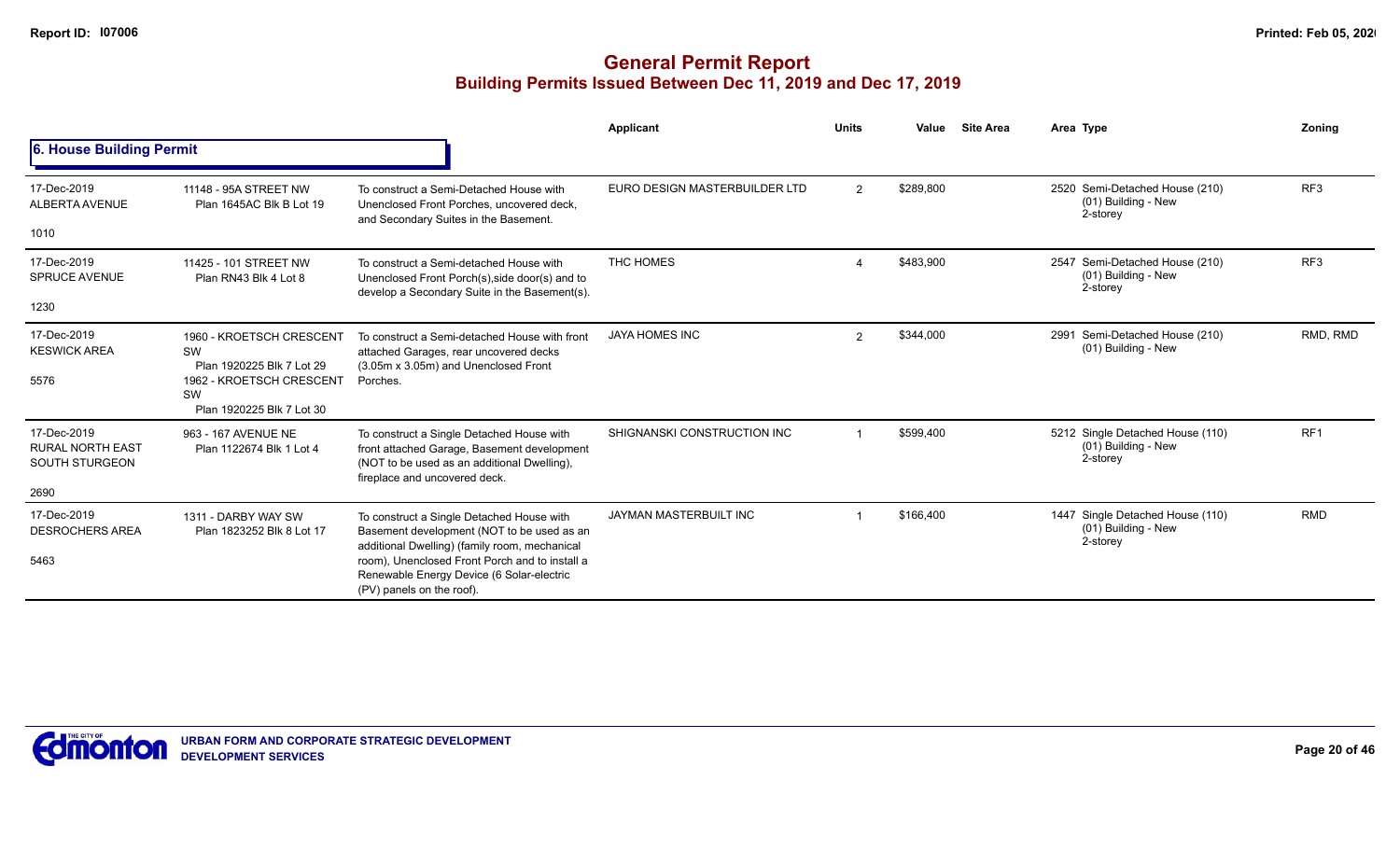|                                                            |                                                                                                            |                                                                                                                                                                                                                                                                                                                                 | <b>Applicant</b>              | <b>Units</b> | Value     | <b>Site Area</b> | Area Type                                                             | Zoning          |
|------------------------------------------------------------|------------------------------------------------------------------------------------------------------------|---------------------------------------------------------------------------------------------------------------------------------------------------------------------------------------------------------------------------------------------------------------------------------------------------------------------------------|-------------------------------|--------------|-----------|------------------|-----------------------------------------------------------------------|-----------------|
| 6. House Building Permit                                   |                                                                                                            |                                                                                                                                                                                                                                                                                                                                 |                               |              |           |                  |                                                                       |                 |
| 17-Dec-2019<br><b>GLENRIDDING RAVINE</b><br>5579           | 2027 - 159 STREET SW<br>Plan 1823043 Blk 16 Lot 9                                                          | To construct a Single Detached House with<br>front attached Garage, Unenclosed Front<br>Porch, rear uncovered deck (3.66m x 3.96m)<br>over walkout Basement, fireplace and<br>Basement development (NOT to be used as an<br>additional Dwelling, 1 Bedroom, 1 Storage, 1<br>Bathroom, 1 Utility Room, 1 Entertainment<br>Room.) | <b>LANDMARK CLASSIC INC</b>   |              | \$263,200 |                  | 2289 Single Detached House (110)<br>(01) Building - New<br>2-storey   | <b>RSL</b>      |
| 17-Dec-2019<br><b>RAPPERSWILL</b>                          | 12312 - 177 AVENUE NW<br>Plan 1525031 Blk 108 Lot 101                                                      | To construct a Single Detached House with<br>front attached Garage and Unenclosed Front<br>Porch.                                                                                                                                                                                                                               | PACESETTER HOMES LTD.         |              | \$188.900 |                  | 1643 Single Detached House (110)<br>(01) Building - New<br>2-storey   | DC <sub>1</sub> |
| 3370                                                       |                                                                                                            |                                                                                                                                                                                                                                                                                                                                 |                               |              |           |                  |                                                                       |                 |
| 17-Dec-2019<br>THE ORCHARDS AT<br><b>ELLERSLIE</b><br>6216 | 8643 - MAYDAY WYND SW<br>Plan 1820076 Blk 2 Lot 47                                                         | To construct a Single Detached House with<br>front attached Garage, Unenclosed Front<br>Porch, rear uncovered deck (3.66m x 2.44m)<br>and fireplace.                                                                                                                                                                            | <b>ART HOMES</b>              |              | \$214,500 |                  | 1865 Single Detached House (110)<br>$(01)$ Building - New<br>2-storey | DC <sub>1</sub> |
| 17-Dec-2019<br><b>CHARLESWORTH</b><br>6661                 | 172 - CHARLESWORTH DRIVE<br>SW<br>Plan 1922728 Blk 13 Lot 2                                                | To construct a Single Detached House with<br>Unenclosed Front Porch, rear uncovered deck (<br>Basement development (NOT to be used as an<br>additional Dwelling) and solar photovoltaic<br>system.                                                                                                                              | JAYMAN MASTERBUILT INC        |              | \$166,400 |                  | 1447 Single Detached House (110)<br>(01) Building - New<br>2-storey   | <b>RMD</b>      |
| 17-Dec-2019<br>THE ORCHARDS AT<br><b>ELLERSLIE</b><br>6216 | 8346 - MAYDAY LINK SW<br>Plan 1820076 Blk 2 Lot 9                                                          | To construct a Single Detached House with<br>front attached Garage, fireplace, Unenclosed<br>Front Porch, rear uncovered deck (3.66m x<br>3.05m) and Side door.                                                                                                                                                                 | <b>SATCHA INVESTMENTS LTD</b> |              | \$230,000 |                  | 2000 Single Detached House (110)<br>(01) Building - New<br>2-storey   | DC <sub>1</sub> |
| 17-Dec-2019<br><b>EDGEMONT</b><br>4462                     | 7266 - EDGEMONT WAY NW<br>Plan 1721514 Blk 7 Lot 45<br>7264 - EDGEMONT WAY NW<br>Plan 1721514 Blk 7 Lot 46 | To construct a Semi-Detached House with front<br>attached Garages and Unenclosed Front<br>Porches.                                                                                                                                                                                                                              | <b>BROOKFIELD RESIDENTIAL</b> | 2            | \$384,900 |                  | 3347 Semi-Detached House (210)<br>(01) Building - New                 | <b>RMD</b>      |

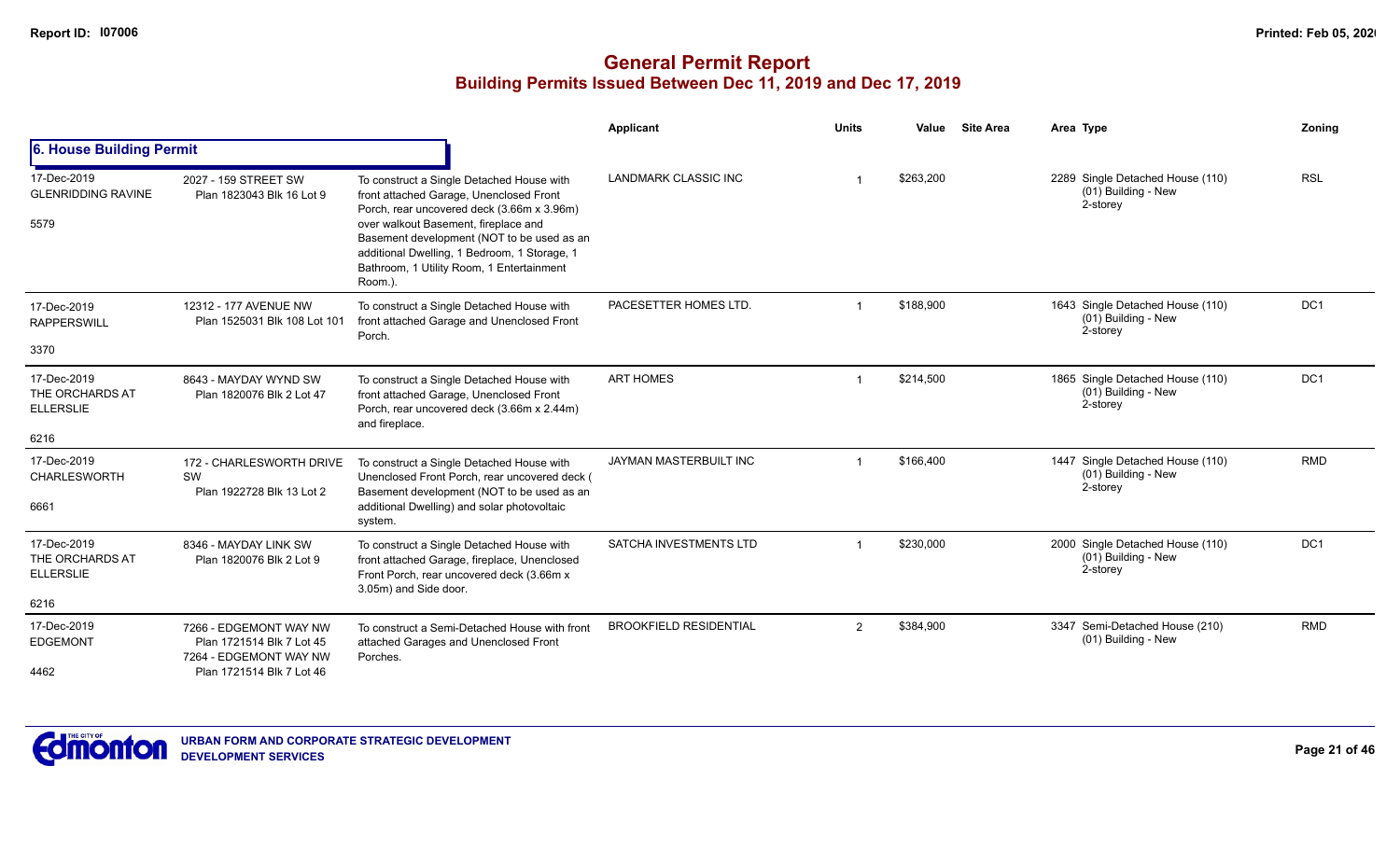**DEVELOPMENT SERVICES**

|                                          |                                                                    |                                                                                                                                                                                                                                                                                                                                                                           | <b>Applicant</b>          | <b>Units</b>   | Value     | <b>Site Area</b> | Area Type                                                             | Zoning        |
|------------------------------------------|--------------------------------------------------------------------|---------------------------------------------------------------------------------------------------------------------------------------------------------------------------------------------------------------------------------------------------------------------------------------------------------------------------------------------------------------------------|---------------------------|----------------|-----------|------------------|-----------------------------------------------------------------------|---------------|
| 6. House Building Permit                 |                                                                    |                                                                                                                                                                                                                                                                                                                                                                           |                           |                |           |                  |                                                                       |               |
| 17-Dec-2019<br><b>WINDERMERE</b><br>5570 | 17409 - 9A AVENUE SW<br>Plan 1525626 Blk 18 Lot 53                 | To construct a Single Detached House with<br>front attached Garage, fireplace and<br>Unenclosed Front Porch.                                                                                                                                                                                                                                                              | PACESETTER HOMES LTD.     | $\overline{1}$ | \$287,800 |                  | 2503 Single Detached House (110)<br>$(01)$ Building - New<br>2-storey | DC1           |
| 7. Other Misc. Building Permits          |                                                                    |                                                                                                                                                                                                                                                                                                                                                                           |                           |                |           |                  |                                                                       |               |
| 12-Dec-2019<br><b>GLENORA</b><br>3200    | 18 - WELLINGTON CRESCENT<br><b>NW</b><br>Plan 2804AF Blk 122 Lot 4 | To construct an Accessory Building (detached<br>Garage (7.92m x 6.17m; 4.1m high) and to<br>develop a lower level with 2 bedrooms and 2<br>bathrooms, extending to an interior and exterior<br>alteration (converting existing rear attached<br>Garage) to a 3 bedrooms with 3 bathrooms on<br>main floor, and 4 bedrooms with 4 bathrooms to<br>a new basement addition. | <b>WEST EDMONTON MALL</b> | $\mathsf{O}$   | \$47,000  |                  | 193 Single Detached House (110)<br>(02) Addition                      | RF1           |
| 13-Dec-2019<br><b>SHERWOOD</b>           | 9231 - 150 STREET NW<br>Plan 1211AI Blk 70 Lot 18                  | To demolish a Single Detached House.                                                                                                                                                                                                                                                                                                                                      | N/A                       | $-1$           | \$5,000   |                  | 730 Single Detached House (110)<br>(99) Demolition                    | RF1           |
| 4500                                     |                                                                    |                                                                                                                                                                                                                                                                                                                                                                           |                           |                |           |                  |                                                                       |               |
| 13-Dec-2019<br>SHERWOOD                  | 9231 - 150 STREET NW<br>Plan 1211AI Blk 70 Lot 18                  | To demolish Accessory Building (rear detached<br>Garage).                                                                                                                                                                                                                                                                                                                 | N/A                       | $\mathbf 0$    | \$2,500   |                  | 665 Detached Garage (010)<br>(99) Demolition                          | RF1           |
| 4500                                     |                                                                    |                                                                                                                                                                                                                                                                                                                                                                           |                           |                |           |                  |                                                                       |               |
| <b>Home Improvement Permit</b>           |                                                                    |                                                                                                                                                                                                                                                                                                                                                                           |                           |                |           |                  |                                                                       |               |
| 13-Dec-2019<br><b>BEAUMARIS</b><br>3040  | 10303 - 155 AVENUE NW<br>Plan 7821797 Blk 65 Lot 177               | To erect a fence $@$ 1.83m in Height in the Front $N/A$<br>Yard abutting 103 Street NW and flanking Side<br>Yard abutting 155 Avenue NW.                                                                                                                                                                                                                                  |                           | $\mathbf 0$    | \$0       |                  | Single Detached House (110)<br>(03) Exterior Alterations              | RF1           |
| <b><i><u>Edmonton</u></i></b>            | URBAN FORM AND CORPORATE STRATEGIC DEVELOPMENT                     |                                                                                                                                                                                                                                                                                                                                                                           |                           |                |           |                  |                                                                       | Page 22 of 46 |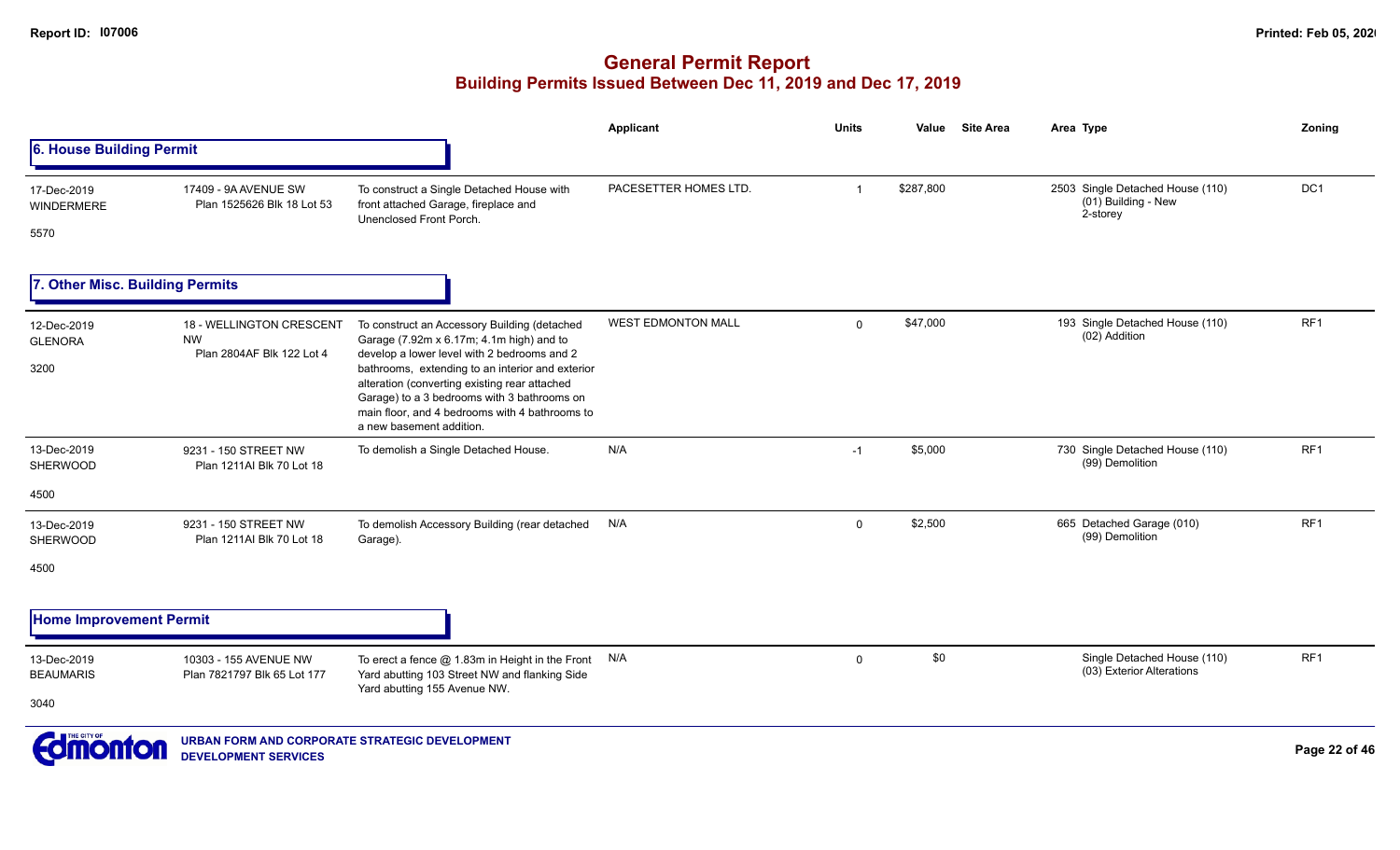|                                        |                                                      |                                                                                                                                      | Applicant                                                | <b>Units</b>            | Value    | <b>Site Area</b> | Area Type                                                          | Zonina          |
|----------------------------------------|------------------------------------------------------|--------------------------------------------------------------------------------------------------------------------------------------|----------------------------------------------------------|-------------------------|----------|------------------|--------------------------------------------------------------------|-----------------|
| <b>Home Improvement Permit</b>         |                                                      |                                                                                                                                      |                                                          |                         |          |                  |                                                                    |                 |
| 11-Dec-2019<br><b>BONNIE DOON</b>      | 9241 - 93 STREET NW<br>Plan 1032AA Blk 2 Lot 24      | To develop a Secondary Suite in the Basement<br>of a Semi-detached House, existing without                                           | CEMROCK CONCRETE & CONSTRUCTIO<br><b>LTD</b>             | $\overline{1}$          | \$0      |                  | 84 Semi-Detached House (210)<br>(07) Add Suites to Single Dwelling | RF <sub>3</sub> |
| 6040                                   |                                                      | permits.                                                                                                                             |                                                          |                         |          |                  |                                                                    |                 |
| 17-Dec-2019<br><b>CRESTWOOD</b>        | 10003 - 148 STREET NW<br>Plan 4590W Blk 82 Lot 11    | To demolish a Single Detached House.                                                                                                 | N/A                                                      | $-1$                    | \$6,500  |                  | Single Detached House (110)<br>(99) Demolition                     | RF <sub>1</sub> |
| 3140                                   |                                                      |                                                                                                                                      |                                                          |                         |          |                  |                                                                    |                 |
| 11-Dec-2019<br><b>RAPPERSWILL</b>      | 17640 - 120 STREET NW<br>Plan 1425124 Blk 109 Lot 11 | To construct an Accessory Building (detached<br>Garage (9.44m x 7.32m)).                                                             | N/A                                                      | $\mathbf 0$             | \$11,100 |                  | 69 Detached Garage (010)<br>(01) Building - New                    | <b>RSL</b>      |
| 3370                                   |                                                      |                                                                                                                                      |                                                          |                         |          |                  |                                                                    |                 |
| 17-Dec-2019<br><b>MAPLE</b>            | 235 - 42 AVENUE NW<br>Plan 1623032 Blk 12 Lot 31     | To construct an Accessory Building (detached<br>Garage 6.10 m x 7.32 m).                                                             | FAUJ MANAGEMENT LTD.                                     | $\Omega$                | \$7,200  |                  | 45 Detached Garage (010)<br>(01) Building - New                    | <b>RMD</b>      |
| 6441                                   |                                                      |                                                                                                                                      |                                                          |                         |          |                  |                                                                    |                 |
| 12-Dec-2019<br><b>ALLARD</b>           | 2886 - ANTON WYND SW<br>Plan 1723500 Blk 24 Lot 96   | To develop a Secondary Suite in the Basement<br>of a Single Detached House.                                                          | N/A                                                      | $\overline{\mathbf{1}}$ | \$24,000 |                  | Single Detached House (110)<br>(07) Add Suites to Single Dwelling  | <b>RMD</b>      |
| 5458                                   |                                                      |                                                                                                                                      |                                                          |                         |          |                  |                                                                    |                 |
| 16-Dec-2019<br><b>GROVENOR</b><br>3210 | 14314 - 106A AVENUE NW<br>Plan 1922777 Blk 1 Lot 10B | To construct an Accessory Building (rear<br>detached Garage (6.55m x 6.10m)).                                                        | <b>URBANAGE HOMES</b>                                    | $\mathbf 0$             | \$6,400  |                  | 40 Detached Garage (010)<br>(01) Building - New                    | RF <sub>1</sub> |
| 11-Dec-2019<br><b>VIRGINIA PARK</b>    | 10920 - 74 STREET NW<br>Plan 4587AK Blk 5 Lot 10     | To construct an addition to a Single Detached<br>House rear Covered Deck 3.83m x 1.73m @<br>0.80m in Height) and to construct a rear | STONERIDGE DEVELOPMENTS LTD -<br><b>STONERIDGE HOMES</b> | 0                       |          |                  | Single Detached House (110)<br>(02) Addition                       | RF1             |
| 1240                                   |                                                      | uncovered deck 1.51m x 0.95m @ 0.70m in<br>Height), existing without permits.                                                        |                                                          |                         |          |                  |                                                                    |                 |

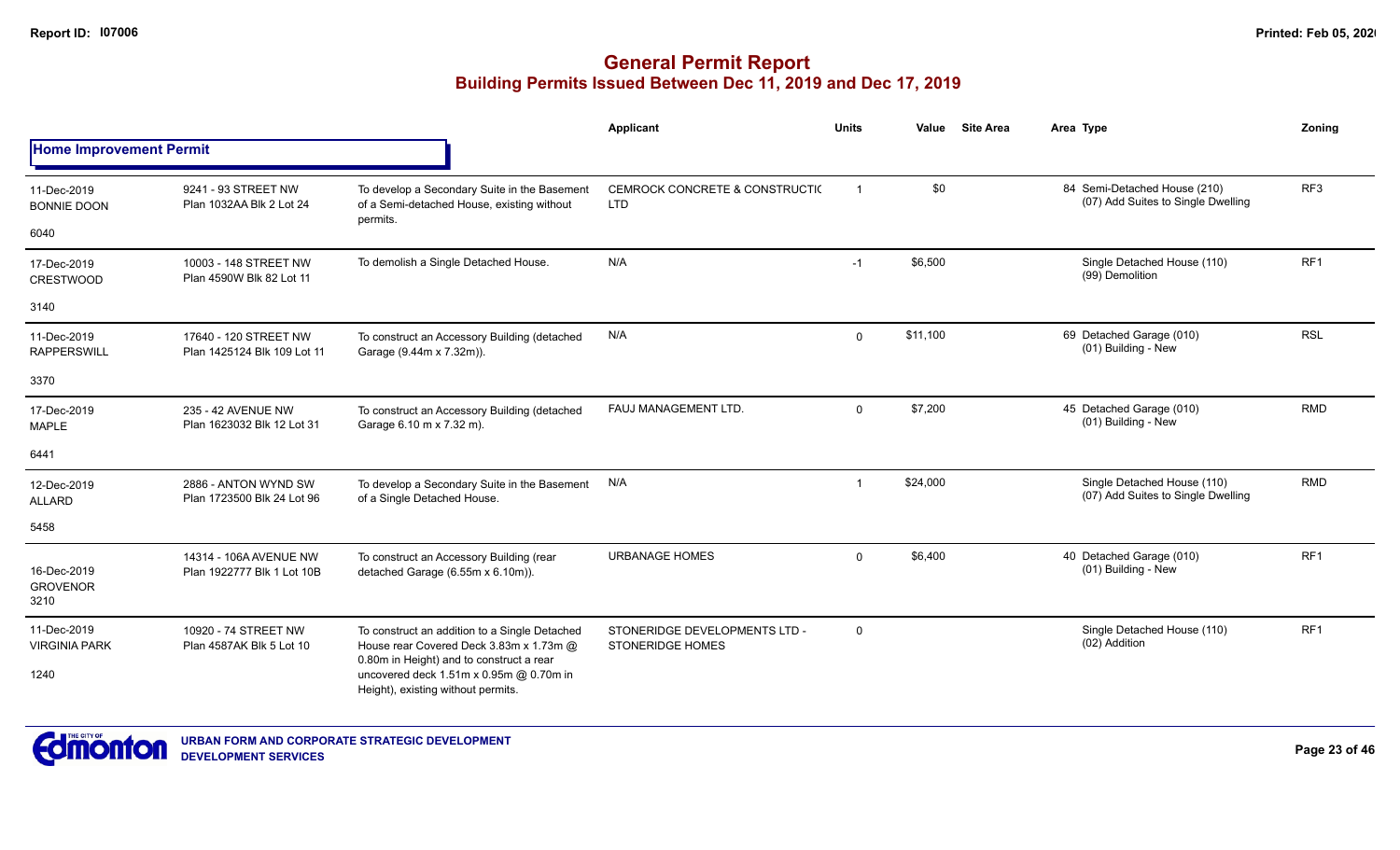|                                             |                                                                    |                                                                                                                                                                                                                                                                                            | Applicant                                                | <b>Units</b> | Value    | <b>Site Area</b> | Area Type                                                         | Zoning          |
|---------------------------------------------|--------------------------------------------------------------------|--------------------------------------------------------------------------------------------------------------------------------------------------------------------------------------------------------------------------------------------------------------------------------------------|----------------------------------------------------------|--------------|----------|------------------|-------------------------------------------------------------------|-----------------|
| <b>Home Improvement Permit</b>              |                                                                    |                                                                                                                                                                                                                                                                                            |                                                          |              |          |                  |                                                                   |                 |
| 11-Dec-2019<br><b>VIRGINIA PARK</b><br>1240 | 10920 - 74 STREET NW<br>Plan 4587AK Blk 5 Lot 10                   | To construct an addition to a Single Detached<br>House rear Covered Deck 3.83m x 1.73m @<br>0.80m in Height) and to construct a rear<br>uncovered deck 1.51m x 0.95m @ 0.70m in<br>Height), existing without permits.                                                                      | STONERIDGE DEVELOPMENTS LTD -<br><b>STONERIDGE HOMES</b> | 0            | \$0      |                  | Single Detached House (110)<br>(03) Deck Attached                 | RF <sub>1</sub> |
| 11-Dec-2019<br><b>ROSENTHAL</b>             | 8404 - 218 STREET NW<br>Plan 1324177 Blk 4 Lot 36                  | To construct a rear uncovered deck (irregular<br>shape, 8.53m x 3.66m @ 2.74m in Height).                                                                                                                                                                                                  | <b>NORSTAR BUILDERS LTD</b>                              | $\mathbf 0$  | \$7,300  |                  | 29 Single Detached House (110)<br>(03) Deck Attached              | <b>RSL</b>      |
| 4750                                        |                                                                    |                                                                                                                                                                                                                                                                                            |                                                          |              |          |                  |                                                                   |                 |
| 13-Dec-2019<br><b>JACKSON HEIGHTS</b>       | 1491 - JEFFERYS CRESCENT<br><b>NW</b><br>Plan 9222938 Blk 9 Lot 49 | To construct an addition to a Single Detached<br>House (rear covered deck, 6.71m x 3.66m).                                                                                                                                                                                                 | N/A                                                      | $\mathbf 0$  |          |                  | Single Detached House (110)<br>(02) Addition                      | <b>RPL</b>      |
| 6330                                        |                                                                    |                                                                                                                                                                                                                                                                                            |                                                          |              |          |                  |                                                                   |                 |
| 13-Dec-2019<br><b>MCLEOD</b><br>2530        | 6315 - 152A AVENUE NW<br>Plan 5782NY Blk 38 Lot 19                 | To construct a Secondary Suite in the<br>Basement of a Single Detached House (2 bed, 2<br>bath, kitchen, living, laundry room, and utility<br>room) and to construct interior (new bathroom<br>and laundry room on main floor) and exterior<br>alterations (new basement bedroom windows). | N/A                                                      | $\mathbf 0$  |          |                  | Single Detached House (110)<br>(03) Exterior Alterations          | RF1             |
| 13-Dec-2019<br><b>MCLEOD</b>                | 6315 - 152A AVENUE NW<br>Plan 5782NY Blk 38 Lot 19                 | To construct a Secondary Suite in the<br>Basement of a Single Detached House (2 bed, 2<br>bath, kitchen, living, laundry room, and utility                                                                                                                                                 | N/A                                                      | $\mathbf 0$  |          |                  | Single Detached House (110)<br>(03) Interior Alterations          | RF <sub>1</sub> |
| 2530                                        |                                                                    | room) and to construct interior (new bathroom<br>and laundry room on main floor) and exterior<br>alterations (new basement bedroom windows).                                                                                                                                               |                                                          |              |          |                  |                                                                   |                 |
| 13-Dec-2019<br><b>MCLEOD</b>                | 6315 - 152A AVENUE NW<br>Plan 5782NY Blk 38 Lot 19                 | To construct a Secondary Suite in the<br>Basement of a Single Detached House (2 bed, 2<br>bath, kitchen, living, laundry room, and utility                                                                                                                                                 | N/A                                                      | -1           | \$45,000 |                  | Single Detached House (110)<br>(07) Add Suites to Single Dwelling | RF1             |
| 2530                                        |                                                                    | room) and to construct interior (new bathroom<br>and laundry room on main floor) and exterior<br>alterations (new basement bedroom windows).                                                                                                                                               |                                                          |              |          |                  |                                                                   |                 |

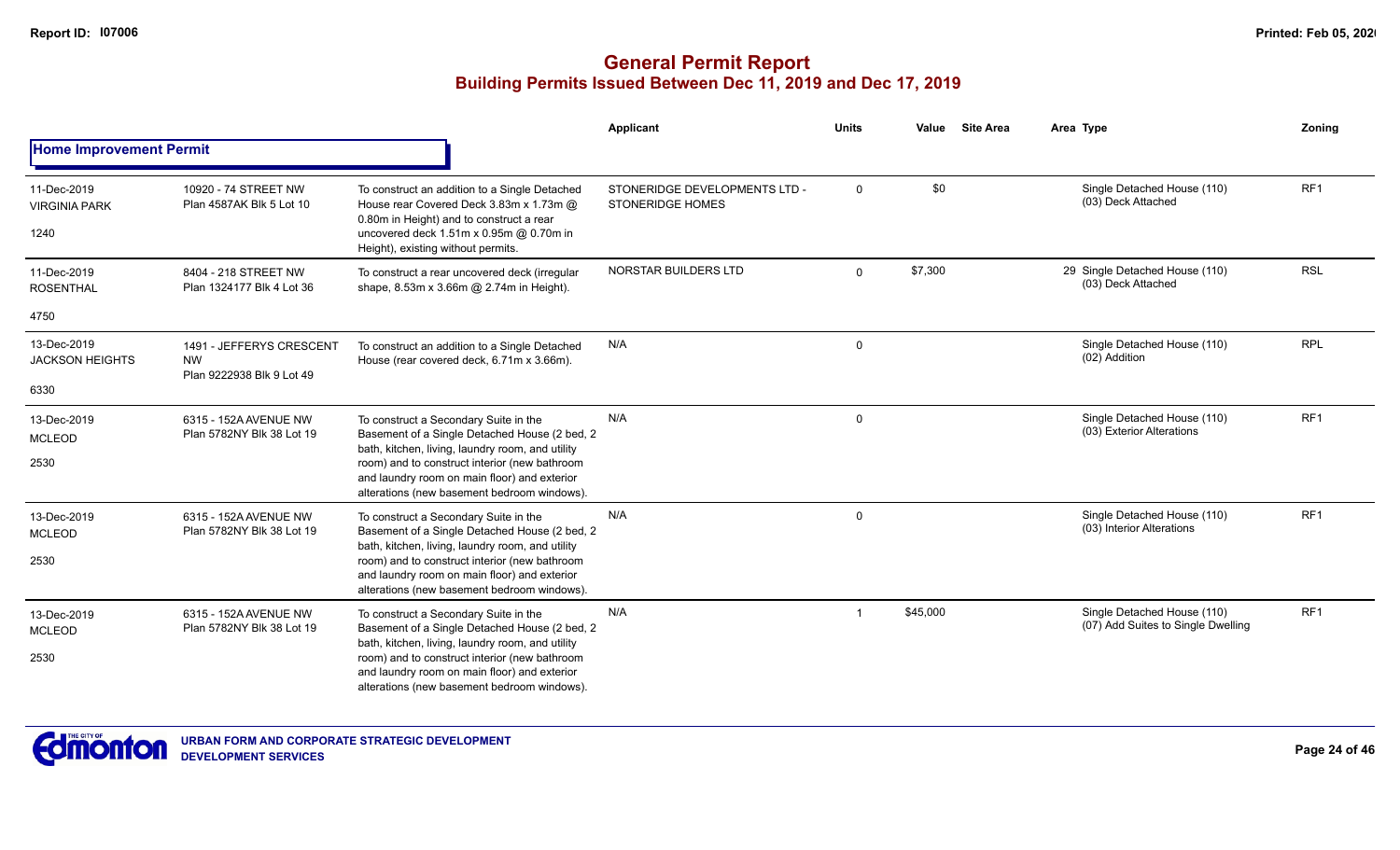### **General Permit Report Building Permits Issued Between Dec 11, 2019 and Dec 17, 2019**

|                                  |                                                    |                                                                                                                                                     | <b>Applicant</b>                | <b>Units</b> | Value    | <b>Site Area</b> | Area Type                                       | Zoning          |
|----------------------------------|----------------------------------------------------|-----------------------------------------------------------------------------------------------------------------------------------------------------|---------------------------------|--------------|----------|------------------|-------------------------------------------------|-----------------|
| <b>Home Improvement Permit</b>   |                                                    |                                                                                                                                                     |                                 |              |          |                  |                                                 |                 |
| 16-Dec-2019<br><b>HIGHLANDS</b>  | 6119 - 111 AVENUE NW<br>Plan 1820248 Blk 10 Lot 3A | To construct an Accessory building (detached<br>Garage 8.23 m x 6.71 m).                                                                            | N/A                             | $\mathbf{0}$ | \$8,900  |                  | 55 Detached Garage (010)<br>(01) Building - New | RF <sub>1</sub> |
| 2330                             |                                                    |                                                                                                                                                     |                                 |              |          |                  |                                                 |                 |
| 12-Dec-2019<br><b>LAGO LINDO</b> | 18004 - 96 STREET NW<br>Plan 8120894 Blk 1 Lot 201 | To construct an addition (Second Storey) and to<br>construct interior alterations (removing window<br>and door in the main floor, NOT to be used as | ANOTHER STOREY RENOVATIONS LTD  | $\Omega$     | \$45,000 |                  | Single Detached House (110)<br>(02) Addition    | RF <sub>1</sub> |
| 2450                             |                                                    | an additional Dwelling).                                                                                                                            |                                 |              |          |                  |                                                 |                 |
| 12-Dec-2019<br><b>WOODCROFT</b>  | 11555 - 141 STREET NW<br>Plan 5080HW Blk 15 Lot 57 | To construct an addition (enclosed front entry).                                                                                                    | N/A                             | $\Omega$     | \$8,000  |                  | Single Detached House (110)<br>(02) Addition    | RF1             |
| 3450                             |                                                    |                                                                                                                                                     |                                 |              |          |                  |                                                 |                 |
| 13-Dec-2019<br><b>GLENORA</b>    | 14007 - 101 AVENUE NW<br>Plan 2602HW Blk 5 Lot 6   | To demolish a Single Detached House.                                                                                                                | N/A                             | $-1$         | \$6,500  |                  | Single Detached House (110)<br>(99) Demolition  | RF <sub>1</sub> |
| 3200                             |                                                    |                                                                                                                                                     |                                 |              |          |                  |                                                 |                 |
| 13-Dec-2019<br><b>HOLYROOD</b>   | 9256 - 81 STREET NW<br>Plan 5970HW Blk 18 Lot 21   | To construct an Unenclosed Front Porch (1.21m N/A<br>x 6.75m), addition (new second Storey<br>Habitable Room), and new rear covered deck            |                                 | $\Omega$     | \$20,000 |                  | Single Detached House (110)<br>(02) Addition    | RF <sub>1</sub> |
| 6310                             |                                                    | (1.21m x 7.04m) to an existing Single Detached<br>House.                                                                                            |                                 |              |          |                  |                                                 |                 |
| 17-Dec-2019<br><b>WESTMOUNT</b>  | 12407 - JASPER AVENUE NW<br>Plan RN22 Blk 35 Lot 2 | To demolish a Single Detached House and<br>detached Garage.                                                                                         | RICHLYN CUSTOM HOMES (2010) LTD | $\mathbf 0$  | \$3,400  |                  | Detached Garage(010)<br>(99) Demolition         | DC2, RF1        |
| 3440                             |                                                    |                                                                                                                                                     |                                 |              |          |                  |                                                 |                 |
| 17-Dec-2019<br><b>WESTMOUNT</b>  | 12407 - JASPER AVENUE NW<br>Plan RN22 Blk 35 Lot 2 | To demolish a Single Detached House and<br>detached Garage.                                                                                         | RICHLYN CUSTOM HOMES (2010) LTD | $-1$         | \$6,500  |                  | Single Detached House (110)<br>(99) Demolition  | DC2, RF1        |
|                                  |                                                    |                                                                                                                                                     |                                 |              |          |                  |                                                 |                 |

3440

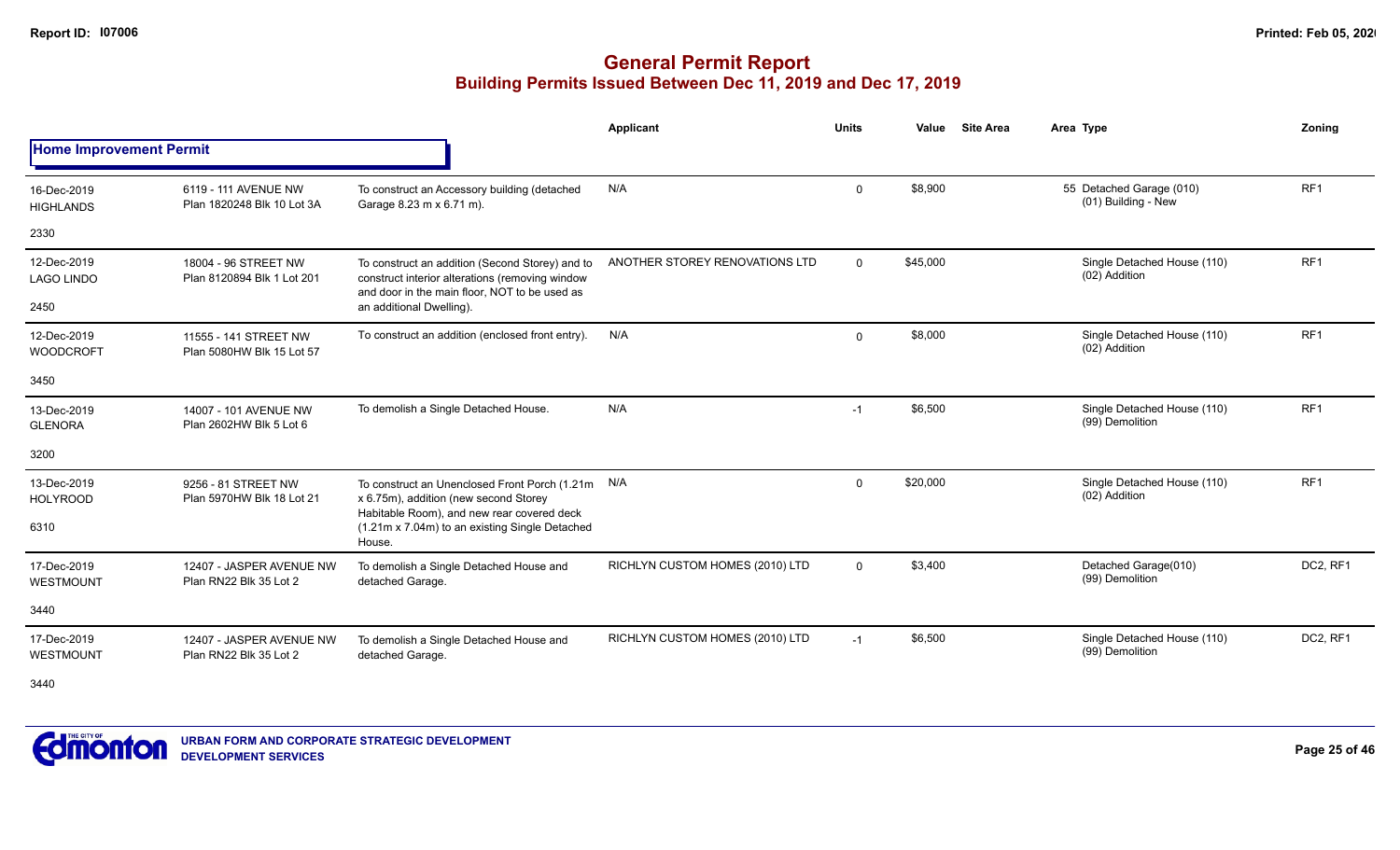|                                                    |                                                              |                                                                                                                                       | Applicant                                    | <b>Units</b> | Value    | <b>Site Area</b> | Area Type                                                | Zoning          |
|----------------------------------------------------|--------------------------------------------------------------|---------------------------------------------------------------------------------------------------------------------------------------|----------------------------------------------|--------------|----------|------------------|----------------------------------------------------------|-----------------|
| <b>Home Improvement Permit</b>                     |                                                              |                                                                                                                                       |                                              |              |          |                  |                                                          |                 |
| 13-Dec-2019<br><b>MCKERNAN</b>                     | 10988 - 74 AVENUE NW<br>Plan 276HW Blk 31 Lot 52             | To construct an Accessory building (mutual<br>detached Garage, 9.55m x 6.71m).                                                        | MCMASTER CUSTOM BUILDER LTD.<br><b>CHRIS</b> | $\mathbf 0$  | \$10,300 |                  | 64 Detached Garage (010)<br>(01) Building - New          | RF <sub>1</sub> |
| 5290                                               |                                                              |                                                                                                                                       |                                              |              |          |                  |                                                          |                 |
| 11-Dec-2019<br>THE ORCHARDS<br>AT ELLERSLIE        | 4908 - HAWTHORN PLACE SW<br>Plan 1723624 Blk 24 Lot 3        | To construct a rear uncovered deck to a Single<br>Detached House (3.96m x 3.05m @ 1.07m in<br>Height).                                | N/A                                          | $\Omega$     | \$3,000  |                  | 12 Single Detached House (110)<br>(03) Deck Attached     | <b>RMD</b>      |
| 6216                                               |                                                              |                                                                                                                                       |                                              |              |          |                  |                                                          |                 |
| 16-Dec-2019<br>SECORD                              | 9489 - 216 STREET NW<br>Plan 0623165 Blk 2 Lot 9             | To construct exterior alterations to a Single<br>Detached House (fire restoration:<br>remove/replace garage roof, sheathing/trusses,  | SERVICEMASTER OF EDMONTON                    | $\Omega$     |          |                  | Single Detached House (110)<br>(03) Exterior Alterations | <b>RSL</b>      |
| 4487                                               |                                                              | house joist/beam).                                                                                                                    |                                              |              |          |                  |                                                          |                 |
| 12-Dec-2019<br>THE ORCHARDS AT<br><b>ELLERSLIE</b> | 295 - ORCHARDS BOULEVARD<br>SW<br>Plan 1822472 Blk 22 Lot 18 | To construct an Accessory Building (mutual<br>detached Garage (11.58m x 6.1m)).                                                       | FIVE STAR HOMES INC                          | $\Omega$     | \$11,400 |                  | 71 Detached Garage (010)<br>(01) Building - New          | RF4, RF4        |
| 6216                                               |                                                              |                                                                                                                                       |                                              |              |          |                  |                                                          |                 |
| 12-Dec-2019<br>WESTMOUNT                           | 12510 - 106 AVENUE NW<br>Plan 1812AM Blk 44 Lot 9            | To construct exterior alterations to a Single<br>Detached House (Unenclosed Front Porch,<br>5.92m x 2.44m).                           | <b>TYBEN CONSTRUCTION CORP.</b>              | $\Omega$     | \$24,500 |                  | Single Detached House (110)<br>(02) Addition             | RF3             |
| 3440                                               |                                                              |                                                                                                                                       |                                              |              |          |                  |                                                          |                 |
| 16-Dec-2019<br>PATRICIA HEIGHTS                    | 15719 - 78A AVENUE NW<br>Plan 5405NY Blk 5 Lot 8             | To construct an addition to a Single Detached<br>House (Second Storey, Attached Garage)(1<br>bedroom, 1 bathroom above garage) and to | <b>CARRIAGE SIGNATURE HOMES</b>              | $\Omega$     | \$95,000 |                  | Single Detached House (110)<br>(02) Addition             | RF <sub>1</sub> |
| 4390                                               |                                                              | construct interior and exterior alterations<br>(adding & removing windows & doors, and<br>kitchen modifications).                     |                                              |              |          |                  |                                                          |                 |

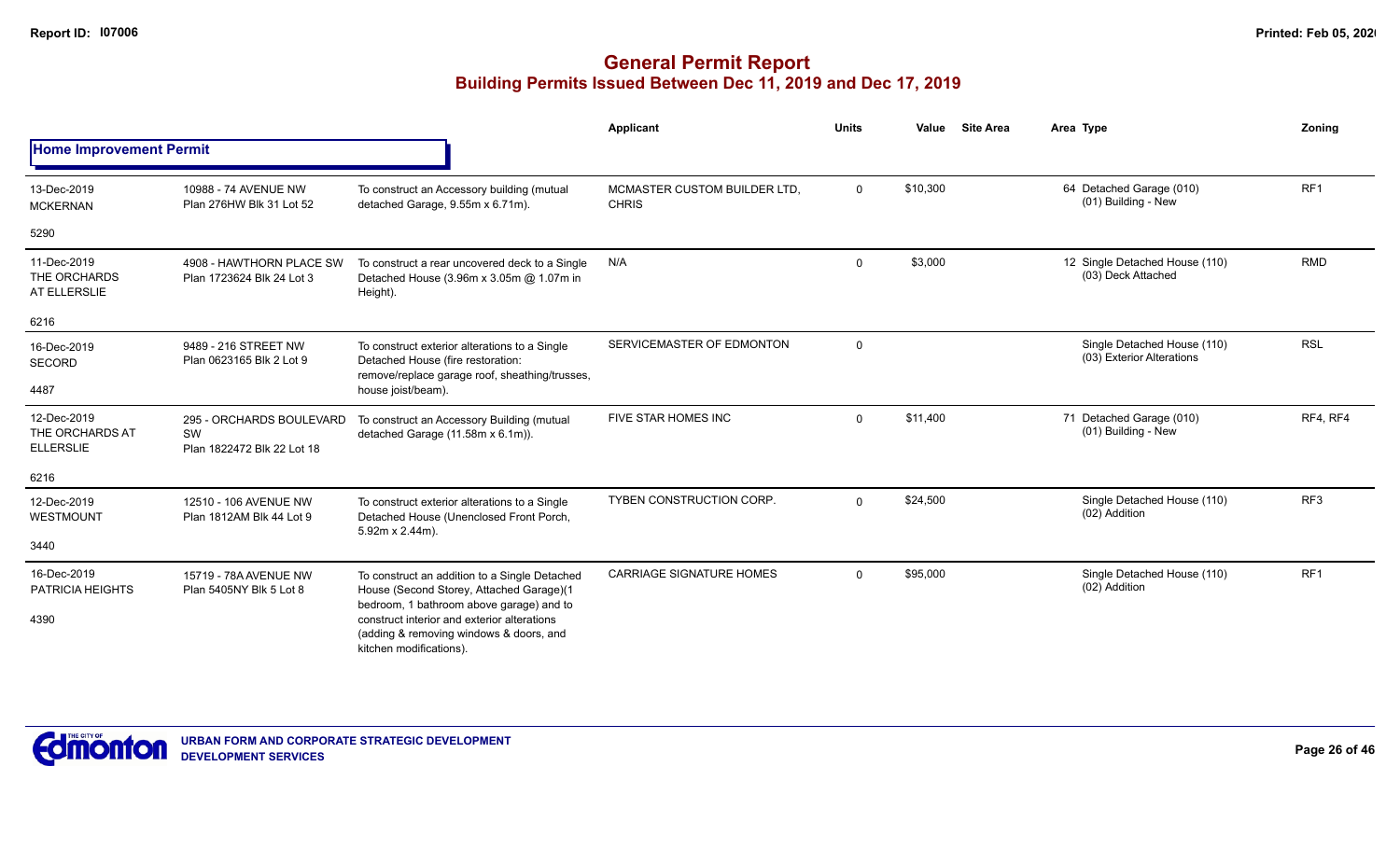#### **General Permit Report Building Permits Issued Between Dec 11, 2019 and Dec 17, 2019**

|                                                |                                                       |                                                                                                                                                                                                                                                            | Applicant                                      | <b>Units</b> | <b>Site Area</b><br>Value | Area Type                                                           | Zoning          |
|------------------------------------------------|-------------------------------------------------------|------------------------------------------------------------------------------------------------------------------------------------------------------------------------------------------------------------------------------------------------------------|------------------------------------------------|--------------|---------------------------|---------------------------------------------------------------------|-----------------|
| <b>Home Improvement Permit</b>                 |                                                       |                                                                                                                                                                                                                                                            |                                                |              |                           |                                                                     |                 |
| 16-Dec-2019<br><b>PATRICIA HEIGHTS</b><br>4390 | 15719 - 78A AVENUE NW<br>Plan 5405NY Blk 5 Lot 8      | To construct an addition to a Single Detached<br>House (Second Storey, Attached Garage)(1<br>bedroom, 1 bathroom above garage) and to<br>construct interior and exterior alterations<br>(adding & removing windows & doors, and<br>kitchen modifications). | <b>CARRIAGE SIGNATURE HOMES</b>                | $\Omega$     |                           | Single Detached House (110)<br>(03) Exterior Alterations            | RF <sub>1</sub> |
| 17-Dec-2019<br>CAPILANO<br>6061                | 10685 - 69 STREET NW<br>Plan 1843KS Blk 50 Lot 27     | To construct exterior alterations to a Single<br>Detached House (basement window<br>enlargement).                                                                                                                                                          | N/A                                            | $\mathbf 0$  |                           | Single Detached House (110)<br>(03) Exterior Alterations            | RF <sub>1</sub> |
| 17-Dec-2019<br><b>MCCONACHIE AREA</b>          | 16742 - 65A STREET NW<br>Plan 1822753 Blk 11 Lot 43   | To construct a Secondary Suite in the<br>Basement of a Semi-detached House.                                                                                                                                                                                | NEEL'S CUSTOM HOMES LTD                        |              | \$9,500                   | 500 Semi-Detached House (210)<br>(07) Add Suites to Single Dwelling | <b>RMD</b>      |
| 2521                                           |                                                       |                                                                                                                                                                                                                                                            |                                                |              |                           |                                                                     |                 |
| 13-Dec-2019<br><b>WINDERMERE</b>               | 3230 - WHITELAW DRIVE NW<br>Plan 0740022 Blk 4 Lot 21 | To construct a rear addition to a Single<br>Detached House (to construct a sunroom by<br>enclosing the space under the existing upper                                                                                                                      | <b>IDEAL SUNDECKS</b>                          | $\Omega$     | \$44.000                  | Single Detached House (110)<br>(02) Addition                        | <b>RSL</b>      |
| 5570                                           |                                                       | deck (4.27m x 6.20m @ 3.05m in Height).                                                                                                                                                                                                                    |                                                |              |                           |                                                                     |                 |
| 12-Dec-2019<br><b>DELTON</b>                   | 12326 - 91 STREET NW<br>Plan 8168ET Blk 20 Lot 7      | To demolish a Single Detached House and<br>detached Garage.                                                                                                                                                                                                | TRANSFORMED RENOVATION & PAINTIL<br><b>LTD</b> | $\mathbf{0}$ | \$3,400                   | Detached Garage(010)<br>(99) Demolition                             | RF <sub>3</sub> |
| 1080                                           |                                                       |                                                                                                                                                                                                                                                            |                                                |              |                           |                                                                     |                 |
| 12-Dec-2019<br><b>DELTON</b>                   | 12326 - 91 STREET NW<br>Plan 8168ET Blk 20 Lot 7      | To demolish a Single Detached House and<br>detached Garage.                                                                                                                                                                                                | TRANSFORMED RENOVATION & PAINTII<br><b>LTD</b> | $-1$         | \$6,500                   | Single Detached House (110)<br>(99) Demolition                      | RF3             |
| 1080                                           |                                                       |                                                                                                                                                                                                                                                            |                                                |              |                           |                                                                     |                 |
| 11-Dec-2019<br><b>BELGRAVIA</b>                | 11902 - 74 AVENUE NW<br>Plan 3334HW Blk 6 Lot 1       | To demolish a Single Detached House and<br>detached Garage.                                                                                                                                                                                                | <b>HOLLIS RAYMOND CONSTRUCTION INC.</b>        | $\Omega$     | \$3,400                   | Detached Garage(010)<br>(99) Demolition                             | RF <sub>1</sub> |
|                                                |                                                       |                                                                                                                                                                                                                                                            |                                                |              |                           |                                                                     |                 |

5040

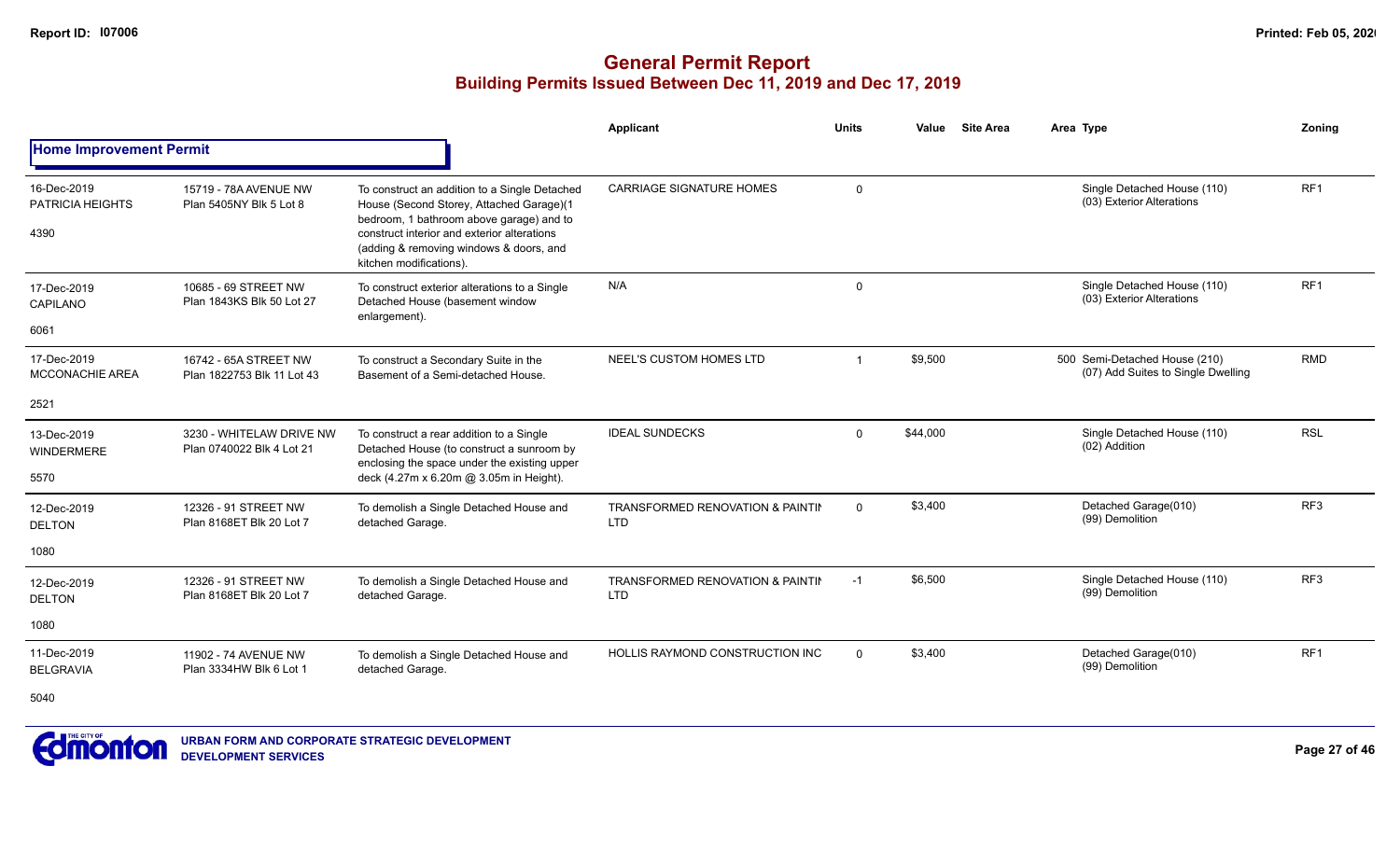|                                          |                                                             |                                                                                                                                                                                                                                                                                                                                           | <b>Applicant</b>                | <b>Units</b> | Value    | <b>Site Area</b> | Area Type       |                                                                   | Zoning          |
|------------------------------------------|-------------------------------------------------------------|-------------------------------------------------------------------------------------------------------------------------------------------------------------------------------------------------------------------------------------------------------------------------------------------------------------------------------------------|---------------------------------|--------------|----------|------------------|-----------------|-------------------------------------------------------------------|-----------------|
| <b>Home Improvement Permit</b>           |                                                             |                                                                                                                                                                                                                                                                                                                                           |                                 |              |          |                  |                 |                                                                   |                 |
| 11-Dec-2019<br><b>BELGRAVIA</b>          | 11902 - 74 AVENUE NW<br>Plan 3334HW Blk 6 Lot 1             | To demolish a Single Detached House and<br>detached Garage.                                                                                                                                                                                                                                                                               | HOLLIS RAYMOND CONSTRUCTION INC | $-1$         | \$6,500  |                  | (99) Demolition | Single Detached House (110)                                       | RF1             |
| 5040                                     |                                                             |                                                                                                                                                                                                                                                                                                                                           |                                 |              |          |                  |                 |                                                                   |                 |
| 12-Dec-2019<br><b>SUMMERSIDE</b><br>6213 | 1704 - 90A STREET SW<br>Plan 0628200 Blk 30 Lot 29          | To construct interior alterations to a Single<br>Detached House (Basement development, NOT<br>to be used as an additional Dwelling and<br>alterations on 2nd floor (changing office into<br>laundry room)).                                                                                                                               | <b>JOEL FRIESEN HOMES</b>       | $\mathbf{0}$ | \$75,000 |                  |                 | Single Detached House (110)<br>(03) Interior Alterations          | <b>RSL</b>      |
| 12-Dec-2019<br>KILDARE<br>2400           | 7816 - 143 AVENUE NW<br>Plan 5088NY Blk 15 Lot 50           | To develop a Secondary Suite in the Basement<br>of a Single Detached House and to construct<br>interior and exterior alterations (main floor<br>interior door relocation, and removal of kitchen<br>window)<br>(Secondary Suite: 3 Bedrooms, 1 Mechanical<br>room, 1 Furnace room, 1 Washroom, 1 Kitchen,<br>1 Dining, and 1 Living room) | OAK HAVEN PROPERTIES LTD        |              | \$90,000 |                  |                 | Single Detached House (110)<br>(07) Add Suites to Single Dwelling | RF <sub>1</sub> |
| 12-Dec-2019<br>KILDARE<br>2400           | 7816 - 143 AVENUE NW<br>Plan 5088NY Blk 15 Lot 50           | To develop a Secondary Suite in the Basement<br>of a Single Detached House and to construct<br>interior and exterior alterations (main floor<br>interior door relocation, and removal of kitchen<br>window)<br>(Secondary Suite: 3 Bedrooms, 1 Mechanical<br>room, 1 Furnace room, 1 Washroom, 1 Kitchen,<br>1 Dining, and 1 Living room) | OAK HAVEN PROPERTIES LTD        | 0            |          |                  |                 | Single Detached House (110)<br>(03) Interior Alterations          | RF <sub>1</sub> |
| 11-Dec-2019<br><b>HAIRSINE</b><br>2320   | 3118 - 142 AVENUE NW<br>Condo Common Area (Plan<br>7823357) | To construct interior alterations to a Row House<br>(Main floor kitchen renovations).                                                                                                                                                                                                                                                     | N/A                             | $\Omega$     | \$500    |                  | Row House (330) | (03) Interior Alterations                                         | RF <sub>5</sub> |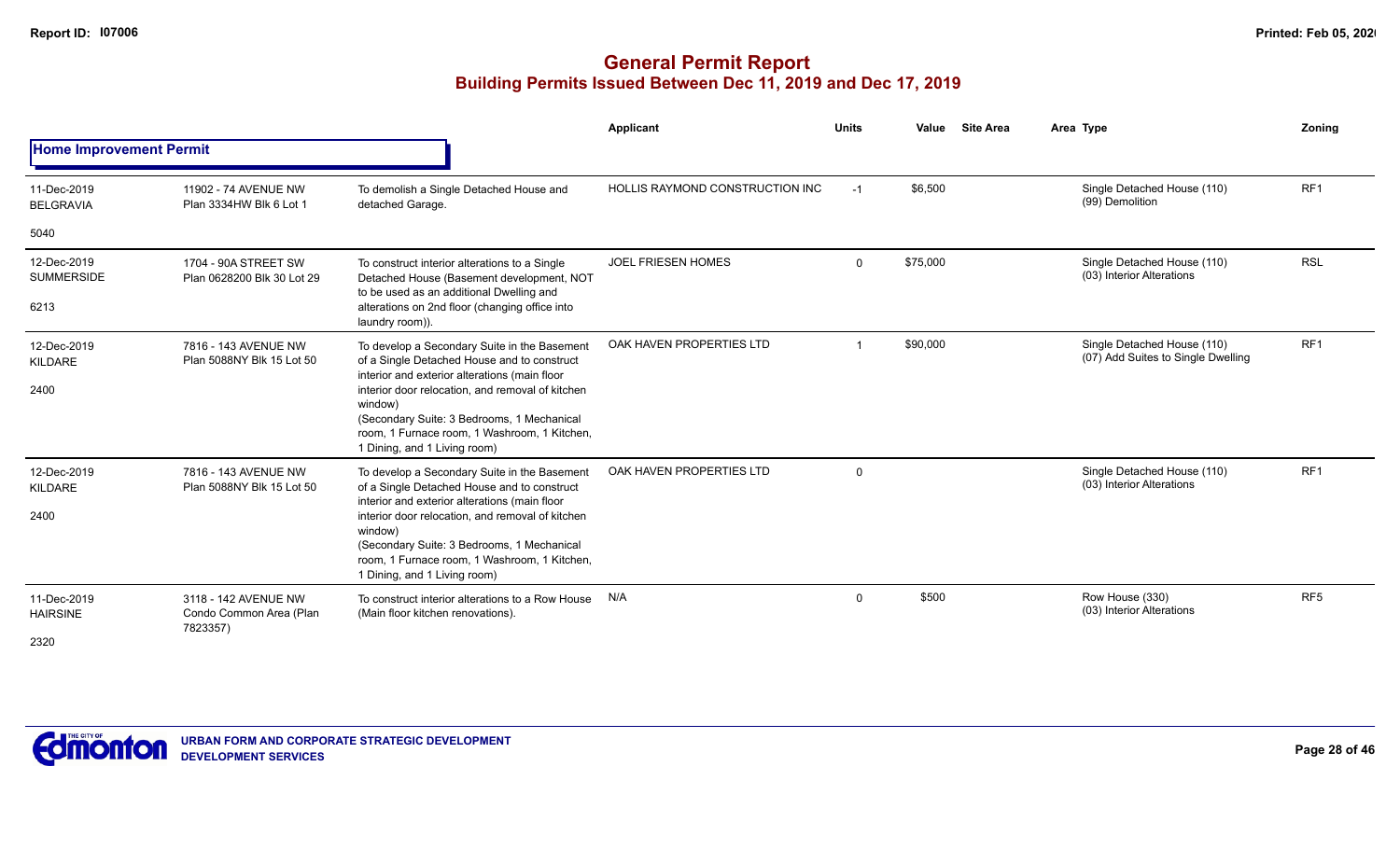|                                      |                                                                                                                                                                                                                                                                                                                                                                                                                                                                                                                                                                                                                                                                                                                                                                                                                                                                                                                                                                                                                                                                                                                                                                                                                                                                                                                                                                                                                                                                                                                                                                                                                                                                                                                                                                                                    |  | Applicant | <b>Units</b> | <b>Site Area</b><br>Value | Area Type | Zoning   |
|--------------------------------------|----------------------------------------------------------------------------------------------------------------------------------------------------------------------------------------------------------------------------------------------------------------------------------------------------------------------------------------------------------------------------------------------------------------------------------------------------------------------------------------------------------------------------------------------------------------------------------------------------------------------------------------------------------------------------------------------------------------------------------------------------------------------------------------------------------------------------------------------------------------------------------------------------------------------------------------------------------------------------------------------------------------------------------------------------------------------------------------------------------------------------------------------------------------------------------------------------------------------------------------------------------------------------------------------------------------------------------------------------------------------------------------------------------------------------------------------------------------------------------------------------------------------------------------------------------------------------------------------------------------------------------------------------------------------------------------------------------------------------------------------------------------------------------------------------|--|-----------|--------------|---------------------------|-----------|----------|
| <b>Home Improvement Permit</b>       | RF <sub>1</sub><br>\$0<br>N/A<br>Shed (040)<br>$\mathbf 0$<br>9004 - 139 STREET NW<br>To construct an Accessory building (shed,<br>(01) Building - New<br>Plan 3792KS Blk 9 Lot 38<br>$3.66m \times 2.4m$ ).<br>RF <sub>1</sub><br>\$5,000<br>Single Detached House (110)<br>N/A<br>9207 - 169 STREET NW<br>To develop a Secondary Suite in the Basement<br>(07) Add Suites to Single Dwelling<br>WEST MEADOWLARK PARK Plan 6378MC Blk 14 Lot 20<br>of a Single Detached House.<br><b>RMD</b><br><b>BROOKFIELD RESIDENTIAL PROPERTIE</b><br>\$6,000<br>37 Detached Garage (010)<br>$\Omega$<br>3404 - ERLANGER BEND NW<br>To construct an Accessory Building (detached<br>(01) Building - New<br>Plan 1920259 Blk 4 Lot 12<br>Garage (6.1m x 6.1m)).<br>\$0<br>POETRY HOMES LTD<br>Single Detached House (110)<br>$\mathbf 0$<br>5603 - 115 STREET NW<br>To erect Privacy Screening @ 2.44m in Height in<br>(03) Exterior Alterations<br>the Side Yard.<br>Plan 1820567 Blk 12 Lot 15B<br>RF <sub>1</sub><br>NOYCE DEVELOPMENTS<br>\$25,000<br>Single Detached House (110)<br>11431 - 72 AVENUE NW<br>To develop a Secondary Suite in the Basement<br>(07) Add Suites to Single Dwelling<br>of a Single Detached House (New Suite).<br>Plan 2938HW Blk 13 Lot 12<br><b>RPL</b><br>N/A<br>\$6,000<br>37 Detached Garage (010)<br>$\Omega$<br>6019 - 3 AVENUE SW<br>To construct an Accessory Building (rear<br>(01) Building - New<br>detached Garage (6.10m x 6.10m)).<br>Plan 0720871 Blk 6 Lot 96<br>STERLING HOMES EDMONTON LTD.<br>\$2,800<br>11 Single Detached House (110)<br><b>RMD</b><br>$\Omega$<br>9359 - COOPER BEND SW<br>To construct a rear uncovered deck to a Single<br>(03) Deck Attached<br>Detached House, (3.66m x 3.05m @ 0.61m in<br>Plan 1723094 Blk 15 Lot 16<br>Height). |  |           |              |                           |           |          |
| 12-Dec-2019<br><b>PARKVIEW</b>       |                                                                                                                                                                                                                                                                                                                                                                                                                                                                                                                                                                                                                                                                                                                                                                                                                                                                                                                                                                                                                                                                                                                                                                                                                                                                                                                                                                                                                                                                                                                                                                                                                                                                                                                                                                                                    |  |           |              |                           |           |          |
| 3330                                 |                                                                                                                                                                                                                                                                                                                                                                                                                                                                                                                                                                                                                                                                                                                                                                                                                                                                                                                                                                                                                                                                                                                                                                                                                                                                                                                                                                                                                                                                                                                                                                                                                                                                                                                                                                                                    |  |           |              |                           |           |          |
| 11-Dec-2019                          |                                                                                                                                                                                                                                                                                                                                                                                                                                                                                                                                                                                                                                                                                                                                                                                                                                                                                                                                                                                                                                                                                                                                                                                                                                                                                                                                                                                                                                                                                                                                                                                                                                                                                                                                                                                                    |  |           |              |                           |           |          |
| 4590                                 |                                                                                                                                                                                                                                                                                                                                                                                                                                                                                                                                                                                                                                                                                                                                                                                                                                                                                                                                                                                                                                                                                                                                                                                                                                                                                                                                                                                                                                                                                                                                                                                                                                                                                                                                                                                                    |  |           |              |                           |           |          |
| 11-Dec-2019<br>EDGEMONT              |                                                                                                                                                                                                                                                                                                                                                                                                                                                                                                                                                                                                                                                                                                                                                                                                                                                                                                                                                                                                                                                                                                                                                                                                                                                                                                                                                                                                                                                                                                                                                                                                                                                                                                                                                                                                    |  |           |              |                           |           |          |
| 4462                                 |                                                                                                                                                                                                                                                                                                                                                                                                                                                                                                                                                                                                                                                                                                                                                                                                                                                                                                                                                                                                                                                                                                                                                                                                                                                                                                                                                                                                                                                                                                                                                                                                                                                                                                                                                                                                    |  |           |              |                           |           |          |
| 13-Dec-2019<br>LENDRUM PLACE         |                                                                                                                                                                                                                                                                                                                                                                                                                                                                                                                                                                                                                                                                                                                                                                                                                                                                                                                                                                                                                                                                                                                                                                                                                                                                                                                                                                                                                                                                                                                                                                                                                                                                                                                                                                                                    |  |           |              |                           |           | RF1, RF1 |
| 5270                                 |                                                                                                                                                                                                                                                                                                                                                                                                                                                                                                                                                                                                                                                                                                                                                                                                                                                                                                                                                                                                                                                                                                                                                                                                                                                                                                                                                                                                                                                                                                                                                                                                                                                                                                                                                                                                    |  |           |              |                           |           |          |
| 11-Dec-2019<br><b>BELGRAVIA</b>      |                                                                                                                                                                                                                                                                                                                                                                                                                                                                                                                                                                                                                                                                                                                                                                                                                                                                                                                                                                                                                                                                                                                                                                                                                                                                                                                                                                                                                                                                                                                                                                                                                                                                                                                                                                                                    |  |           |              |                           |           |          |
| 5040                                 |                                                                                                                                                                                                                                                                                                                                                                                                                                                                                                                                                                                                                                                                                                                                                                                                                                                                                                                                                                                                                                                                                                                                                                                                                                                                                                                                                                                                                                                                                                                                                                                                                                                                                                                                                                                                    |  |           |              |                           |           |          |
| 13-Dec-2019<br><b>CHARLESWORTH</b>   |                                                                                                                                                                                                                                                                                                                                                                                                                                                                                                                                                                                                                                                                                                                                                                                                                                                                                                                                                                                                                                                                                                                                                                                                                                                                                                                                                                                                                                                                                                                                                                                                                                                                                                                                                                                                    |  |           |              |                           |           |          |
| 6661                                 |                                                                                                                                                                                                                                                                                                                                                                                                                                                                                                                                                                                                                                                                                                                                                                                                                                                                                                                                                                                                                                                                                                                                                                                                                                                                                                                                                                                                                                                                                                                                                                                                                                                                                                                                                                                                    |  |           |              |                           |           |          |
| 16-Dec-2019<br><b>CHAPPELLE AREA</b> |                                                                                                                                                                                                                                                                                                                                                                                                                                                                                                                                                                                                                                                                                                                                                                                                                                                                                                                                                                                                                                                                                                                                                                                                                                                                                                                                                                                                                                                                                                                                                                                                                                                                                                                                                                                                    |  |           |              |                           |           |          |
| 5462                                 |                                                                                                                                                                                                                                                                                                                                                                                                                                                                                                                                                                                                                                                                                                                                                                                                                                                                                                                                                                                                                                                                                                                                                                                                                                                                                                                                                                                                                                                                                                                                                                                                                                                                                                                                                                                                    |  |           |              |                           |           |          |

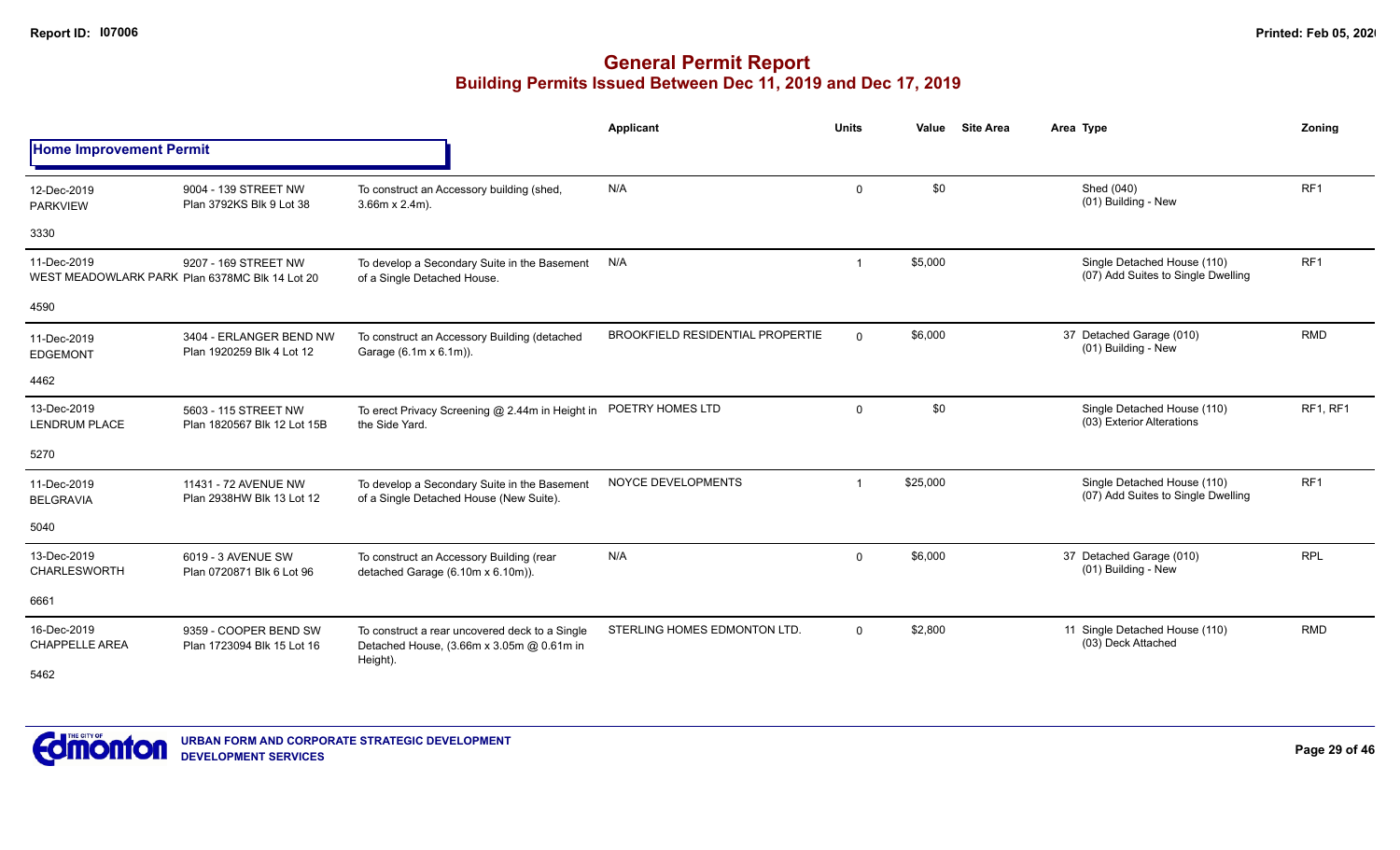### **General Permit Report Building Permits Issued Between Dec 11, 2019 and Dec 17, 2019**

|                                 |                                                     |                                                                                                                                               | Applicant                        | <b>Units</b> | Value    | <b>Site Area</b> | Area Type                                                | Zoning          |
|---------------------------------|-----------------------------------------------------|-----------------------------------------------------------------------------------------------------------------------------------------------|----------------------------------|--------------|----------|------------------|----------------------------------------------------------|-----------------|
| <b>Home Improvement Permit</b>  |                                                     |                                                                                                                                               |                                  |              |          |                  |                                                          |                 |
| 13-Dec-2019<br><b>ALBANY</b>    | 242 - ALBANY DRIVE NW<br>Plan 1323863 Blk 4 Lot 24  | To construct interior alterations to a Single<br>Detached House (Basement development, NOT<br>to be used as an additional Dwelling) (1 Bed, 1 | N/A                              | $\Omega$     | \$24,000 |                  | Single Detached House (110)<br>(03) Interior Alterations | <b>RSL</b>      |
| 3460                            |                                                     | Bath, Living Room, Kitchen, Utility).                                                                                                         |                                  |              |          |                  |                                                          |                 |
| 11-Dec-2019<br><b>EDGEMONT</b>  | 831 - EAGLESON LINK NW<br>Plan 1620118 Blk 28 Lot 3 | To construct interior alterations to a Single<br>Detached House (Basement development, NOT<br>to be used as an additional Dwelling).          | N/A                              | $\Omega$     | \$10,000 |                  | Single Detached House (110)<br>(03) Interior Alterations | <b>RSL</b>      |
| 4462                            |                                                     |                                                                                                                                               |                                  |              |          |                  |                                                          |                 |
| 16-Dec-2019<br><b>GOLD BAR</b>  | 10612 - 42 STREET NW<br>Plan 4233KS Blk 79 Lot 44   | To construct a rear uncovered deck (irregular<br>shape, 5.86m x 6.73m @ 0.91m in Height).                                                     | N/A                              | $\mathbf 0$  | \$10,300 |                  | 41 Single Detached House (110)<br>(03) Deck Attached     | RF <sub>1</sub> |
| 6270                            |                                                     |                                                                                                                                               |                                  |              |          |                  |                                                          |                 |
| 16-Dec-2019<br><b>HAZELDEAN</b> | 9523 - 71 AVENUE NW<br>Plan 2655HW Blk 22 Lot 7     | To construct an Accessory Building (a mutual<br>detached Garage, 6.10m x 12.20m).                                                             | <b>ACCENT INFILLS LTD</b>        | $\mathbf 0$  | \$6,000  |                  | 37 Detached Garage (010)<br>(01) Building - New          | RF <sub>3</sub> |
| 6290                            |                                                     |                                                                                                                                               |                                  |              |          |                  |                                                          |                 |
| 11-Dec-2019<br><b>MAYFIELD</b>  | 10921 - 159 STREET NW<br>Plan 642KS Blk 7 Lot 5     | To demolish a Single Detached House and<br>Accessory building (detached Garage).                                                              | <b>ENCORE MASTER BUILDER INC</b> | $\Omega$     | \$3,400  |                  | Detached Garage(010)<br>(99) Demolition                  | RF <sub>1</sub> |
| 4290                            |                                                     |                                                                                                                                               |                                  |              |          |                  |                                                          |                 |
| 11-Dec-2019<br><b>MAYFIELD</b>  | 10921 - 159 STREET NW<br>Plan 642KS Blk 7 Lot 5     | To demolish a Single Detached House and<br>Accessory building (detached Garage).                                                              | <b>ENCORE MASTER BUILDER INC</b> | $-1$         | \$6,500  |                  | Single Detached House (110)<br>(99) Demolition           | RF <sub>1</sub> |
| 4290                            |                                                     |                                                                                                                                               |                                  |              |          |                  |                                                          |                 |
| 16-Dec-2019<br>ALBERTA AVENUE   | 11639 - 94 STREET NW<br>Plan RN43 Blk 35 Lot 13     | To demolish a Single Detached House and<br>detached Garage.                                                                                   | THC HOMES                        | $\mathbf 0$  | \$3,400  |                  | Detached Garage(010)<br>(99) Demolition                  | RF3             |

1010

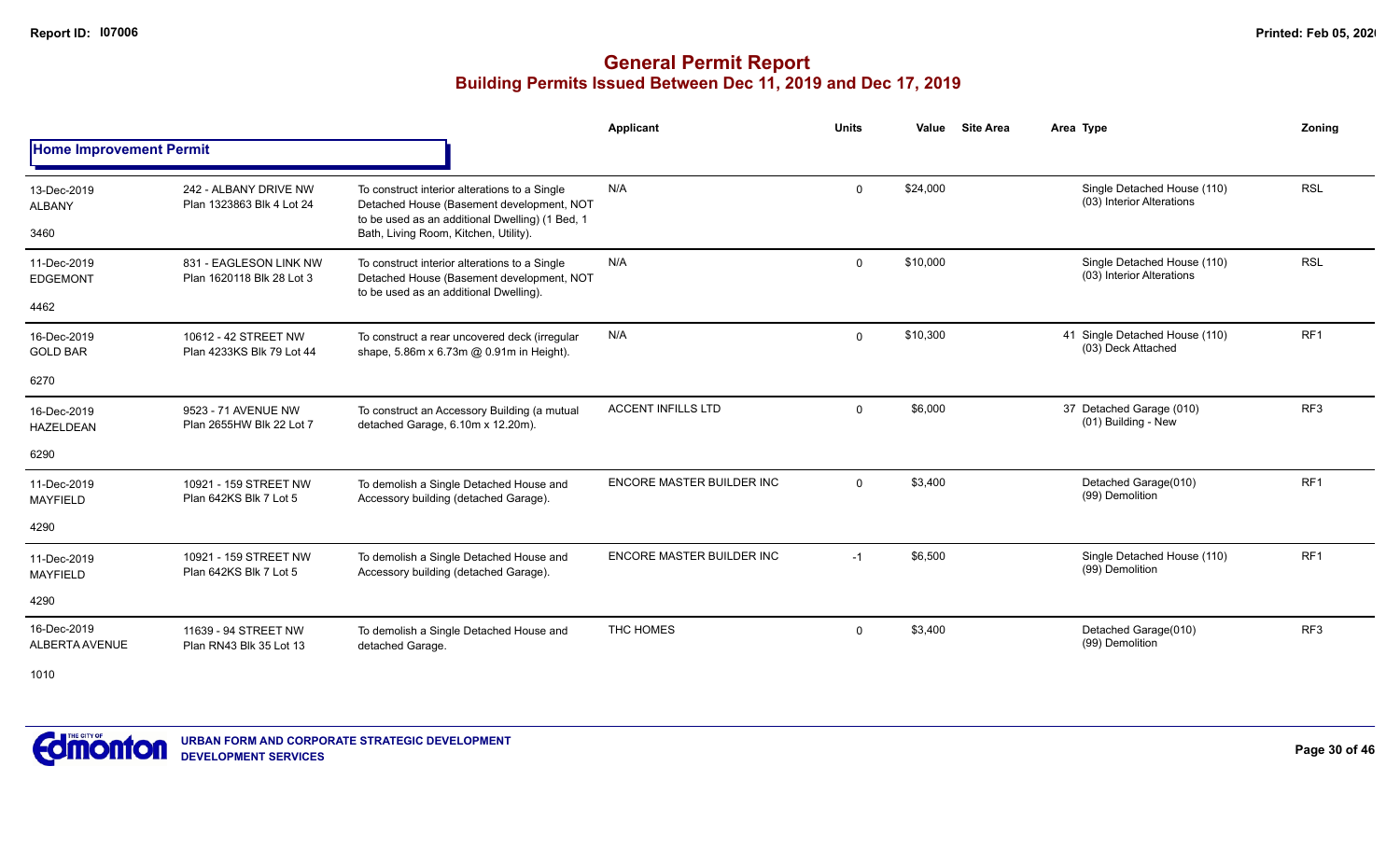|                                      |                                                             |                                                                                                                                                                                                                                                                                             | Applicant                  | <b>Units</b> | Value    | <b>Site Area</b> | Area Type                                                          | Zonina          |
|--------------------------------------|-------------------------------------------------------------|---------------------------------------------------------------------------------------------------------------------------------------------------------------------------------------------------------------------------------------------------------------------------------------------|----------------------------|--------------|----------|------------------|--------------------------------------------------------------------|-----------------|
| <b>Home Improvement Permit</b>       |                                                             |                                                                                                                                                                                                                                                                                             |                            |              |          |                  |                                                                    |                 |
| 16-Dec-2019<br>ALBERTA AVENUE        | 11639 - 94 STREET NW<br>Plan RN43 Blk 35 Lot 13             | To demolish a Single Detached House and<br>detached Garage.                                                                                                                                                                                                                                 | THC HOMES                  | $-1$         | \$6,500  |                  | Single Detached House (110)<br>(99) Demolition                     | RF <sub>3</sub> |
| 1010                                 |                                                             |                                                                                                                                                                                                                                                                                             |                            |              |          |                  |                                                                    |                 |
| 16-Dec-2019<br>PARKDALE<br>1160      | 8813 - 117 AVENUE NW<br>Condo Common Area (Plan<br>1923621) | To develop a Secondary Suite in the Basement<br>of a Semi-detached House.                                                                                                                                                                                                                   | <b>VIDA NOVA HOMES LTD</b> |              | \$40,000 |                  | 38 Semi-Detached House (210)<br>(07) Add Suites to Single Dwelling | RF <sub>3</sub> |
| 11-Dec-2019<br><b>MAPLE</b>          | 2150 - MAPLE ROAD NW<br>Plan 1922185 Blk 2 Lot 29           | To construct an Accessory Building (a mutual<br>detached Garage (10.95m x 6.1m)).                                                                                                                                                                                                           | <b>HOMES BY AVI</b>        | $\mathbf 0$  | \$10,800 |                  | 67 Detached Garage (010)<br>(01) Building - New                    | RMD, RMD        |
| 6441                                 |                                                             |                                                                                                                                                                                                                                                                                             |                            |              |          |                  |                                                                    |                 |
| 16-Dec-2019<br><b>MCLEOD</b><br>2530 | 14612 - 61A STREET NW<br>Plan 4606NY Blk 32 Lot 30          | To construct an addition to a Single Detached<br>House (Main Floor addition, Other: Addition to<br>rear detached garage (30.30 sq.m.)) and to<br>construct an Accessory Building (pergola<br>(2.97m x 2.95m)) and to construct a rear<br>uncovered deck (3.82m x 4.70m @0.7m in<br>Height). | <b>PERMIT MASTERS</b>      | $\mathbf 0$  | \$95,000 |                  | Single Detached House (110)<br>(02) Addition                       | RF <sub>1</sub> |
| 16-Dec-2019<br><b>MCLEOD</b><br>2530 | 14612 - 61A STREET NW<br>Plan 4606NY Blk 32 Lot 30          | To construct an addition to a Single Detached<br>House (Main Floor addition, Other: Addition to<br>rear detached garage (30.30 sq.m.)) and to<br>construct an Accessory Building (pergola<br>(2.97m x 2.95m)) and to construct a rear<br>uncovered deck (3.82m x 4.70m @0.7m in<br>Height). | PERMIT MASTERS             | 0            | \$0      |                  | 9 Pergola<br>(01) Building - New                                   | RF <sub>1</sub> |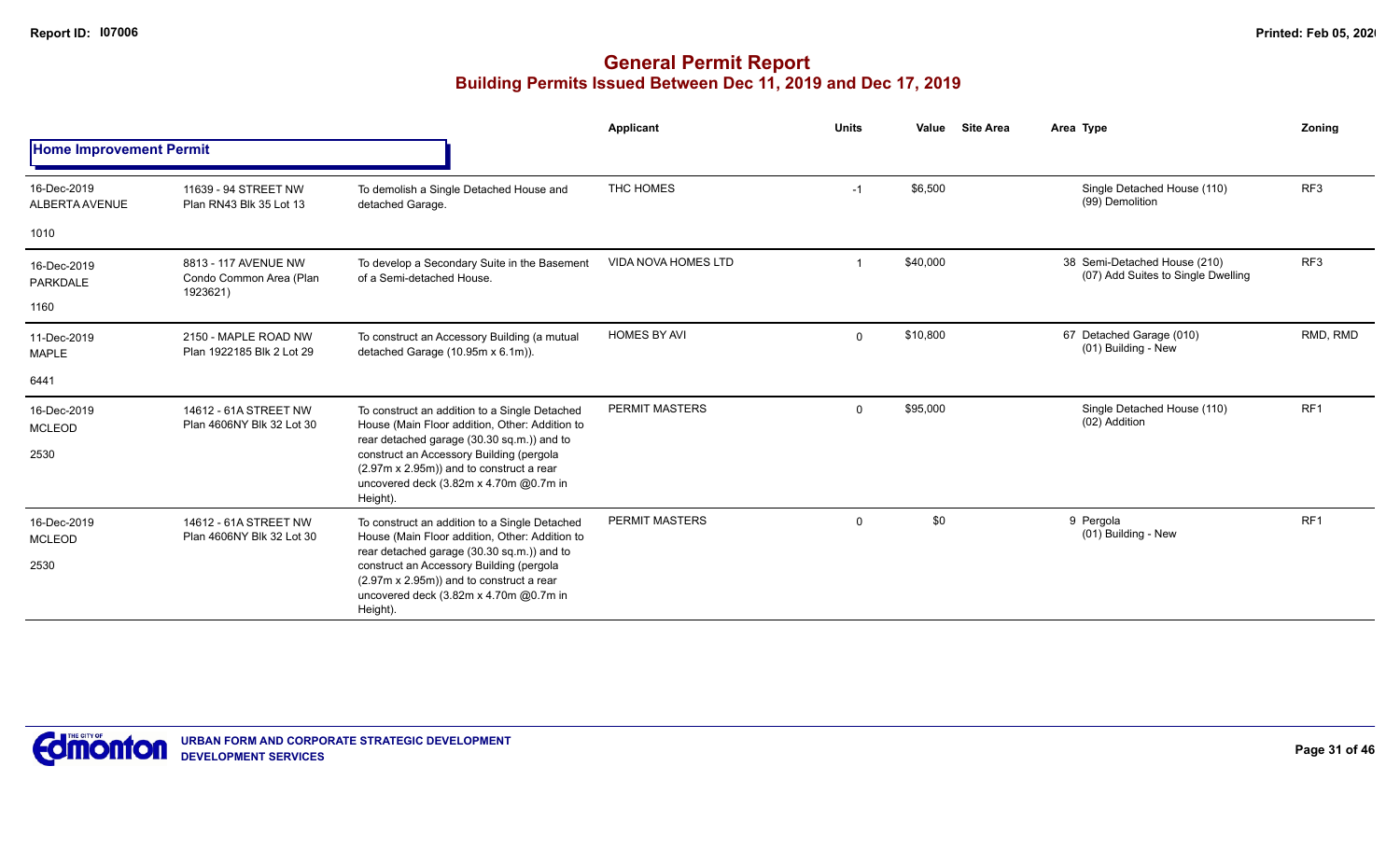|                                      |                                                     |                                                                                                                                                                                                                                                                                                                                                                             | Applicant                | <b>Units</b> | Value   | <b>Site Area</b> | Area Type                                                | <b>Zoning</b>   |
|--------------------------------------|-----------------------------------------------------|-----------------------------------------------------------------------------------------------------------------------------------------------------------------------------------------------------------------------------------------------------------------------------------------------------------------------------------------------------------------------------|--------------------------|--------------|---------|------------------|----------------------------------------------------------|-----------------|
| <b>Home Improvement Permit</b>       |                                                     |                                                                                                                                                                                                                                                                                                                                                                             |                          |              |         |                  |                                                          |                 |
| 16-Dec-2019<br><b>MCLEOD</b><br>2530 | 14612 - 61A STREET NW<br>Plan 4606NY Blk 32 Lot 30  | To construct an addition to a Single Detached<br>House (Main Floor addition, Other: Addition to<br>rear detached garage (30.30 sq.m.)) and to<br>construct an Accessory Building (pergola<br>(2.97m x 2.95m)) and to construct a rear<br>uncovered deck (3.82m x 4.70m @0.7m in<br>Height).                                                                                 | <b>PERMIT MASTERS</b>    | $\Omega$     | \$4,500 |                  | 18 Single Detached House (110)<br>(03) Deck Attached     | RF <sub>1</sub> |
| 13-Dec-2019<br><b>PAISLEY</b>        | 4317 - PROWSE LINK SW<br>Plan 1424774 Blk 9 Lot 8   | To construct an Accessory Building (detached<br>Garage, 5.49m x 6.71m).                                                                                                                                                                                                                                                                                                     | N/A                      | $\Omega$     | \$5,900 |                  | 37 Detached Garage (010)<br>(01) Building - New          | <b>HVLD</b>     |
| 5469                                 |                                                     |                                                                                                                                                                                                                                                                                                                                                                             |                          |              |         |                  |                                                          |                 |
| 12-Dec-2019<br>LANSDOWNE<br>5260     | 12432 - 52 AVENUE NW<br>Plan 1800NY Blk 30 Lot 17   | To construct exterior alterations (change<br>window size on main/second floor and in the<br>Basement; change the patio door to a window<br>on second floor and balcony removal), and to<br>construct interior alterations (main floor<br>renovation (kitchen renovations; partial wall<br>removal), and Basement development (NOT to<br>be used as an additional Dwelling). | PEAK IMPROVEMENTS LTD    | $\Omega$     |         |                  | Single Detached House (110)<br>(03) Exterior Alterations | RF1             |
| 12-Dec-2019<br>LANSDOWNE<br>5260     | 12432 - 52 AVENUE NW<br>Plan 1800NY Blk 30 Lot 17   | To construct exterior alterations (change<br>window size on main/second floor and in the<br>Basement; change the patio door to a window<br>on second floor and balcony removal), and to<br>construct interior alterations (main floor<br>renovation (kitchen renovations; partial wall<br>removal), and Basement development (NOT to<br>be used as an additional Dwelling). | PEAK IMPROVEMENTS LTD    | $\mathbf 0$  |         |                  | Single Detached House (110)<br>(03) Interior Alterations | RF <sub>1</sub> |
| 13-Dec-2019<br>CANOSSA<br>3080       | 11840 - 171 AVENUE NW<br>Plan 0325228 Blk 85 Lot 51 | To construct exterior alterations (Removing and<br>replacing existing wall (north facing) due to<br>rotting wood) to a Single Detached House.                                                                                                                                                                                                                               | FOX PRO CONSTRUCTION LTD | $\mathbf 0$  |         |                  | Single Detached House (110)<br>(03) Exterior Alterations | <b>RSL</b>      |

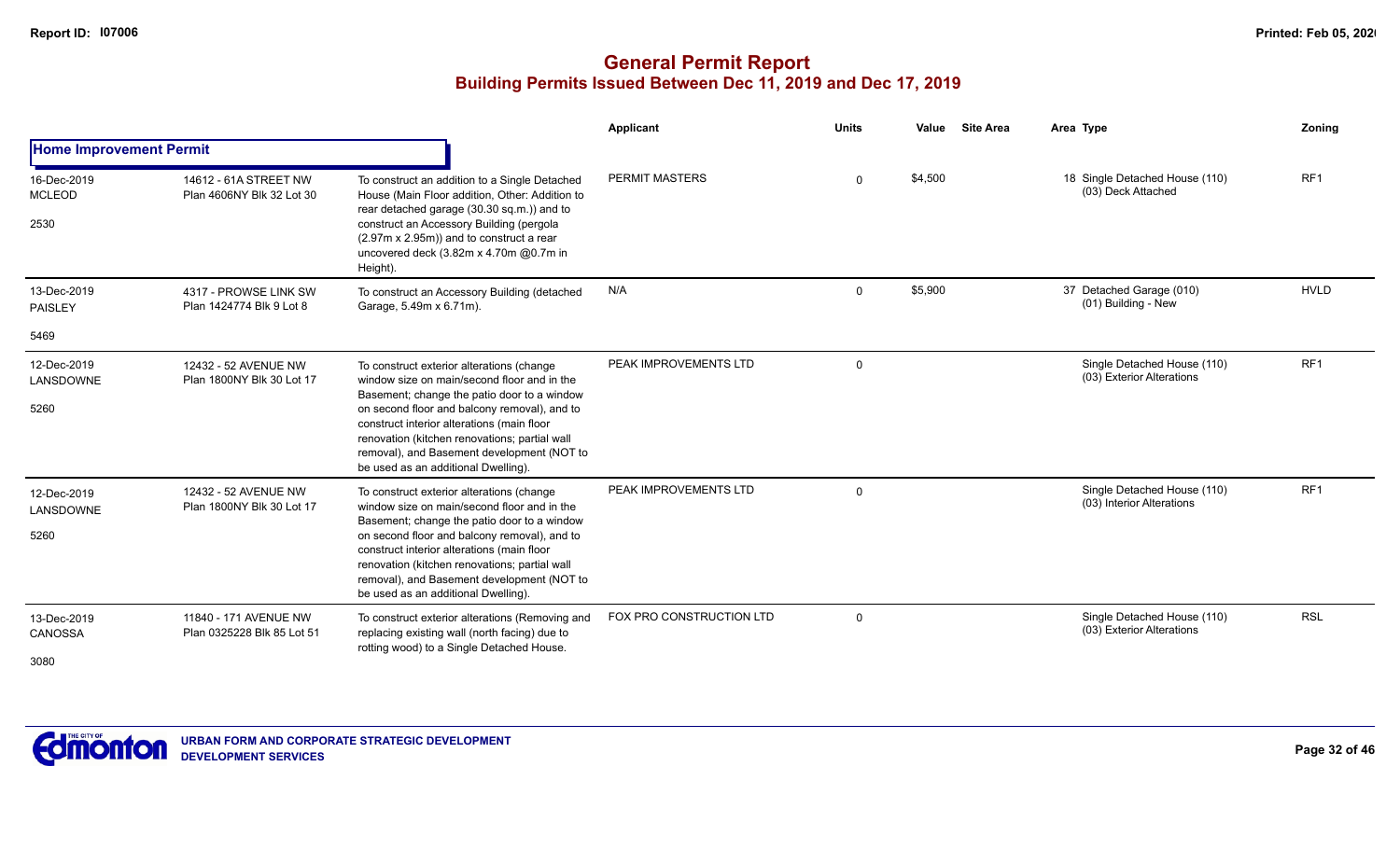|                                                     |                                                          |                                                                                                                                                                                                                                           | Applicant                                    | <b>Units</b> | Value    | <b>Site Area</b> | Area Type                                                         | Zoning          |
|-----------------------------------------------------|----------------------------------------------------------|-------------------------------------------------------------------------------------------------------------------------------------------------------------------------------------------------------------------------------------------|----------------------------------------------|--------------|----------|------------------|-------------------------------------------------------------------|-----------------|
| <b>Home Improvement Permit</b>                      |                                                          |                                                                                                                                                                                                                                           |                                              |              |          |                  |                                                                   |                 |
| 13-Dec-2019<br><b>DELTON</b>                        | 12403 - 96 STREET NW<br>Plan 2718HW Blk 11 Lot 1         | To construct interior alterations to a Single<br>Detached House (Basement development, NOT<br>to be used as an additional Dwelling).                                                                                                      | <b>LIVINGSTONE GONYoe</b>                    | $\mathbf 0$  | \$700    |                  | Single Detached House (110)<br>(03) Interior Alterations          | RF <sub>3</sub> |
| 1080                                                |                                                          |                                                                                                                                                                                                                                           |                                              |              |          |                  |                                                                   |                 |
| 13-Dec-2019<br><b>TRUMPETER AREA</b>                | 20911 - 130 AVENUE NW<br>Plan 1823379 Blk 14 Lot 22      | To construct an Accessory Building (detached<br>Garage (6.10m x 6.10m)).                                                                                                                                                                  | JAYMAN MASTERBUILT INC                       | $\mathbf 0$  | \$6,000  |                  | 37 Detached Garage (010)<br>(01) Building - New                   | DC <sub>1</sub> |
| 4471                                                |                                                          |                                                                                                                                                                                                                                           |                                              |              |          |                  |                                                                   |                 |
| 11-Dec-2019<br><b>FULTON PLACE</b>                  | 10205 - 62 STREET NW<br>Plan 1841KS Blk 10 Lot 29        | To develop a Secondary Suite in the Basement<br>of the Single Detached House (New Suite, 3<br>Bedrooms, 2 Bathroom, 1 Laundry, 1 Mech                                                                                                     | REDLINE BUILDING CORPORATION                 |              | \$45,000 |                  | Single Detached House (110)<br>(07) Add Suites to Single Dwelling | RF <sub>1</sub> |
| 6240                                                |                                                          | Room, 1 living room, 1 Kitchen).                                                                                                                                                                                                          |                                              |              |          |                  |                                                                   |                 |
| 17-Dec-2019<br><b>PATRICIA HEIGHTS</b>              | 517 - HILLCREST POINT NW<br>Plan 1224818 Blk 1 Lot 8     | To install a Hot Tub in the Rear Yard of a Single<br>Detached House (2.35m x 2.35m).                                                                                                                                                      | N/A                                          | $\mathbf 0$  | \$5,200  |                  | Single Detached House (110)<br>$(14)$ Hot Tub                     | <b>RSL</b>      |
| 4390                                                |                                                          |                                                                                                                                                                                                                                           |                                              |              |          |                  |                                                                   |                 |
| 16-Dec-2019<br><b>DUNLUCE</b>                       | 31, 12604 - 153 AVENUE NW<br>Plan 7920458 Blk 50 Lot 213 | To construct a side uncovered deck to a Mobile<br>Home (10.97m x 3.66m @ 1.22m in Height).                                                                                                                                                | N/A                                          | $\mathbf 0$  | \$10,100 |                  | 40 Mobile Home (130)<br>(03) Deck Attached                        | <b>RMH</b>      |
| 3180                                                |                                                          |                                                                                                                                                                                                                                           |                                              |              |          |                  |                                                                   |                 |
| 11-Dec-2019<br>THE ORCHARDS<br>AT ELLERSLIE<br>6216 | 3921 - CHERRY COVE SW<br>Plan 1424876 Blk 11 Lot 24      | To construct exterior and interior alterations to a<br>Single Detached House (replacing a patio door<br>with a door and window and Basement<br>Development w/ wetbar, NOT to be used as an<br>additional Dwelling) (2 Bed, 1 Bath, Living | ZA ELECTRICAL & GENERAL<br><b>CONTRACTOR</b> | $\mathbf 0$  |          |                  | Single Detached House (110)<br>(03) Interior Alterations          | <b>RSL</b>      |
|                                                     |                                                          | Space with Wetbar, Pantry, Utility).                                                                                                                                                                                                      |                                              |              |          |                  |                                                                   |                 |

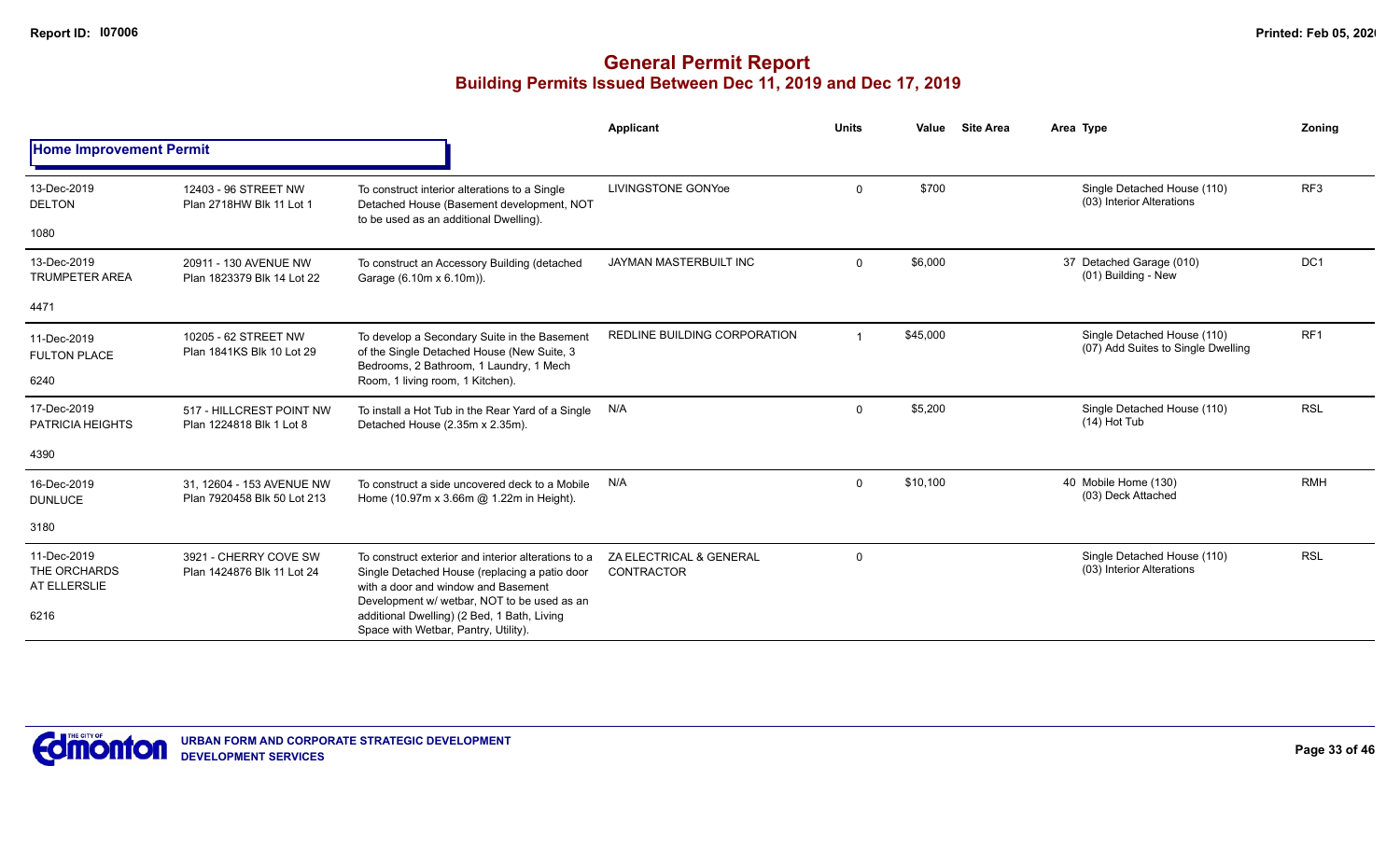|                                                     |                                                       |                                                                                                                                                                                                                                                                                   | Applicant                             | <b>Units</b> | Value    | <b>Site Area</b> | Area Type                                                           | Zonina     |
|-----------------------------------------------------|-------------------------------------------------------|-----------------------------------------------------------------------------------------------------------------------------------------------------------------------------------------------------------------------------------------------------------------------------------|---------------------------------------|--------------|----------|------------------|---------------------------------------------------------------------|------------|
| <b>Home Improvement Permit</b>                      |                                                       |                                                                                                                                                                                                                                                                                   |                                       |              |          |                  |                                                                     |            |
| 11-Dec-2019<br>THE ORCHARDS<br>AT ELLERSLIE<br>6216 | 3921 - CHERRY COVE SW<br>Plan 1424876 Blk 11 Lot 24   | To construct exterior and interior alterations to a<br>Single Detached House (replacing a patio door<br>with a door and window and Basement<br>Development w/ wetbar. NOT to be used as an<br>additional Dwelling) (2 Bed, 1 Bath, Living<br>Space with Wetbar, Pantry, Utility). | ZA ELECTRICAL & GENERAL<br>CONTRACTOR | $\Omega$     |          |                  | Single Detached House (110)<br>(03) Exterior Alterations            | <b>RSL</b> |
| 13-Dec-2019<br><b>EDGEMONT</b><br>4462              | 1350 - ERKER CRESCENT NW<br>Plan 1920642 Blk 2 Lot 16 | To develop a Secondary Suite in the basement<br>of a Semi-Detached House and to construct<br>Exterior Alterations (adding an east side<br>entrance door).                                                                                                                         | ROHIT COMMUNITIES INC                 |              | \$40,000 |                  | 497 Semi-Detached House (210)<br>(07) Add Suites to Single Dwelling | RF4        |
| 11-Dec-2019<br>LAUDERDALE<br>3260                   | 13125 - 102 STREET NW<br>Plan 5947X Blk 9 Lots 29-30  | To develop a Secondary Suite in the Basement<br>of a Semi-detached House (New Suite 2<br>Bedrooms, 1 Bathroom, 1 Mech Room, 1 Living<br>Room).                                                                                                                                    | N/A                                   |              | \$35,000 |                  | 84 Semi-Detached House (210)<br>(07) Add Suites to Single Dwelling  | RF4        |
| 17-Dec-2019<br><b>CHAPPELLE AREA</b>                | 4323 - COOKE LANE SW<br>Plan 1821165 Blk 32 Lot 38    | To construct an Accessory Building (detached<br>Garage 5.49m x 6.10m).                                                                                                                                                                                                            | DAYTONA HOMES INC                     | $\Omega$     | \$5.400  |                  | 33 Detached Garage (010)<br>(01) Building - New                     | <b>RMD</b> |
| 5462                                                |                                                       |                                                                                                                                                                                                                                                                                   |                                       |              |          |                  |                                                                     |            |
| 12-Dec-2019<br><b>CHARLESWORTH</b><br>6661          | 135 - 61 STREET SW<br>Plan 0626012 Blk 12 Lot 7       | To construct interior alterations to a Single<br>Detached House (Basement development, NOT<br>to be used as an additional Dwelling).<br>(1 kitchen, 1 bedroom, 1 bathroom, 1 living<br>room, 1 laundry room, NO separate entrance to<br>the basement).                            | N/A                                   | $\Omega$     | \$15,000 |                  | Single Detached House (110)<br>(03) Interior Alterations            | <b>RPL</b> |
| 13-Dec-2019<br><b>KENSINGTON</b><br>3250            | 12412 - 136 AVENUE NW<br>Plan 4374KS Blk 1 Lot 24     | To develop a Secondary Suite in the basement<br>of the Single Detached House (existing without<br>permits).                                                                                                                                                                       | 2061996 ALBERTA LTD                   |              | \$0      |                  | Single Detached House (110)<br>(07) Add Suites to Single Dwelling   | RF1        |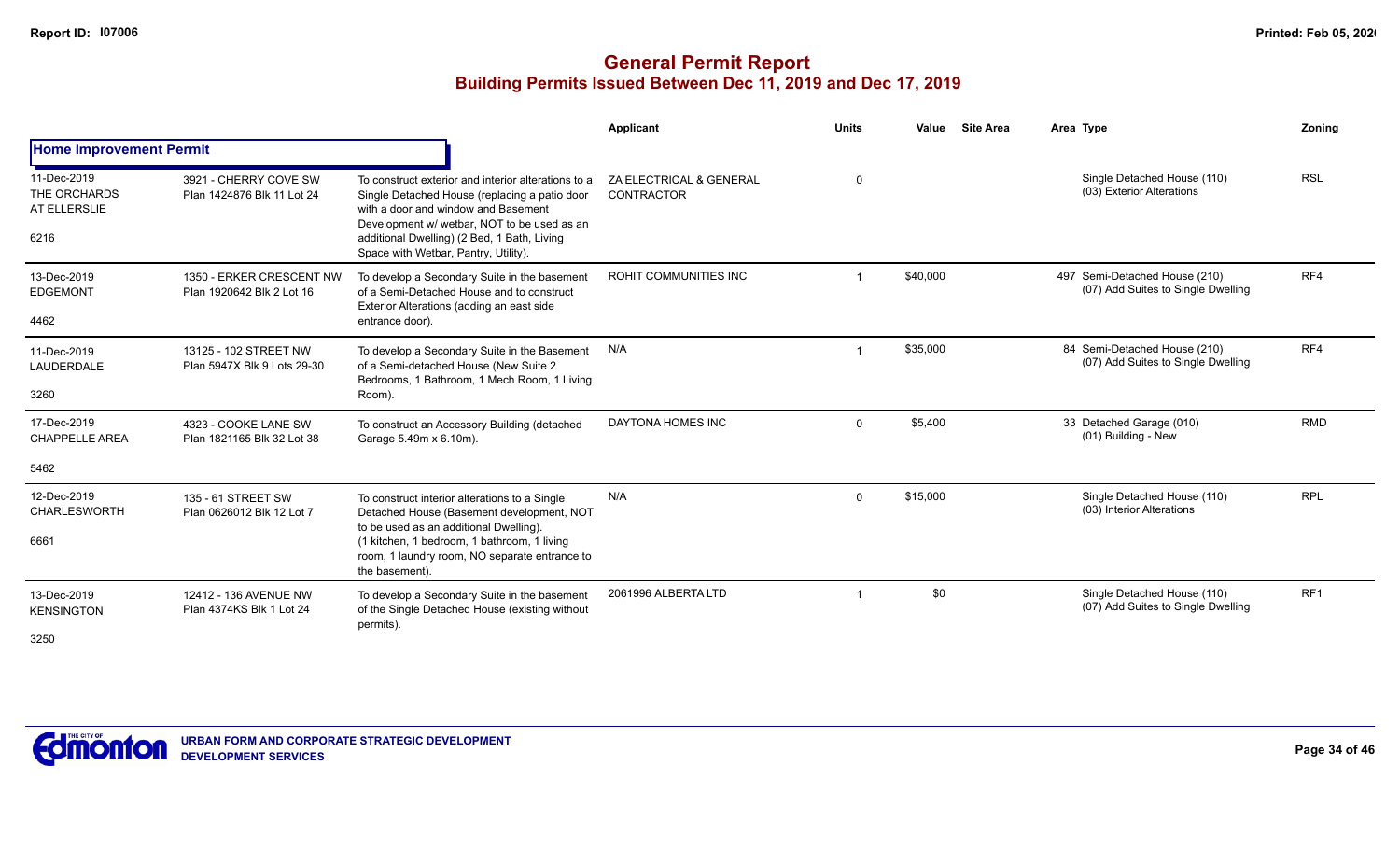|                                              |                                                     |                                                                                                                                                                                          | Applicant                    | <b>Units</b> | Value    | <b>Site Area</b> | Area Type                                                       | Zoning          |
|----------------------------------------------|-----------------------------------------------------|------------------------------------------------------------------------------------------------------------------------------------------------------------------------------------------|------------------------------|--------------|----------|------------------|-----------------------------------------------------------------|-----------------|
| <b>Home Improvement Permit</b>               |                                                     |                                                                                                                                                                                          |                              |              |          |                  |                                                                 |                 |
| 16-Dec-2019<br><b>FOREST HEIGHTS</b><br>6230 | 10113 - 81 STREET NW<br>Plan 6800AK Blk 34 Lots 3-4 | To construct interior alterations to a Single<br>Detached House (Basement development, NOT<br>to be used as an additional Dwelling) (1 Bed, 1<br>Bath, 1 Office, Rec Room with Wet Bar). | N/A                          | $\mathbf 0$  | \$10,000 |                  | Single Detached House (110)<br>(03) Interior Alterations        | RF <sub>3</sub> |
| 11-Dec-2019<br><b>MCCONACHIE AREA</b>        | 6511 - 167A AVENUE NW<br>Plan 1822753 Blk 11 Lot 30 | To develop a Secondary Suite in the Basement<br>of the Semi-Detached House (New Suite).                                                                                                  | NEEL'S CUSTOM HOMES LTD      |              | \$10,000 |                  | Semi-Detached House (210)<br>(07) Add Suites to Single Dwelling | <b>RMD</b>      |
| 2521                                         |                                                     |                                                                                                                                                                                          |                              |              |          |                  |                                                                 |                 |
| 17-Dec-2019<br><b>KESWICK AREA</b>           | 6445 - KING WYND SW<br>Plan 1920145 Blk 6 Lot 42    | To construct an Accessory Building (detached<br>Garage (5.49m x 6.71m)).                                                                                                                 | <b>ROHIT COMMUNITIES INC</b> | $\mathbf 0$  | \$5,900  |                  | 37 Detached Garage (010)<br>(01) Building - New                 | RF4, RF4        |
| 5576                                         |                                                     |                                                                                                                                                                                          |                              |              |          |                  |                                                                 |                 |
| 12-Dec-2019<br>LANSDOWNE                     | 5215 - 125 STREET NW<br>Plan 1800NY Blk 30 Lot 9    | To construct a rear uncovered deck with<br>Privacy Screening (deck, 3.45m x 3.55m<br>@0.76m in Height and a privacy screen @                                                             | QUADRANT CONSTRUCTION        | $\mathbf 0$  | \$3,100  |                  | 12 Single Detached House (110)<br>(03) Deck Attached            | RF <sub>1</sub> |
| 5260                                         |                                                     | 1.65m in Height).                                                                                                                                                                        |                              |              |          |                  |                                                                 |                 |
| 11-Dec-2019<br>THE HAMPTONS                  | 4703 - 209 STREET NW<br>Plan 0525309 Blk 9 Lot 163  | To construct an Accessory Building (shed<br>3.65m x 3.65m), construct interior alterations                                                                                               | N/A                          | $\mathbf 0$  |          |                  | Single Detached House (110)<br>(03) Interior Alterations        | <b>RSL</b>      |
| 4461                                         |                                                     | (Basement development, NOT to be used as an<br>additional Dwelling) and to construct an<br>irregular rear uncovered deck (9.14m x 6.71m<br>@ 0.91m in Height) and to install a Hot Tub.  |                              |              |          |                  |                                                                 |                 |
| 11-Dec-2019<br>THE HAMPTONS                  | 4703 - 209 STREET NW<br>Plan 0525309 Blk 9 Lot 163  | To construct an Accessory Building (shed<br>3.65m x 3.65m), construct interior alterations<br>(Basement development, NOT to be used as an                                                | N/A                          | $\mathbf 0$  | \$400    |                  | 13 Shed (040)<br>(01) Building - New                            | <b>RSL</b>      |
| 4461                                         |                                                     | additional Dwelling) and to construct an<br>irregular rear uncovered deck (9.14m x 6.71m<br>@ 0.91m in Height) and to install a Hot Tub.                                                 |                              |              |          |                  |                                                                 |                 |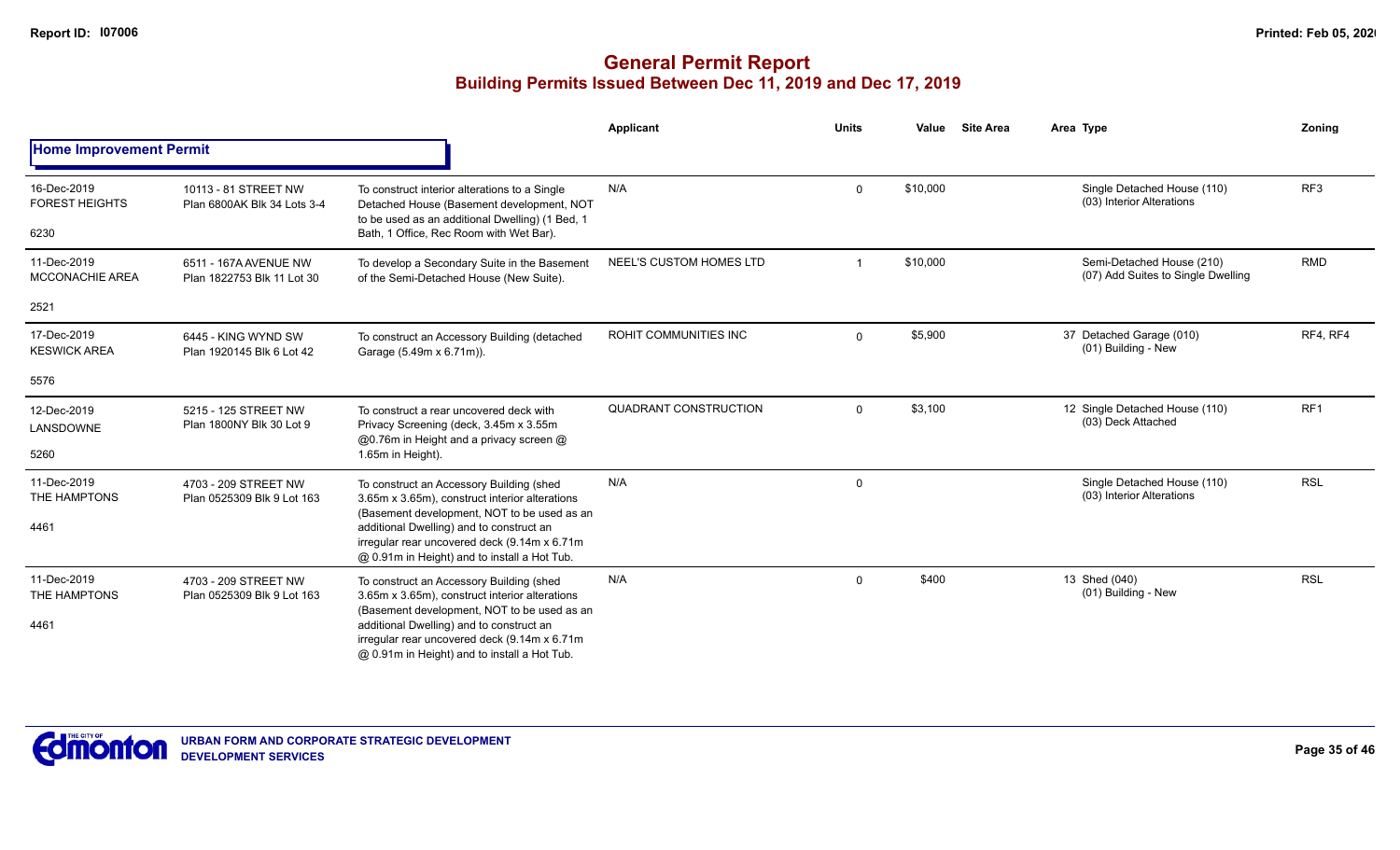# **General Permit Report Building Permits Issued Between Dec 11, 2019 and Dec 17, 2019**

|                                            |                                                     |                                                                                                                                                                                                                                                                                       | Applicant                                              | <b>Units</b> | Value    | <b>Site Area</b> | Area Type                                                | Zonina          |
|--------------------------------------------|-----------------------------------------------------|---------------------------------------------------------------------------------------------------------------------------------------------------------------------------------------------------------------------------------------------------------------------------------------|--------------------------------------------------------|--------------|----------|------------------|----------------------------------------------------------|-----------------|
| <b>Home Improvement Permit</b>             |                                                     |                                                                                                                                                                                                                                                                                       |                                                        |              |          |                  |                                                          |                 |
| 11-Dec-2019<br>THE HAMPTONS<br>4461        | 4703 - 209 STREET NW<br>Plan 0525309 Blk 9 Lot 163  | To construct an Accessory Building (shed<br>3.65m x 3.65m), construct interior alterations<br>(Basement development, NOT to be used as an<br>additional Dwelling) and to construct an<br>irregular rear uncovered deck (9.14m x 6.71m<br>@ 0.91m in Height) and to install a Hot Tub. | N/A                                                    | $\mathbf 0$  | \$5,200  |                  | Single Detached House (110)<br>$(14)$ Hot Tub            | <b>RSL</b>      |
| 11-Dec-2019<br>THE HAMPTONS<br>4461        | 4703 - 209 STREET NW<br>Plan 0525309 Blk 9 Lot 163  | To construct an Accessory Building (shed<br>3.65m x 3.65m), construct interior alterations<br>(Basement development, NOT to be used as an<br>additional Dwelling) and to construct an<br>irregular rear uncovered deck (9.14m x 6.71m<br>@ 0.91m in Height) and to install a Hot Tub. | N/A                                                    | $\mathbf 0$  | \$15,400 |                  | 61 Single Detached House (110)<br>(03) Deck Attached     | <b>RSL</b>      |
| 11-Dec-2019<br><b>SUMMERSIDE</b>           | 2116 - 90 STREET SW<br>Plan 1124361 Blk 43 Lot 30   | To construct a rear uncovered deck (4.26m x<br>4.85m @ 0.78m in Height).                                                                                                                                                                                                              | N/A                                                    | $\mathbf 0$  | \$5,200  |                  | 21 Single Detached House (110)<br>(03) Deck Attached     | <b>RSL</b>      |
| 6213                                       |                                                     |                                                                                                                                                                                                                                                                                       |                                                        |              |          |                  |                                                          |                 |
| 16-Dec-2019<br><b>FRASER</b>               | 15028 - 14 STREET NW<br>Plan 1523406 Blk 115 Lot 28 | To construct interior alterations to a Single<br>Detached House (Basement development w/<br>wetbar, NOT to be used as an additional                                                                                                                                                   | KINO, HANDYMAN AND CONSTRUCTIOI<br><b>SERVICES LTD</b> | $\mathbf 0$  | \$13,000 |                  | Single Detached House (110)<br>(03) Interior Alterations | <b>RSL</b>      |
| 2280                                       |                                                     | Dwelling).                                                                                                                                                                                                                                                                            |                                                        |              |          |                  |                                                          |                 |
| 12-Dec-2019<br><b>DUGGAN</b>               | 4012 - 105B STREET NW<br>Plan 8421923 Blk 34 Lot 58 | To construct exterior alterations to a Single<br>Detached House (add a Basement window on                                                                                                                                                                                             | N/A                                                    | 0            |          |                  | Single Detached House (110)<br>(03) Exterior Alterations | RF <sub>1</sub> |
| 5160                                       | the south side elevation).                          |                                                                                                                                                                                                                                                                                       |                                                        |              |          |                  |                                                          |                 |
| 16-Dec-2019<br><b>BRITANNIA YOUNGSTOWN</b> | 10537 - 164 STREET NW<br>Plan 4746KS Blk 6 Lot 3    | To construct exterior alterations to a Single<br>Detached House (bay windows on east and<br>west elevation), existing without permits.                                                                                                                                                | N/A                                                    | 0            |          |                  | Single Detached House (110)<br>(03) Exterior Alterations | RF <sub>1</sub> |

4060

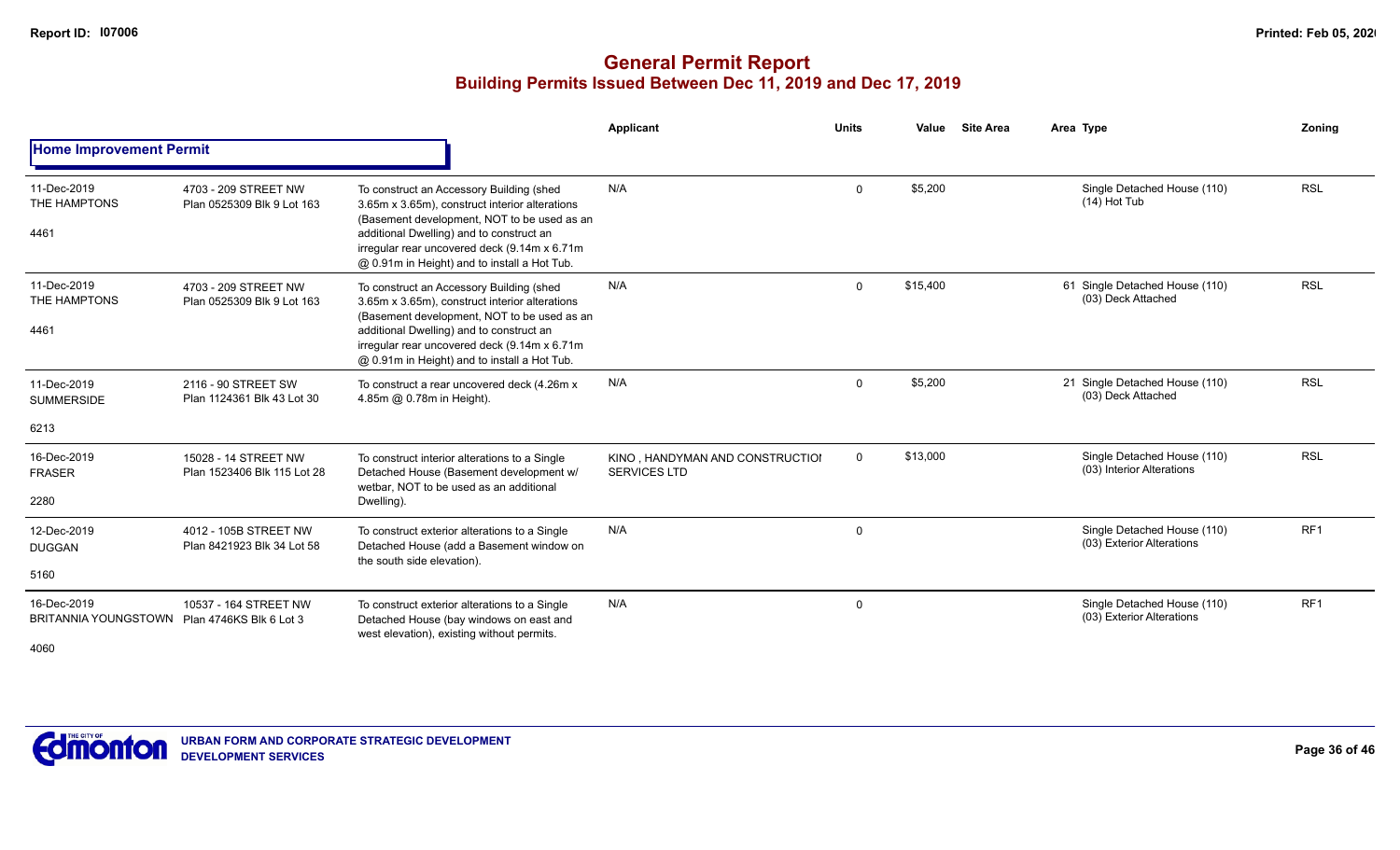|                                                    |                                                                    |                                                                                                                                                      | <b>Applicant</b>                        | <b>Units</b> | Value    | <b>Site Area</b> | Area Type                                                | Zonina          |
|----------------------------------------------------|--------------------------------------------------------------------|------------------------------------------------------------------------------------------------------------------------------------------------------|-----------------------------------------|--------------|----------|------------------|----------------------------------------------------------|-----------------|
| <b>Home Improvement Permit</b>                     |                                                                    |                                                                                                                                                      |                                         |              |          |                  |                                                          |                 |
| 13-Dec-2019<br>LYNNWOOD                            | 8213 - 154 STREET NW<br>Plan 4839KS Blk 8 Lot 26                   | To construct exterior alterations to a Single<br>Detached House (enlarge two Basement<br>windows on the south side elevation).                       | INTEGRITY CONSTRUCTION SOLUTION         | $\mathbf 0$  |          |                  | Single Detached House (110)<br>(03) Exterior Alterations | RF <sub>1</sub> |
| 4280                                               |                                                                    |                                                                                                                                                      |                                         |              |          |                  |                                                          |                 |
| 11-Dec-2019<br><b>SUMMERSIDE</b>                   | 1307 - 72 STREET SW<br>Plan 0727581 Blk 26 Lot 92                  | To construct a rear uncovered deck (4.18m x<br>4.28m @ 0.84m in Height).                                                                             | N/A                                     | $\mathbf{0}$ | \$4,500  |                  | 18 Single Detached House (110)<br>(03) Deck Attached     | <b>RSL</b>      |
| 6213                                               |                                                                    |                                                                                                                                                      |                                         |              |          |                  |                                                          |                 |
| 11-Dec-2019<br><b>EDGEMONT</b>                     | <b>NW</b><br>Plan 1920259 Blk 7 Lot 3                              | 5177 - EDGEMONT BOULEVARE To construct exterior alterations to a Single<br>Detached House (Kitchen window was<br>changed from 40" deep to 48" deep). | <b>BROOKFIELD RESIDENTIAL PROPERTIE</b> | $\mathbf 0$  |          |                  | Single Detached House (110)<br>(03) Exterior Alterations | <b>RMD</b>      |
| 4462                                               |                                                                    |                                                                                                                                                      |                                         |              |          |                  |                                                          |                 |
| 11-Dec-2019<br><b>CHAPPELLE AREA</b>               | 4036 - CHAPPELLE GREEN SW<br>Plan 1720925 Blk 15 Lot 33            | To construct exterior alterations to a Single<br>Detached House (Kitchen window was<br>changed from 40" deep to 48" deep).                           | BROOKFIELD RESIDENTIAL PROPERTIE        | $\Omega$     |          |                  | Single Detached House (110)<br>(03) Exterior Alterations | <b>RPL</b>      |
| 5462                                               |                                                                    |                                                                                                                                                      |                                         |              |          |                  |                                                          |                 |
| 13-Dec-2019<br>THE ORCHARDS AT<br><b>ELLERSLIE</b> | 3147 - CHOKECHERRY BEND<br><b>SW</b><br>Plan 1822450 Blk 18 Lot 63 | To construct an Accessory building (detached<br>Garage, 6.10m x 6.10m).                                                                              | DAYTONA HOMES INC                       | $\mathbf{0}$ | \$6,000  |                  | 37 Detached Garage (010)<br>(01) Building - New          | <b>RMD</b>      |
| 6216                                               |                                                                    |                                                                                                                                                      |                                         |              |          |                  |                                                          |                 |
| 11-Dec-2019<br><b>WINDERMERE</b>                   | 2122 - WARE ROAD NW<br>Plan 1323952 Blk 11 Lot 13                  | To construct a rear 2-tiered uncovered deck to<br>a Single Detached House (lower, 4.83m x<br>4.93m @ 1.12m in Height; upper, 4.32m x 3.71m           | N/A                                     | 0            | \$10,000 |                  | 40 Single Detached House (110)<br>(03) Deck Attached     | <b>RSL</b>      |
| 5570                                               |                                                                    | @ 1.19m in Height).                                                                                                                                  |                                         |              |          |                  |                                                          |                 |
| 16-Dec-2019<br><b>SHERBROOKE</b>                   | 11908 - 128 STREET NW<br>Plan 4068HW Blk 2 Lot 2                   | To construct a second Storey rear addition to a<br>Single Detached House (Dormer, 3.42m x<br>$2.00m$ ).                                              | <b>HAIDAN RENOVATIONS</b>               | $\mathbf{0}$ | \$40,000 |                  | Single Detached House (110)<br>(02) Addition             | RF <sub>1</sub> |
| 3410                                               |                                                                    |                                                                                                                                                      |                                         |              |          |                  |                                                          |                 |

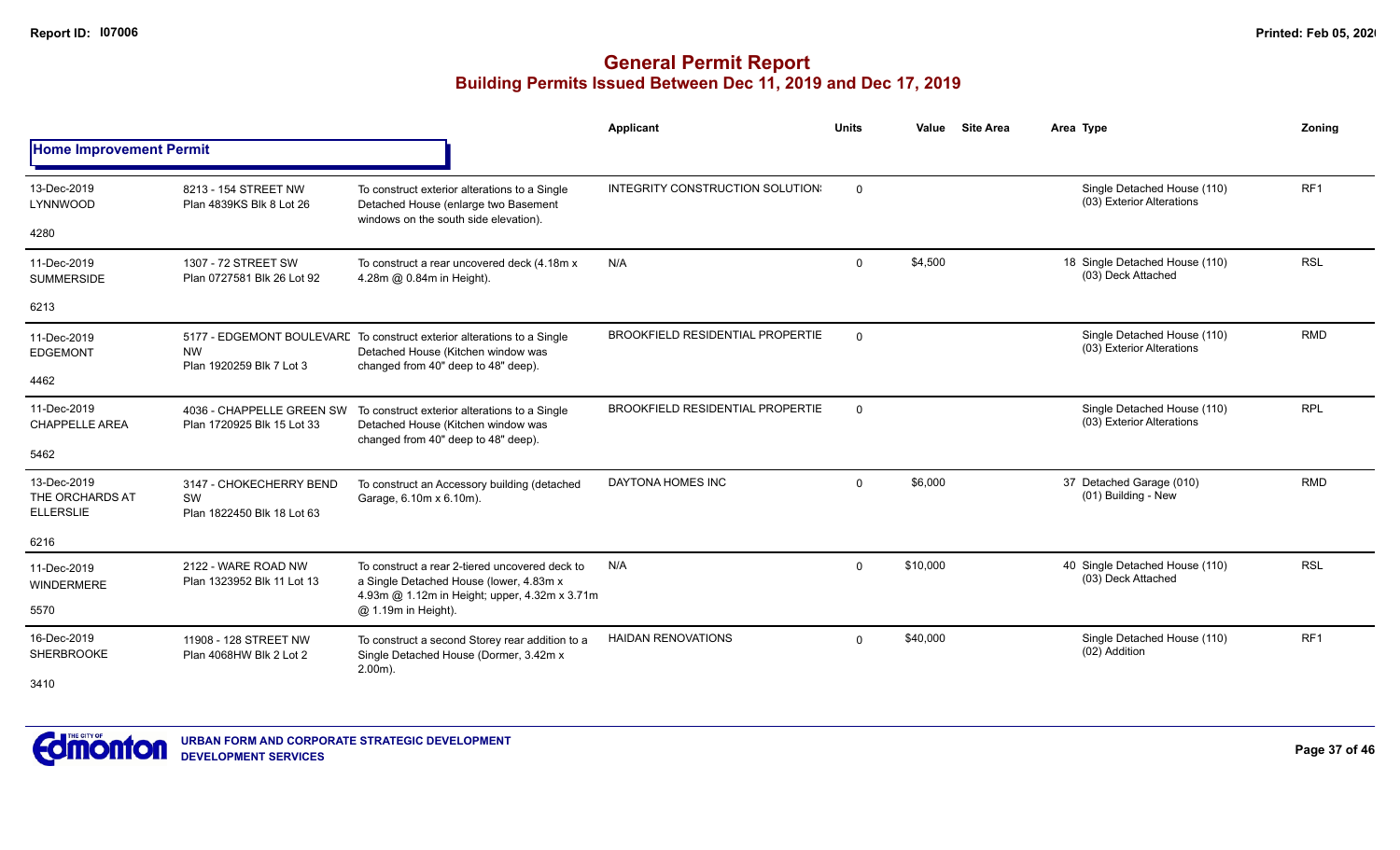|                                      |                                                      |                                                                                                                                                   | <b>Applicant</b>              | <b>Units</b>            | Value    | <b>Site Area</b> | Area Type                                                            | Zoning          |
|--------------------------------------|------------------------------------------------------|---------------------------------------------------------------------------------------------------------------------------------------------------|-------------------------------|-------------------------|----------|------------------|----------------------------------------------------------------------|-----------------|
| <b>Home Improvement Permit</b>       |                                                      |                                                                                                                                                   |                               |                         |          |                  |                                                                      |                 |
| 11-Dec-2019<br><b>BLACKBURNE</b>     | 821 - BLACKLOCK WAY SW<br>Plan 9622582 Blk 8 Lot 41  | To construct interior alterations to a Single<br>Detached House (Basement development, NOT<br>to be used as an additional Dwelling).              | N/A                           | $\Omega$                | \$7,500  |                  | Single Detached House (110)<br>(03) Interior Alterations             | <b>RSL</b>      |
| 5590                                 |                                                      |                                                                                                                                                   |                               |                         |          |                  |                                                                      |                 |
| 11-Dec-2019<br><b>JAMIESON PLACE</b> | 18915 - 59 AVENUE NW<br>Plan 8921604 Blk 30 Lot 1A   | To construct a rear uncovered deck to a Single<br>Detached House (irregular shape, 3 tiered, deck<br>1, (2.84m x 2.84m @ 0.71m in height; deck 2, | N/A                           | $\mathbf 0$             | \$2,000  |                  | 8 Single Detached House (110)<br>(03) Deck Attached                  | RF <sub>1</sub> |
| 4220                                 |                                                      | 4.25m x 3.65m @ 0.53m; deck 3, 3.20m x 3.50m<br>@ 0.35m in height).                                                                               |                               |                         |          |                  |                                                                      |                 |
| 12-Dec-2019<br><b>HUDSON</b>         | 14127 - 138 STREET NW<br>Plan 1325105 Blk 35 Lot 27  | To construct a rear uncovered deck with<br>privacy screen to a Single Detached House<br>(5.40m x 3.70m @ 0.80m in Height).                        | N/A                           | $\mathbf 0$             | \$5,000  |                  | 20 Single Detached House (110)<br>(03) Deck Attached                 | <b>RSL</b>      |
| 3480                                 |                                                      |                                                                                                                                                   |                               |                         |          |                  |                                                                      |                 |
| 13-Dec-2019<br><b>WALKER</b>         | 2311 - 54 STREET SW<br>Plan 1823364 Blk 11 Lot 10    | To develop a Secondary Suite in the Basement<br>of the Single Detached House (New Suite).                                                         | PAV RENOVATIONS INC           |                         | \$43,000 |                  | 94 Single Detached House (110)<br>(07) Add Suites to Single Dwelling | <b>RSL</b>      |
| 6662                                 |                                                      |                                                                                                                                                   |                               |                         |          |                  |                                                                      |                 |
| 16-Dec-2019<br><b>BELMEAD</b>        | 8811 - 182 STREET NW<br>Plan 3498TR Blk 18 Lot 10    | To construct interior alterations to a Single<br>Detached House (Basement development w/<br>kitchen. NOT to be used as an additional              | N/A                           | $\mathbf 0$             | \$30,000 |                  | Single Detached House (110)<br>(03) Interior Alterations             | RF <sub>1</sub> |
| 4040                                 |                                                      | Dwelling).                                                                                                                                        |                               |                         |          |                  |                                                                      |                 |
| 16-Dec-2019<br>WESTWOOD              | 12324 - 101 STREET NW<br>Plan 1921345 Blk 16 Lot 16A | To develop a Secondary Suite in the Basement<br>of a Single Detached House (New Suite).                                                           | <b>TECH VIEW HOMES LTD</b>    | $\overline{\mathbf{1}}$ | \$30,000 |                  | 54 Single Detached House (110)<br>(07) Add Suites to Single Dwelling | RF <sub>3</sub> |
| 1250                                 |                                                      |                                                                                                                                                   |                               |                         |          |                  |                                                                      |                 |
| 17-Dec-2019<br><b>WALKER</b>         | 2135 - 52 STREET SW<br>Plan 1723341 Blk 6 Lot 20     | To construct an Accessory Building (detached<br>Garage 5.49m x 6.71m).                                                                            | MORRISON HOMES (EDMONTON) LTD | $\Omega$                | \$5,900  |                  | 37 Detached Garage (010)<br>(01) Building - New                      | <b>RPL</b>      |
| 6662                                 |                                                      |                                                                                                                                                   |                               |                         |          |                  |                                                                      |                 |

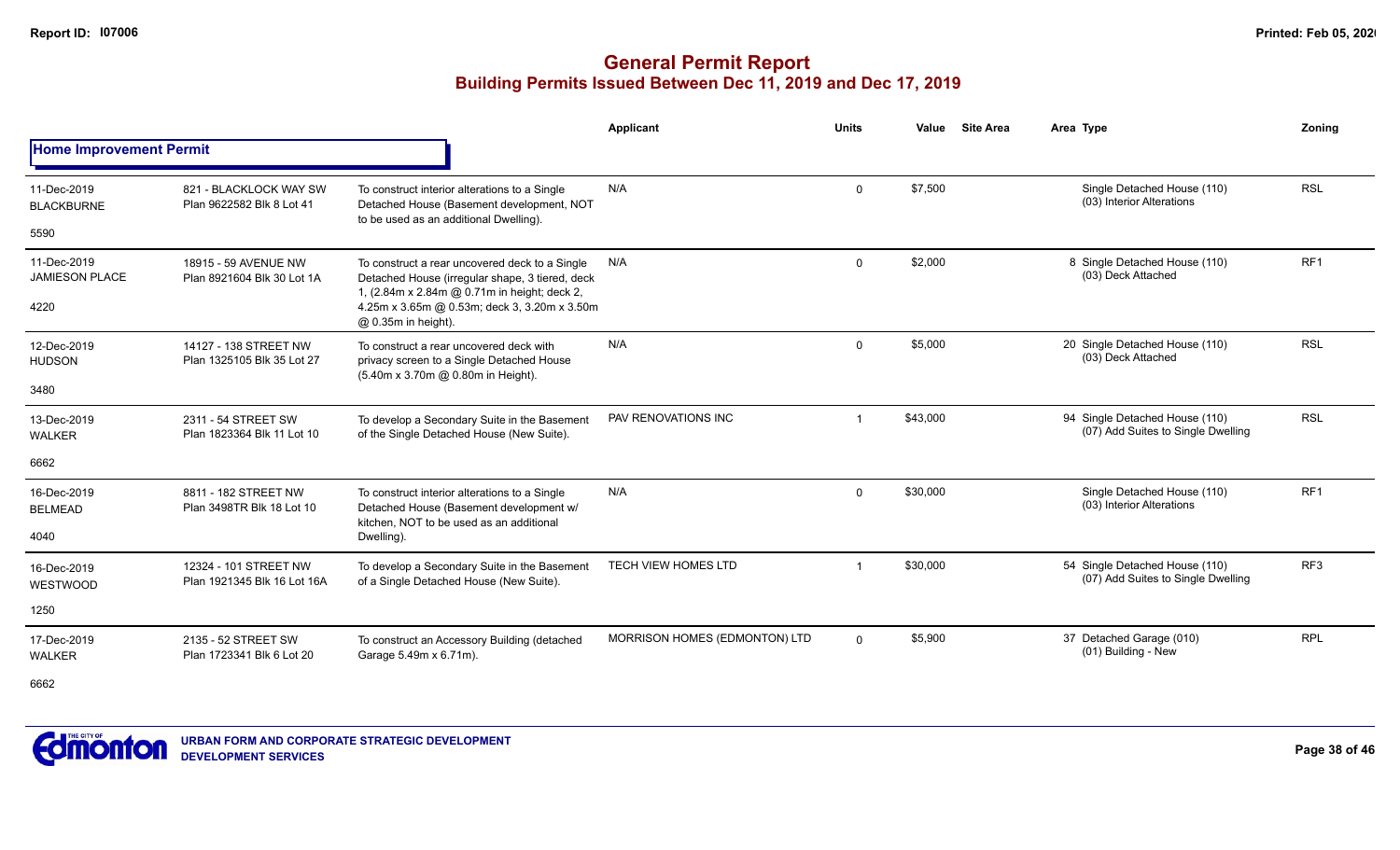|                                           |                                                      |                                                                                                                                             | Applicant                 | <b>Units</b> | Value    | <b>Site Area</b> | Area Type                                                            | Zoning          |
|-------------------------------------------|------------------------------------------------------|---------------------------------------------------------------------------------------------------------------------------------------------|---------------------------|--------------|----------|------------------|----------------------------------------------------------------------|-----------------|
| <b>Home Improvement Permit</b>            |                                                      |                                                                                                                                             |                           |              |          |                  |                                                                      |                 |
| 17-Dec-2019<br><b>GLENRIDDING HEIGHTS</b> | 1319 - 165 STREET SW<br>Plan 1521119 Blk 4 Lot 2     | To develop a Secondary Suite in the Basement<br>of a Single Detached House.                                                                 | N/A                       |              | \$25,000 |                  | 46 Single Detached House (110)<br>(07) Add Suites to Single Dwelling | <b>RSL</b>      |
| 5578                                      |                                                      |                                                                                                                                             |                           |              |          |                  |                                                                      |                 |
| 16-Dec-2019<br><b>WESTBROOK ESTATES</b>   | 83 - WESTBROOK DRIVE NW<br>Plan 624NY Blk 1 Lot 41   | To construct an addition to a Single Detached<br>House (Screened enclosure on existing<br>covered deck).                                    | <b>PERMIT MASTERS</b>     | $\mathbf 0$  |          |                  | Single Detached House (110)<br>(03) Exterior Alterations             | RF <sub>1</sub> |
| 5540                                      |                                                      |                                                                                                                                             |                           |              |          |                  |                                                                      |                 |
| 16-Dec-2019<br><b>FOREST HEIGHTS</b>      | 9911 - 77 STREET NW<br>Plan 3620AH Blk 5 Lot 4       | To develop a Secondary Suite in the Basement<br>of a Single Detached House.                                                                 | N/A                       |              | \$0      |                  | Single Detached House (110)<br>(07) Add Suites to Single Dwelling    | RF <sub>1</sub> |
| 6230                                      |                                                      |                                                                                                                                             |                           |              |          |                  |                                                                      |                 |
| 16-Dec-2019<br><b>EDGEMONT</b>            | 3385 - ERLANGER BEND NW<br>Plan 1920259 Blk 2 Lot 25 | To construct an Accessory Building (detached<br>Garage, 6.10m x 7.32m).                                                                     | N/A                       | $\mathbf 0$  | \$7,200  |                  | 45 Detached Garage (010)<br>(01) Building - New                      | <b>RMD</b>      |
| 4462                                      |                                                      |                                                                                                                                             |                           |              |          |                  |                                                                      |                 |
| 16-Dec-2019<br>LYNNWOOD                   | 15221 - 87 AVENUE NW<br>Plan 3176KS Blk 2 Lot 10     | To develop a Secondary Suite in the Basement<br>of a Single Detached House.                                                                 | TILT PROPERTY GROUP       |              | \$10,000 |                  | Single Detached House (110)<br>(07) Add Suites to Single Dwelling    | RF <sub>1</sub> |
| 4280                                      |                                                      |                                                                                                                                             |                           |              |          |                  |                                                                      |                 |
| 17-Dec-2019<br><b>KESWICK AREA</b>        | 2381 - KELLY CIRCLE SW<br>Plan 1723548 Blk 13 Lot 35 | To construct an Accessory Building (detached<br>Garage (6.1m x 6.1m)).                                                                      | LANDMARK LEGACY HOMES INC | $\Omega$     | \$6,000  |                  | 37 Detached Garage (010)<br>(01) Building - New                      | <b>RPL</b>      |
| 5576                                      |                                                      |                                                                                                                                             |                           |              |          |                  |                                                                      |                 |
| 13-Dec-2019<br><b>CUMBERLAND</b>          | 14924 - 137 STREET NW<br>Plan 0224033 Blk 36 Lot 14  | To construct interior alterations to a Single<br>Detached House (Basement development, NOT<br>to be used as an additional Dwelling) (Living | N/A                       | $\mathbf 0$  | \$5,000  |                  | Single Detached House (110)<br>(03) Interior Alterations             | <b>RSL</b>      |
| 3150                                      |                                                      | Room with Wet Bar, 1 Bath, Utility).                                                                                                        |                           |              |          |                  |                                                                      |                 |

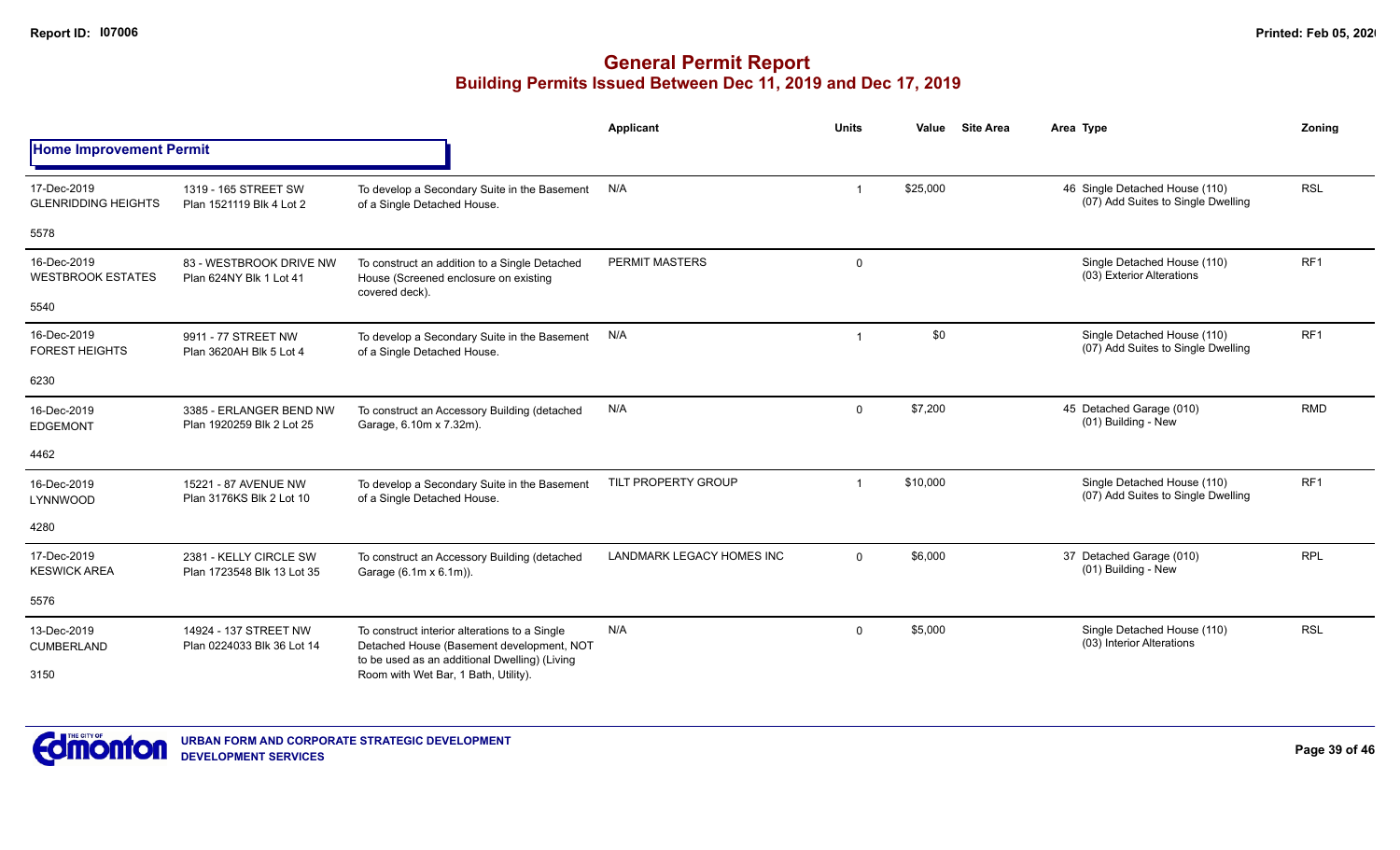|                                         |                                                     |                                                                                                                                      | <b>Applicant</b>      | <b>Units</b>            | Value    | <b>Site Area</b> | Area Type                                                         | Zonina          |
|-----------------------------------------|-----------------------------------------------------|--------------------------------------------------------------------------------------------------------------------------------------|-----------------------|-------------------------|----------|------------------|-------------------------------------------------------------------|-----------------|
| <b>Home Improvement Permit</b>          |                                                     |                                                                                                                                      |                       |                         |          |                  |                                                                   |                 |
| 12-Dec-2019<br><b>MALMO PLAINS</b>      | 11423 - 51 AVENUE NW<br>Plan 5397MC Blk 9 Lot 15    | To construct interior alterations to a Single<br>Detached House (to add a new structural beam<br>and a bathroom to the main floor).  | N/A                   | $\mathbf 0$             | \$10,000 |                  | Single Detached House (110)<br>(03) Interior Alterations          | RF1             |
| 5280                                    |                                                     |                                                                                                                                      |                       |                         |          |                  |                                                                   |                 |
| 17-Dec-2019<br><b>MACEWAN</b>           | 475 - MACEWAN ROAD SW<br>Plan 0421536 Blk 14 Lot 3  | To construct interior alterations to a Single<br>Detached House (Basement development, NOT<br>to be used as an additional Dwelling). | N/A                   | $\mathbf 0$             | \$9,500  |                  | Single Detached House (110)<br>(03) Interior Alterations          | <b>RSL</b>      |
| 5452                                    |                                                     |                                                                                                                                      |                       |                         |          |                  |                                                                   |                 |
| 16-Dec-2019<br><b>KILLARNEY</b>         | 12719 - 94 STREET NW<br>Plan 3328MC Blk 47 Lot 5    | To develop a Secondary Suite in the Basement<br>of a Semi-detached House (Existing Suite).                                           | N/A                   | -1                      | \$0      |                  | Semi-Detached House (210)<br>(07) Add Suites to Single Dwelling   | RF4             |
| 2420                                    |                                                     |                                                                                                                                      |                       |                         |          |                  |                                                                   |                 |
| 16-Dec-2019<br><b>HOLYROOD</b>          | 9416 - HOLYROOD ROAD NW<br>Plan 2169KS Blk 17 Lot D | To develop a Secondary Suite in the basement<br>of a Semi-Detached House (Existing Suite).                                           | N/A                   | -1                      | \$0      |                  | Semi-Detached House (210)<br>(07) Add Suites to Single Dwelling   | RF4, RMD        |
| 6310                                    |                                                     |                                                                                                                                      |                       |                         |          |                  |                                                                   |                 |
| 16-Dec-2019<br><b>HOLYROOD</b>          | 9418 - HOLYROOD ROAD NW<br>Plan 2169KS Blk 17 Lot D | To develop a Secondary Suite in the basement<br>of a Semi-Detached House (Existing Suite).                                           | N/A                   |                         | \$0      |                  | Semi-Detached House (210)<br>(07) Add Suites to Single Dwelling   | RF4             |
| 6310                                    |                                                     |                                                                                                                                      |                       |                         |          |                  |                                                                   |                 |
| 16-Dec-2019<br><b>GROVENOR</b>          | 10148 - 145 STREET NW<br>Plan 1340W Blk A Lot 12    | To develop a Secondary Suite in the Basement<br>of a Single Detached House, existing w/o<br>permits.                                 | <b>PERMIT MASTERS</b> | $\overline{\mathbf{1}}$ | \$0      |                  | Single Detached House (110)<br>(07) Add Suites to Single Dwelling | RF <sub>3</sub> |
| 3210                                    |                                                     |                                                                                                                                      |                       |                         |          |                  |                                                                   |                 |
| 12-Dec-2019<br><b>IDYLWYLDE</b><br>6320 | 7927 - 85 AVENUE NW<br>Plan 5757HW Blk 3 Lot 29     | To install a Renewable Energy Device On a<br>Garage (26 Solar PhotoVoltaic (PV) Panel(s) on<br>the Roof).                            | SKYFIRE ENERGY INC.   | $\mathbf 0$             | \$0      |                  | Single Detached House (110)<br>(03) Exterior Alterations          | RF <sub>1</sub> |
|                                         |                                                     |                                                                                                                                      |                       |                         |          |                  |                                                                   |                 |

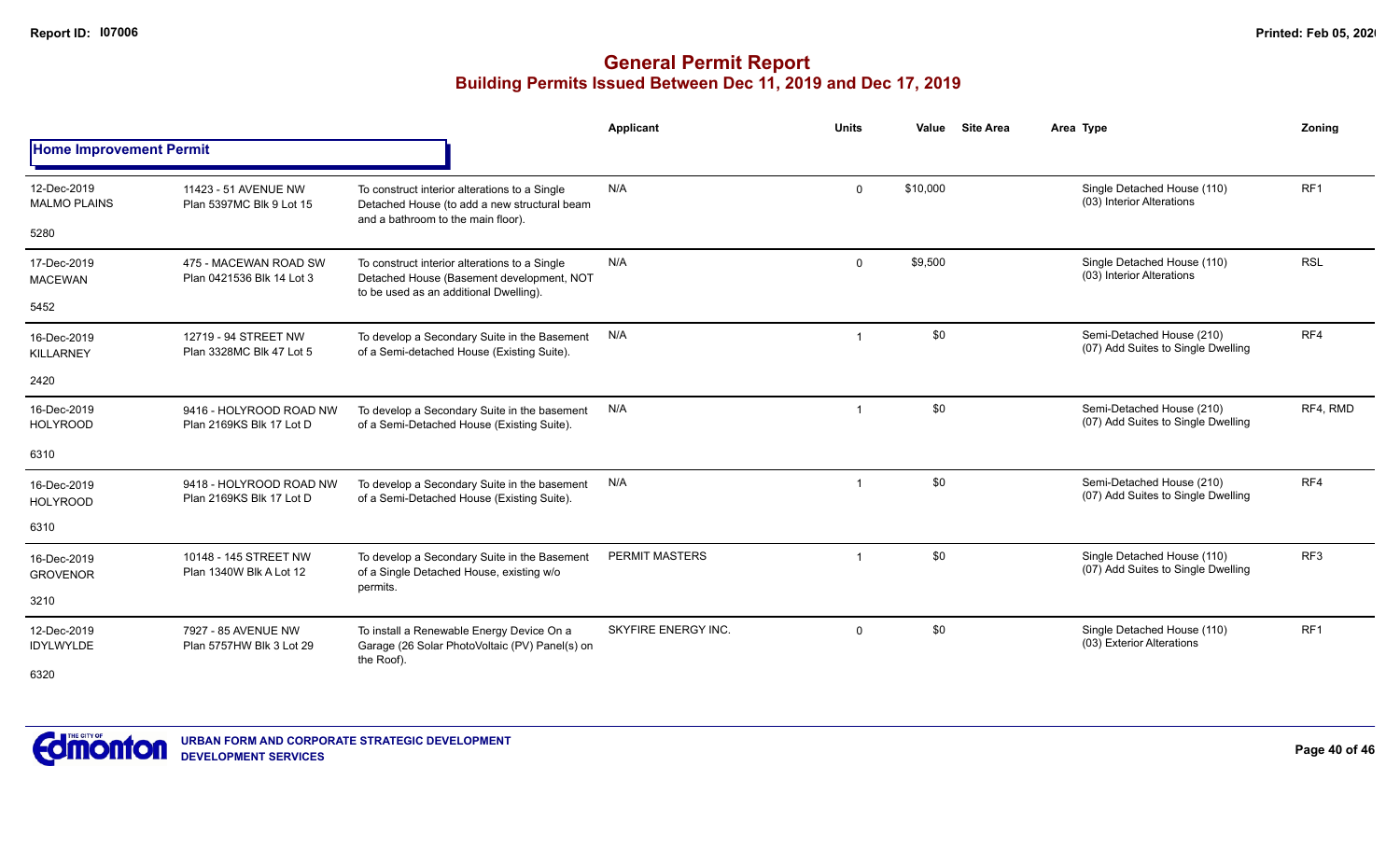|                                                    |                                                                                                                                                                                                                                                                                                                                                                                                                                                                                                                                                                                                                                                                                                                                                                                                                                                                                                                                                                                                                                                                                                                                                                                                                                                                                                                                                         |                                                                                                                                                | Applicant             | <b>Units</b> | Value   | <b>Site Area</b> | Area Type                                                | Zoning     |
|----------------------------------------------------|---------------------------------------------------------------------------------------------------------------------------------------------------------------------------------------------------------------------------------------------------------------------------------------------------------------------------------------------------------------------------------------------------------------------------------------------------------------------------------------------------------------------------------------------------------------------------------------------------------------------------------------------------------------------------------------------------------------------------------------------------------------------------------------------------------------------------------------------------------------------------------------------------------------------------------------------------------------------------------------------------------------------------------------------------------------------------------------------------------------------------------------------------------------------------------------------------------------------------------------------------------------------------------------------------------------------------------------------------------|------------------------------------------------------------------------------------------------------------------------------------------------|-----------------------|--------------|---------|------------------|----------------------------------------------------------|------------|
|                                                    | <b>Home Improvement Permit</b><br>\$0<br>Single Detached House (110)<br>RF <sub>1</sub><br>N/A<br>8404 - 134 AVENUE NW<br>To develop a Secondary Suite in the Basement<br>-1<br>(07) Add Suites to Single Dwelling<br>of a Single Detached House (Existing Suite).<br>Plan 4095MC Blk 5 Lot 27<br>\$0<br>RF <sub>1</sub><br>Single Detached House (110)<br>N/A<br>11615 - 112 AVENUE NW<br>To develop a Secondary Suite in the basement<br>-1<br>(07) Add Suites to Single Dwelling<br>of a Single Detached House, existing without<br>Plan 3453HW Blk 17A Lot 52<br>permits.<br>DAYTONA HOMES INC<br>\$6,000<br>37 Detached Garage (010)<br>$\mathbf 0$<br>To construct an Accessory building, existing<br>652 - ORCHARDS BOULEVARD<br>(01) Building - New<br>SW<br>without permits (detached Garage, 6.10m x<br>Plan 1723624 Blk 25 Lot 12<br>$6.10m$ ).<br><b>PERMIT MASTERS</b><br>\$4,300<br>17 Single Detached House (110)<br>RF <sub>1</sub><br>$\mathbf 0$<br>16115 - 72 STREET NW<br>To construct a rear uncovered deck to a Single<br>(03) Deck Attached<br>Detached House, existing without permits<br>Plan 0224044 Blk 25 Lot 18<br>(3.07m x 5.51m @ 0.95m in Height).<br>DC <sub>2</sub><br>\$6,500<br>N/A<br>Single Detached House (110)<br>$-1$<br>9806 - 104 STREET NW<br>To demolish 3 Single Detached Houses and 1<br>(99) Demolition |                                                                                                                                                |                       |              |         |                  |                                                          |            |
| 16-Dec-2019<br><b>GLENGARRY</b>                    |                                                                                                                                                                                                                                                                                                                                                                                                                                                                                                                                                                                                                                                                                                                                                                                                                                                                                                                                                                                                                                                                                                                                                                                                                                                                                                                                                         |                                                                                                                                                |                       |              |         |                  |                                                          |            |
| 2290                                               |                                                                                                                                                                                                                                                                                                                                                                                                                                                                                                                                                                                                                                                                                                                                                                                                                                                                                                                                                                                                                                                                                                                                                                                                                                                                                                                                                         |                                                                                                                                                |                       |              |         |                  |                                                          |            |
| 16-Dec-2019<br><b>PRINCE RUPERT</b>                |                                                                                                                                                                                                                                                                                                                                                                                                                                                                                                                                                                                                                                                                                                                                                                                                                                                                                                                                                                                                                                                                                                                                                                                                                                                                                                                                                         |                                                                                                                                                |                       |              |         |                  |                                                          |            |
| 1170                                               |                                                                                                                                                                                                                                                                                                                                                                                                                                                                                                                                                                                                                                                                                                                                                                                                                                                                                                                                                                                                                                                                                                                                                                                                                                                                                                                                                         |                                                                                                                                                |                       |              |         |                  |                                                          |            |
| 13-Dec-2019<br>THE ORCHARDS AT<br><b>ELLERSLIE</b> |                                                                                                                                                                                                                                                                                                                                                                                                                                                                                                                                                                                                                                                                                                                                                                                                                                                                                                                                                                                                                                                                                                                                                                                                                                                                                                                                                         |                                                                                                                                                |                       |              |         |                  |                                                          | <b>RMD</b> |
| 6216                                               |                                                                                                                                                                                                                                                                                                                                                                                                                                                                                                                                                                                                                                                                                                                                                                                                                                                                                                                                                                                                                                                                                                                                                                                                                                                                                                                                                         |                                                                                                                                                |                       |              |         |                  |                                                          |            |
| 11-Dec-2019<br><b>OZERNA</b>                       |                                                                                                                                                                                                                                                                                                                                                                                                                                                                                                                                                                                                                                                                                                                                                                                                                                                                                                                                                                                                                                                                                                                                                                                                                                                                                                                                                         |                                                                                                                                                |                       |              |         |                  |                                                          |            |
| 2600                                               |                                                                                                                                                                                                                                                                                                                                                                                                                                                                                                                                                                                                                                                                                                                                                                                                                                                                                                                                                                                                                                                                                                                                                                                                                                                                                                                                                         |                                                                                                                                                |                       |              |         |                  |                                                          |            |
| 12-Dec-2019<br><b>DOWNTOWN</b>                     | Plan 9321792 Blk 4 Lot 95                                                                                                                                                                                                                                                                                                                                                                                                                                                                                                                                                                                                                                                                                                                                                                                                                                                                                                                                                                                                                                                                                                                                                                                                                                                                                                                               | Semi-detached House.                                                                                                                           |                       |              |         |                  |                                                          |            |
| 1090                                               |                                                                                                                                                                                                                                                                                                                                                                                                                                                                                                                                                                                                                                                                                                                                                                                                                                                                                                                                                                                                                                                                                                                                                                                                                                                                                                                                                         |                                                                                                                                                |                       |              |         |                  |                                                          |            |
| 12-Dec-2019<br><b>SUMMERSIDE</b>                   | 7035 - 22 AVENUE SW<br>Plan 1024855 Blk 55 Lot 3                                                                                                                                                                                                                                                                                                                                                                                                                                                                                                                                                                                                                                                                                                                                                                                                                                                                                                                                                                                                                                                                                                                                                                                                                                                                                                        | To construct interior alterations to a Single<br>Detached House (Basement development, NOT<br>to be used as an additional Dwelling) (1 office, | AHMED FAKHRY MOHAMED  | $\Omega$     | \$8,500 |                  | Single Detached House (110)<br>(03) Interior Alterations | <b>RPL</b> |
| 6213                                               |                                                                                                                                                                                                                                                                                                                                                                                                                                                                                                                                                                                                                                                                                                                                                                                                                                                                                                                                                                                                                                                                                                                                                                                                                                                                                                                                                         | 1 bathroom, mechanical room).                                                                                                                  |                       |              |         |                  |                                                          |            |
| 12-Dec-2019<br><b>EDGEMONT</b>                     | 1330 - ENRIGHT LANDING NW<br>Plan 1823445 Blk 21 Lot 5                                                                                                                                                                                                                                                                                                                                                                                                                                                                                                                                                                                                                                                                                                                                                                                                                                                                                                                                                                                                                                                                                                                                                                                                                                                                                                  | To construct an Accessory building (detached<br>Garage, 6.10m x 6.10m).                                                                        | ROHIT COMMUNITIES INC | $\Omega$     | \$6,000 |                  | 37 Detached Garage (010)<br>(01) Building - New          | <b>RPL</b> |
| 4462                                               |                                                                                                                                                                                                                                                                                                                                                                                                                                                                                                                                                                                                                                                                                                                                                                                                                                                                                                                                                                                                                                                                                                                                                                                                                                                                                                                                                         |                                                                                                                                                |                       |              |         |                  |                                                          |            |

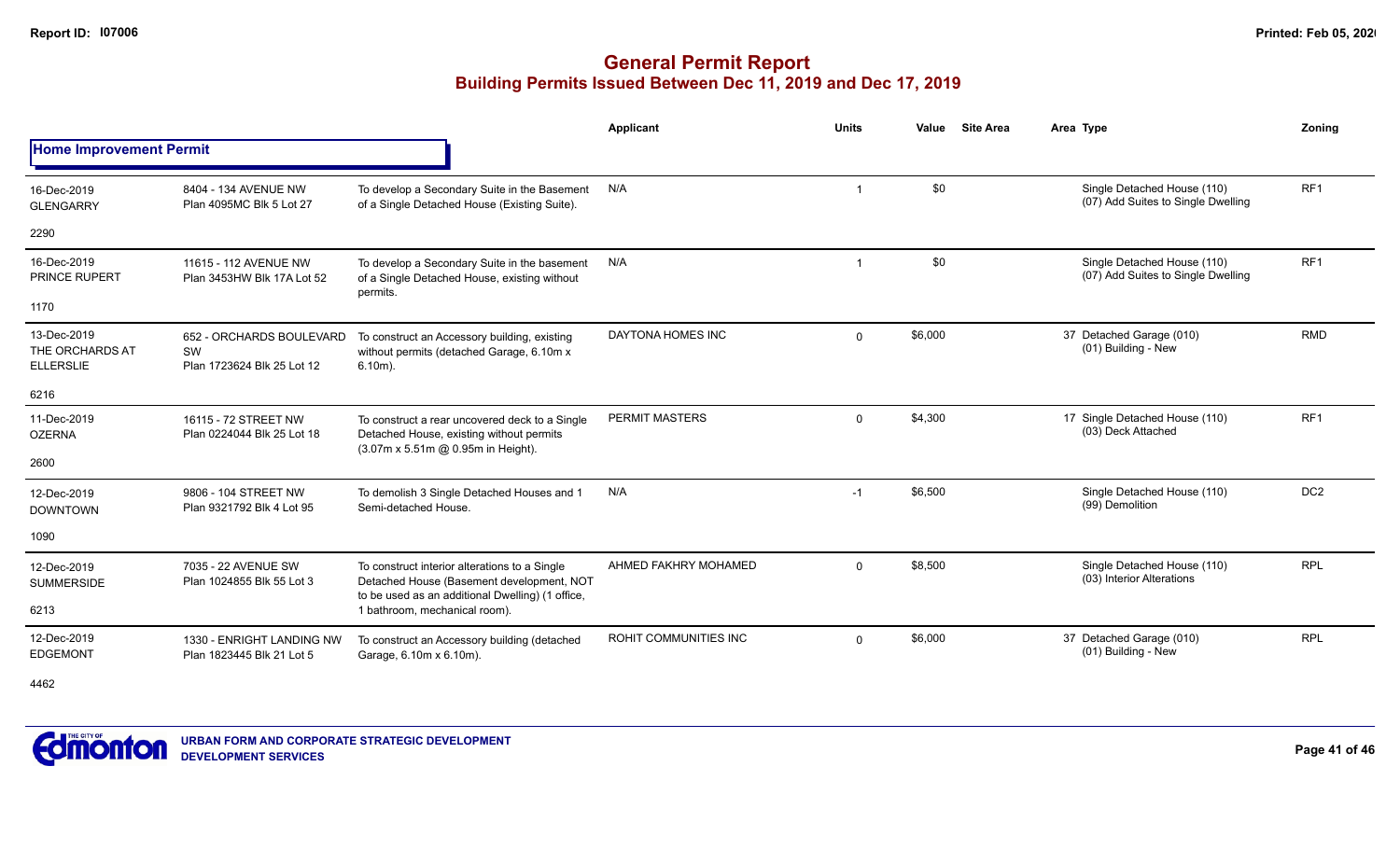|                                     |                                                                     |                                                                                                                                                                   | Applicant                 | <b>Units</b> | Value    | <b>Site Area</b> | Area Type                                                | Zonina          |
|-------------------------------------|---------------------------------------------------------------------|-------------------------------------------------------------------------------------------------------------------------------------------------------------------|---------------------------|--------------|----------|------------------|----------------------------------------------------------|-----------------|
| <b>Home Improvement Permit</b>      |                                                                     |                                                                                                                                                                   |                           |              |          |                  |                                                          |                 |
| 13-Dec-2019<br><b>ROSENTHAL</b>     | 22116 - 85 AVENUE NW<br>Plan 1723490 Blk 13 Lot 86                  | To construct an Accessory building (detached<br>Garage, 6.10m x 6.10m).                                                                                           | ENCORE MASTER BUILDER INC | $\mathbf{0}$ | \$6,000  |                  | 37 Detached Garage (010)<br>(01) Building - New          | <b>RPL</b>      |
| 4750                                |                                                                     |                                                                                                                                                                   |                           |              |          |                  |                                                          |                 |
| 12-Dec-2019<br><b>WILD ROSE</b>     | 3614 - 31A STREET NW<br>Plan 9020943 Blk 37 Lot 65                  | To install a Renewable Energy Device On a<br>House (29 Solar PhotoVoltaic (PV) Panel(s) on<br>the Roof).                                                          | <b>SKYFIRE ENERGY INC</b> | $\mathbf 0$  | \$0      |                  | Single Detached House (110)<br>(03) Exterior Alterations | RF <sub>1</sub> |
| 6790                                |                                                                     |                                                                                                                                                                   |                           |              |          |                  |                                                          |                 |
| 12-Dec-2019<br>THE HAMPTONS         | 3223 - HILTON COURT NW<br>Plan 1223701 Blk 12 Lot 38                | To construct a rear uncovered deck irregular<br>shape to a Single Detached House (7.9m x 4.3m<br>@ 0.7m in Height).                                               | N/A                       | $\Omega$     | \$6,800  |                  | 27 Single Detached House (110)<br>(03) Deck Attached     | <b>RSL</b>      |
| 4461                                |                                                                     |                                                                                                                                                                   |                           |              |          |                  |                                                          |                 |
| 13-Dec-2019<br><b>BONNIE DOON</b>   | 8743 - 83 AVENUE NW<br>Plan 0825358 Unit 6                          | To construct interior alterations to a<br>Row-House, Unit 8743 (Basement development,<br>NOT to be used as an additional Dwelling) (Rec                           | N/A                       | $\mathbf 0$  | \$9,000  |                  | Row House Condo (335)<br>(03) Interior Alterations       | RF <sub>3</sub> |
| 6040                                |                                                                     | Room, 1 Bath, Utility, NO Kitchen or Wet bar).                                                                                                                    |                           |              |          |                  |                                                          |                 |
| 12-Dec-2019<br><b>NORTH GLENORA</b> | 13907 - 108 AVENUE NW<br>Plan 4978HW Blk 13 Lot 40                  | To install a Renewable Energy Device On a<br>House (12 Solar PhotoVoltaic (PV) Panel(s) on<br>the Roof).                                                          | KUBY RENEWABLE ENERGY LTD | $\Omega$     | \$0      |                  | Single Detached House (110)<br>(03) Exterior Alterations | RF <sub>1</sub> |
| 3310                                |                                                                     |                                                                                                                                                                   |                           |              |          |                  |                                                          |                 |
| 13-Dec-2019<br><b>EDGEMONT</b>      | Plan 1424943 Blk 1 Lot 95                                           | 7935 - ERASMUS CRESCENT N\ To construct interior alterations to a Single<br>Detached House (Basement development, NOT<br>to be used as an additional Dwelling) (1 | N/A                       | $\mathbf{0}$ | \$20,000 |                  | Single Detached House (110)<br>(03) Interior Alterations | <b>RSL</b>      |
| 4462                                |                                                                     | Bathroom, 1 Office, Living/ Games room with<br>Wet Bar).                                                                                                          |                           |              |          |                  |                                                          |                 |
| 16-Dec-2019<br><b>WINDSOR PARK</b>  | 11736 - UNIVERSITY AVENUE<br><b>NW</b><br>Plan 4116HW Blk 12 Lot 42 | To demolish a Single Detached House and an<br>Accessory building (detached Garage).                                                                               | SQUARELAND MANAGEMENT LTD | $\Omega$     | \$3,400  |                  | Detached Garage(010)<br>(99) Demolition                  | RF <sub>1</sub> |
| 5580                                |                                                                     |                                                                                                                                                                   |                           |              |          |                  |                                                          |                 |

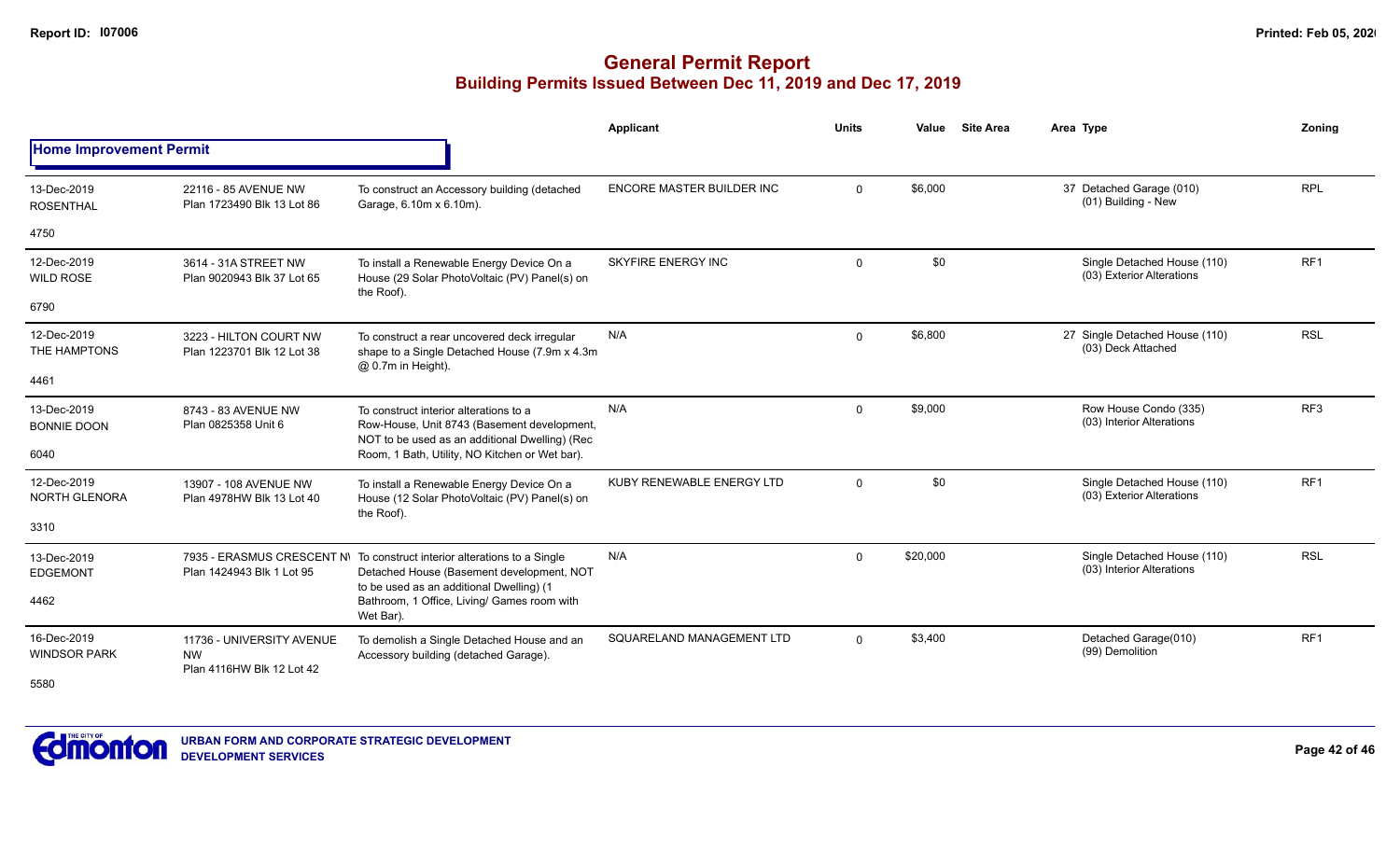|                                            |                                                                     |                                                                                                                                                                                                                 | <b>Applicant</b>          | <b>Units</b> | <b>Site Area</b><br>Value | Area Type                                                | Zonina          |
|--------------------------------------------|---------------------------------------------------------------------|-----------------------------------------------------------------------------------------------------------------------------------------------------------------------------------------------------------------|---------------------------|--------------|---------------------------|----------------------------------------------------------|-----------------|
| <b>Home Improvement Permit</b>             |                                                                     |                                                                                                                                                                                                                 |                           |              |                           |                                                          |                 |
| 16-Dec-2019<br><b>WINDSOR PARK</b><br>5580 | 11736 - UNIVERSITY AVENUE<br><b>NW</b><br>Plan 4116HW Blk 12 Lot 42 | To demolish a Single Detached House and an<br>Accessory building (detached Garage).                                                                                                                             | SQUARELAND MANAGEMENT LTD | $-1$         | \$6,500                   | Single Detached House (110)<br>(99) Demolition           | RF <sub>1</sub> |
| 13-Dec-2019<br><b>LEGER</b><br>5630        | 1256 - LATTA CRESCENT NW<br>Plan 0423487 Blk 160 Lot 44             | To construct interior alterations to a Single<br>Detached House (Basement development, NOT<br>to be used as an additional Dwelling) (1 Bed, 1<br>Bath, Living Room, NO Kitchen or Wet Bar).                     | N/A                       | $\mathbf 0$  | \$25,000                  | Single Detached House (110)<br>(03) Interior Alterations | <b>RSL</b>      |
| 11-Dec-2019<br><b>WELLINGTON</b><br>3430   | 13415 - 132 STREET NW<br>Plan 4479KS Blk 22 Lot 15                  | To construct interior alterations to a Single<br>Detached House (Basement development, NOT<br>to be used as an additional Dwelling).<br>(1 Bedroom, 1 Mechanical room, 1 Storage, 1<br>Hallway, and 1 Bathroom) | N/A                       | $\mathbf 0$  | \$36,500                  | Single Detached House (110)<br>(03) Interior Alterations | RF <sub>1</sub> |
| 17-Dec-2019<br>CALLAGHAN<br>5457           | 327 - CALLAGHAN CLOSE SW<br>Plan 0722281 Blk 1 Lot 13               | To construct interior alterations to a Single<br>Detached House (Basement development, NOT<br>to be used as an additional Dwelling), (1<br>bedroom, 1 bathroom, 1 rec room, and 1<br>storage/utility).          | N/A                       | $\Omega$     | \$20,000                  | Single Detached House (110)<br>(03) Interior Alterations | <b>RSL</b>      |
| 16-Dec-2019<br><b>ORMSBY PLACE</b><br>4380 | 18611 - 68 AVENUE NW<br>Plan 7721450 Blk 37 Lot 22                  | To construct a side uncovered deck (4.03m x)<br>4.85m @ 1.35m in Height) to a Single Detached<br>House, existing without permits.                                                                               | <b>MASUCH LAW LLP</b>     | $\mathbf 0$  | \$4,900                   | 20 Single Detached House (110)<br>(03) Deck Attached     | RF <sub>1</sub> |
| 16-Dec-2019<br><b>KESWICK AREA</b><br>5576 | 3312 - KIDD CLOSE SW<br>Plan 1321153 Blk 1 Lot 11                   | To construct interior alterations to a Single<br>Detached House (Basement development, NOT<br>to be used as an additional Dwelling). 1<br>Bedroom, Utility room, bathroom, Entertainment<br>room                | URBAN LUXURY HOMES, MARC  | $\Omega$     | \$30,000                  | Single Detached House (110)<br>(03) Interior Alterations | <b>RSL</b>      |

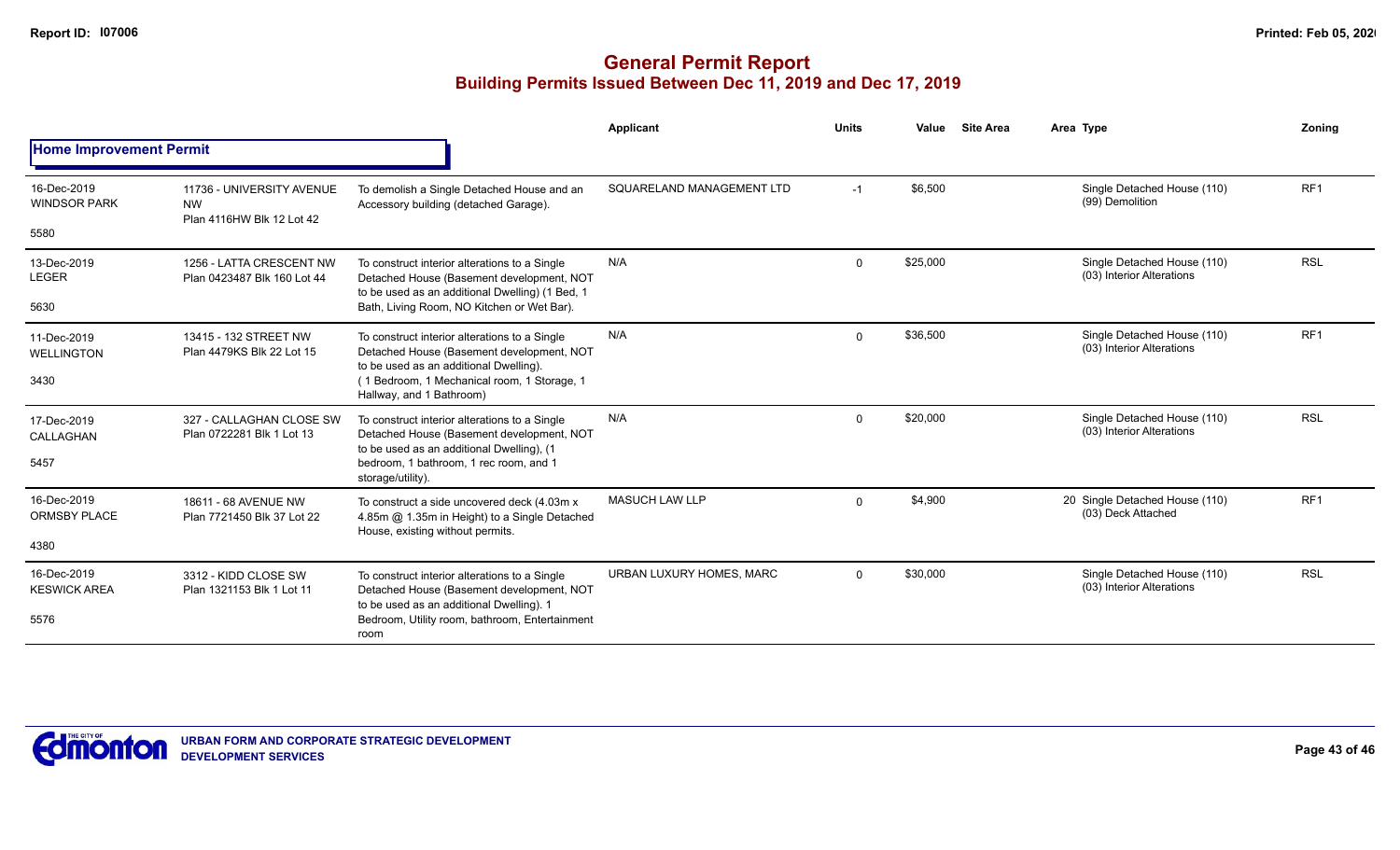### **General Permit Report Building Permits Issued Between Dec 11, 2019 and Dec 17, 2019**

|                                                   |                                                    |                                                                                                                                                                                                                                      | Applicant                                    | <b>Units</b> | Value    | <b>Site Area</b> | Area Type                                                | Zoning     |
|---------------------------------------------------|----------------------------------------------------|--------------------------------------------------------------------------------------------------------------------------------------------------------------------------------------------------------------------------------------|----------------------------------------------|--------------|----------|------------------|----------------------------------------------------------|------------|
| <b>Home Improvement Permit</b>                    |                                                    |                                                                                                                                                                                                                                      |                                              |              |          |                  |                                                          |            |
| 17-Dec-2019<br><b>MCCONACHIE AREA</b><br>2521     | 16840 - 53 STREET NW<br>Plan 1125070 Blk 2 Lot 36  | To construct interior alterations to a<br>Semi-detached House (Basement development,<br>NOT to be used as an additional Dwelling).<br>(1 Bedroom, 1 Bathroom, 1 Storage, 1 Furnace<br>room, and 1 Living room)                       | URBAN LUXURY HOMES, MARC                     | $\Omega$     | \$15,000 |                  | Semi-Detached House (210)<br>(03) Interior Alterations   | RF4        |
| 17-Dec-2019<br><b>SUMMERSIDE</b><br>6213          | 2113 - 69A STREET SW<br>Plan 0941051 Blk 37 Lot 19 | To construct interior alterations to a Single<br>Detached House (Basement development, NOT<br>to be used as an additional Dwelling).<br>(1 Bedroom, 1 Bathroom, 1 Office, 1 Furnace<br>room, 2 Closet/storage rooms, and 1 Rec room) | BUCKLEY IAN O/A LORAX<br><b>CONSTRUCTORS</b> | $\Omega$     | \$40,000 |                  | Single Detached House (110)<br>(03) Interior Alterations | <b>RSL</b> |
| 11-Dec-2019<br><b>MCCONACHIE AREA</b>             | 17112 - 64 STREET NW<br>Plan 1822640 Blk 14 Lot 48 | To construct interior alterations to a Single<br>Detached House (Basement development, NOT<br>to be used as an additional Dwelling).                                                                                                 | N/A                                          | $\Omega$     | \$10,000 |                  | Single Detached House (110)<br>(03) Interior Alterations | <b>RMD</b> |
| 2521                                              |                                                    |                                                                                                                                                                                                                                      |                                              |              |          |                  |                                                          |            |
| 17-Dec-2019<br><b>GLENRIDDING HEIGHTS</b><br>5578 | 15873 - 13 AVENUE SW<br>Plan 1125879 Blk 4 Lot 13  | To construct interior alterations to a Single<br>Detached House (Basement development, NOT<br>to be used as an additional Dwelling).<br>(1 Bedroom, 1 Furnace room, 1 Washroom, 2<br>Storage rooms, and 1 Great room)                | N/A                                          | $\Omega$     | \$10,000 |                  | Single Detached House (110)<br>(03) Interior Alterations | <b>RSL</b> |
| 17-Dec-2019<br><b>RAPPERSWILL</b><br>3370         | 16724 - 120 STREET NW<br>Plan 1220016 Blk 96 Lot 6 | To construct interior alterations to a Single<br>Detached House (Basement development, NOT<br>to be used as an additional Dwelling).<br>(1 Rec room, 2 Storage rooms, and 1 Utility<br>room)                                         | N/A                                          | $\Omega$     | \$3,000  |                  | Single Detached House (110)<br>(03) Interior Alterations | <b>RPL</b> |
| 11-Dec-2019<br><b>LAUREL</b><br>6444              | 48, 1703 - 16 AVENUE NW<br>Plan 1822125 Unit 48    | To construct interior alterations to a<br>Semi-Detached House (Basement development,<br>NOT to be used as an additional Dwelling). 1<br>BEDROOM, 1 BATHROOM                                                                          | SETCOS INFRATECH INC.                        | $\Omega$     | \$18,000 |                  | Semi-Detached House (210)<br>(03) Interior Alterations   | RA7        |
| 13-Dec-2019<br><b>ROSENTHAL</b>                   | 22112 - 87 AVENUE NW<br>Plan 1624116 Blk 23 Lot 22 | To construct an Accessory Building (detached<br>Garage (6.1m x 6.7m)).                                                                                                                                                               | PREMIER BUILT GARAGES                        | $\Omega$     | \$6,600  |                  | 41 Detached Garage (010)<br>(01) Building - New          | <b>RPL</b> |

4750

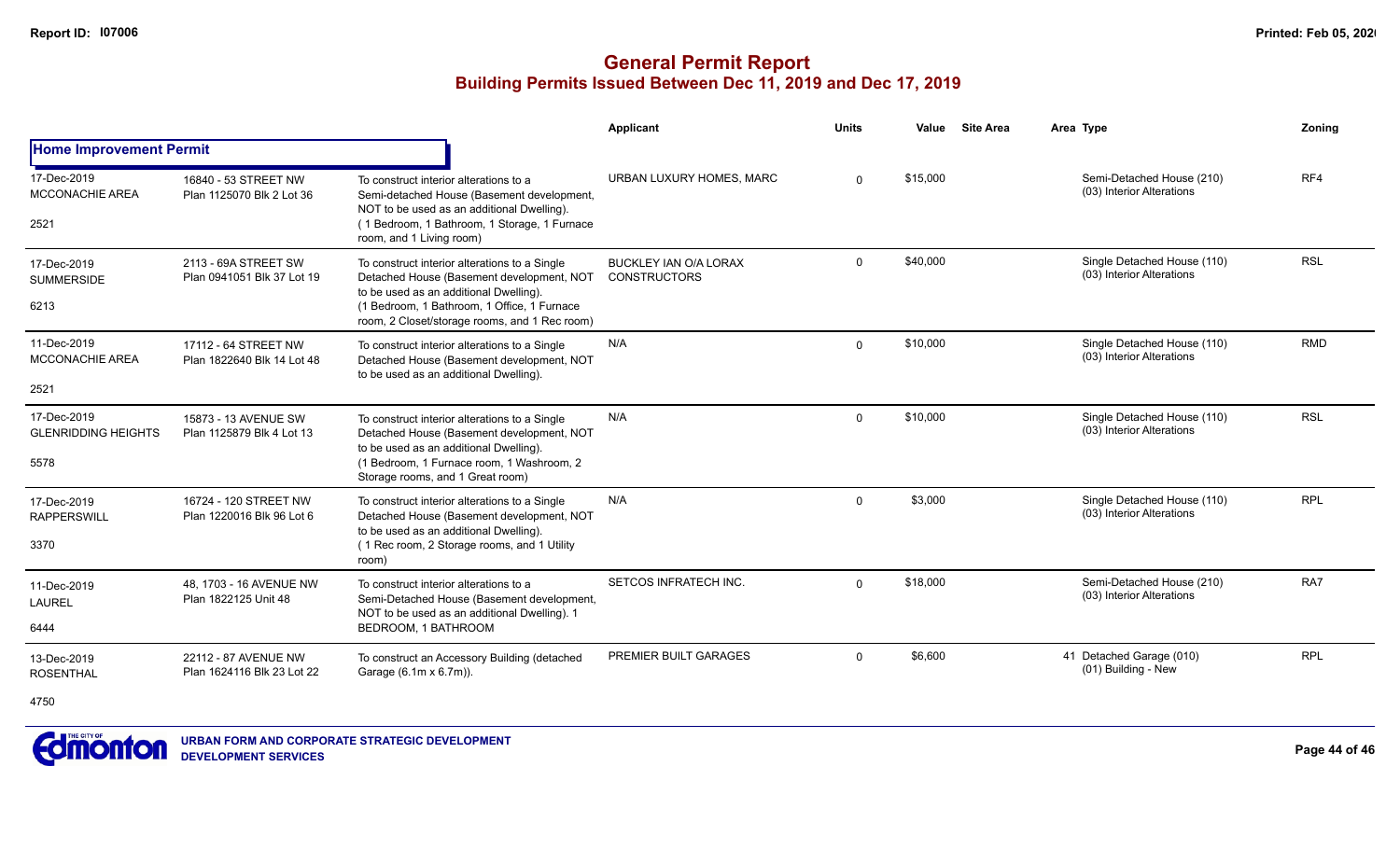|                                             |                                                        |                                                                                                                                                                                                                                      | Applicant                 | <b>Units</b> | Value    | <b>Site Area</b> | Area Type                                                | Zonina          |
|---------------------------------------------|--------------------------------------------------------|--------------------------------------------------------------------------------------------------------------------------------------------------------------------------------------------------------------------------------------|---------------------------|--------------|----------|------------------|----------------------------------------------------------|-----------------|
| <b>Home Improvement Permit</b>              |                                                        |                                                                                                                                                                                                                                      |                           |              |          |                  |                                                          |                 |
| 13-Dec-2019<br><b>ROSENTHAL</b><br>4750     | 22235 - 88 AVENUE NW<br>Plan 1525185 Blk 23 Lot 19     | To construct interior alterations to a Single<br>Detached House (Basement development w/<br>wetbar. NOT to be used as an additional<br>Dwelling, 1 Bedroom, 1 Bathroom, 1 living<br>Room, 1 Mech Room.).                             | N/A                       | $\mathbf 0$  | \$20,000 |                  | Single Detached House (110)<br>(03) Interior Alterations | <b>RPL</b>      |
| 16-Dec-2019<br><b>ROSENTHAL</b><br>4750     | 21604 - 87 AVENUE NW<br>Plan 1225099 Blk 6 Lot 12      | To construct interior alterations to a Single<br>Detached House (Basement development, NOT<br>to be used as an additional Dwelling), (1 wet<br>bar, 2 bedroom, 1 bathroom, living room, NO<br>separate entrance(s) to the basement). | PRIORITY BUILDERS INC     | $\Omega$     | \$23,000 |                  | Single Detached House (110)<br>(03) Interior Alterations | <b>RSL</b>      |
| 16-Dec-2019<br>AMBLESIDE<br>5505            | 4021 - ALLAN CRESCENT SW<br>Plan 1222864 Blk 15 Lot 50 | To construct interior alterations to a Single<br>Detached House (Basement development, NOT<br>to be used as an additional Dwelling), (2<br>bedroom, 1 bathroom, living area, NO wet bar<br>or kitchen).                              | SUI RENOVATION LTD        | $\Omega$     | \$21,000 |                  | Single Detached House (110)<br>(03) Interior Alterations | <b>RPL</b>      |
| 16-Dec-2019<br><b>WALKER</b><br>6662        | 6140 - 11 AVENUE SW<br>Plan 0827603 Blk 2 Lot 5        | To construct a rear uncovered deck (4.20m x)<br>3.73m @ 1.20m in Height) to a Single Detached<br>House, existing without permits.                                                                                                    | N/A                       | $\Omega$     | \$3,900  |                  | 16 Single Detached House (110)<br>(03) Deck Attached     | <b>RSL</b>      |
| 16-Dec-2019<br><b>FRASER</b><br>2280        | 14507 - 19 STREET NW<br>Plan 7922952 Blk 79 Lot 68     | To install a hot tub in the Rear Yard of Single<br>Detached House, existing without permits<br>$(2.15m \times 2.15m)$ .                                                                                                              | <b>GOOD LAW</b>           | $\mathbf 0$  | \$5,200  |                  | Single Detached House (110)<br>$(14)$ Hot Tub            | RF <sub>1</sub> |
| 17-Dec-2019<br><b>WEBBER GREENS</b><br>4740 | 20625 - 94A AVENUE NW<br>Plan 1823471 Blk 37 Lot 11    | To construct a rear uncovered deck (3.05m x)<br>3.05m @ 0.73m in Height) with privacy wall<br>(1.83m Height) to a Semi-Detached House (LOT<br>11 ONLY).                                                                              | <b>SAN RUFO HOMES LTD</b> | $\mathbf 0$  | \$2,300  |                  | 9 Semi-Detached House (210)<br>(03) Deck Attached        | RF <sub>5</sub> |